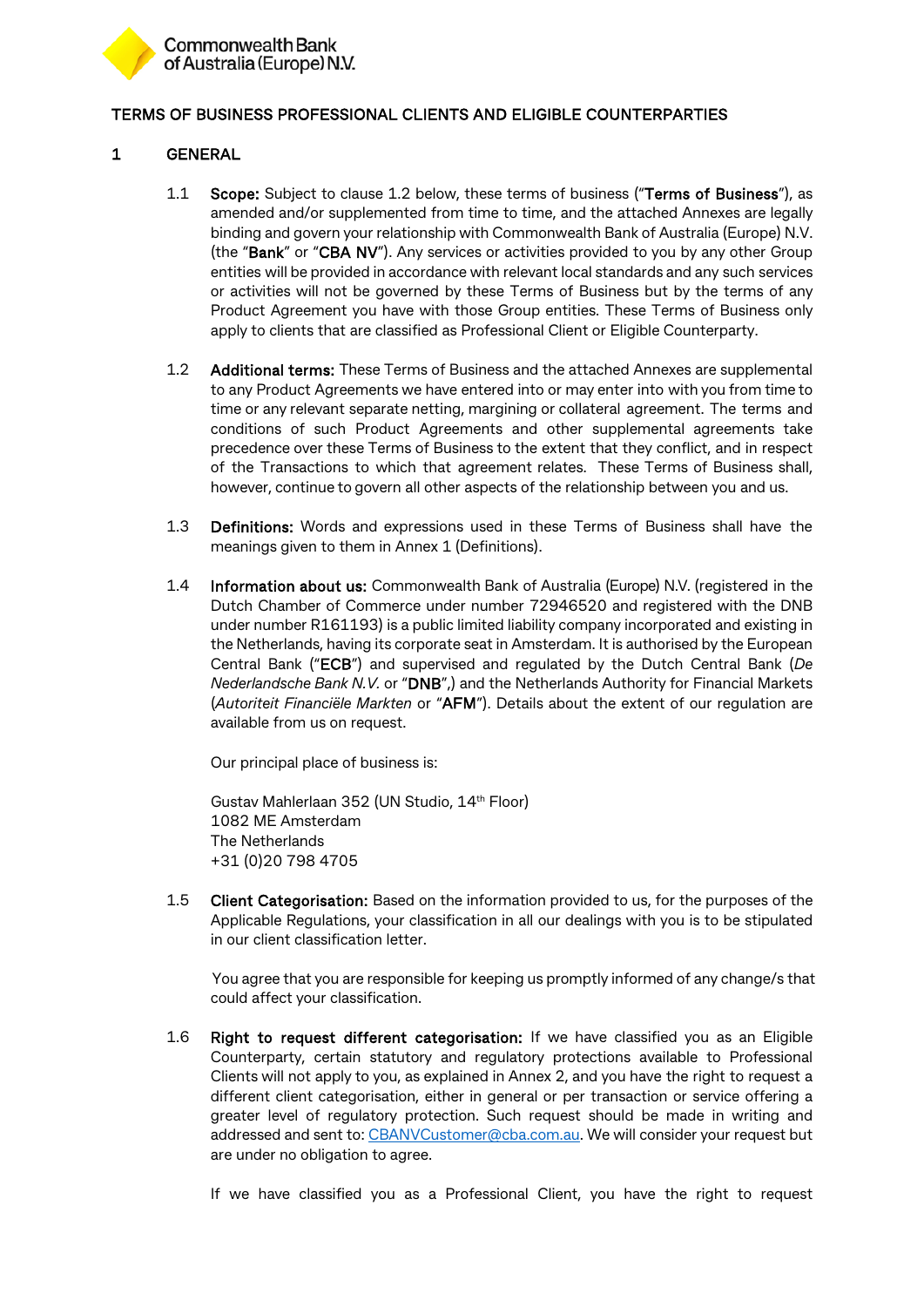categorisation as an Eligible Counterparty. If you request this and we agree to such categorisation, certain statutory and regulatory protections available to Professional Clients will not apply to you, as explained in Annex 2.

If we reclassify you as an Eligible Counterparty, we will provide you with a new notice confirming the change.

If you request a categorisation as a Retail Client, we may fully decline to provide any or all of the Services.

1.7 Capacity: We may act as principal or agent in Transactions. Where CBA NV arranges transactions with you on behalf of Commonwealth Bank of Australia or any other Group member, the principal trade will be with the Commonwealth Bank of Australia or such Group member as your legal counterparty. Your exposure is then with the Commonwealth Bank of Australia with no changes necessary to any existing standard settlement processes, existing credit lines or other agreements you may have with the Bank which remain in place, and are not affected by any relationship you may have with Commonwealth Bank of Australia or any Group member.

You represent and warrant that, unless we are informed otherwise, you are acting as principal and will accordingly be liable to the Bank for all obligations hereunder. Unless otherwise stated by you, we will assume that you are acting as principal and not as an agent (or trustee) on behalf of someone else. If you are acting as agent, clause 17 (Agency) will apply.

1.8 Commencement of the Terms of Business: Where you interact with us, regardless of your capacity, on or after the date specified in the client classification letter and after receipt of these Terms of Business, you shall be deemed to have taken note of them and accepted them. Save for any Product Agreements under clause 1.2, these Terms of Business supersede any previous written or oral agreement between the parties in relation to the matters dealt with therein and, except as expressly stated, contain the entire agreement between the parties relating to the subject matter of these Terms of Business, at the date hereof, to the exclusion of any terms implied by law which may be excluded by contract.

Amendment of these terms by us: We will review these Terms of Business annually and at other times as required by the Applicable Regulation or changes to our operation. We may amend or supplement these Terms of Business and we will notify you of material changes either in hard copy form, in soft copy form via email or we may email you a link to the revised terms on our website. It is your responsibility to check for any other nonmaterial changes as published from time to time on our website at: [https://www.commbank.com.au/about-us/our-company/international](https://www.commbank.com.au/about-us/our-company/international-branches/european-union.html)[branches/european-union.html.](https://www.commbank.com.au/about-us/our-company/international-branches/european-union.html)

- 1.9 Effective date of amendments: Such amendments will become effective after the expiry of ten business days from the date on which the new Terms of Business are published on our website, unless a shorter notice period is required or is appropriate in the circumstances, including if the changes are to your benefit or are required by Applicable Rules or Applicable Regulations in which case they may be applied with immediate effect. You will be deemed to have accepted the amendments to these Terms of Business from the effective date by clicking on the link to open the terms, or by continuing to place orders with and accept services from us from that date, whichever is sooner.
- 1.10 Amendment of these Terms by you: Any alteration which you may wish to make to these Terms of Business must be agreed in advance by the Bank in writing.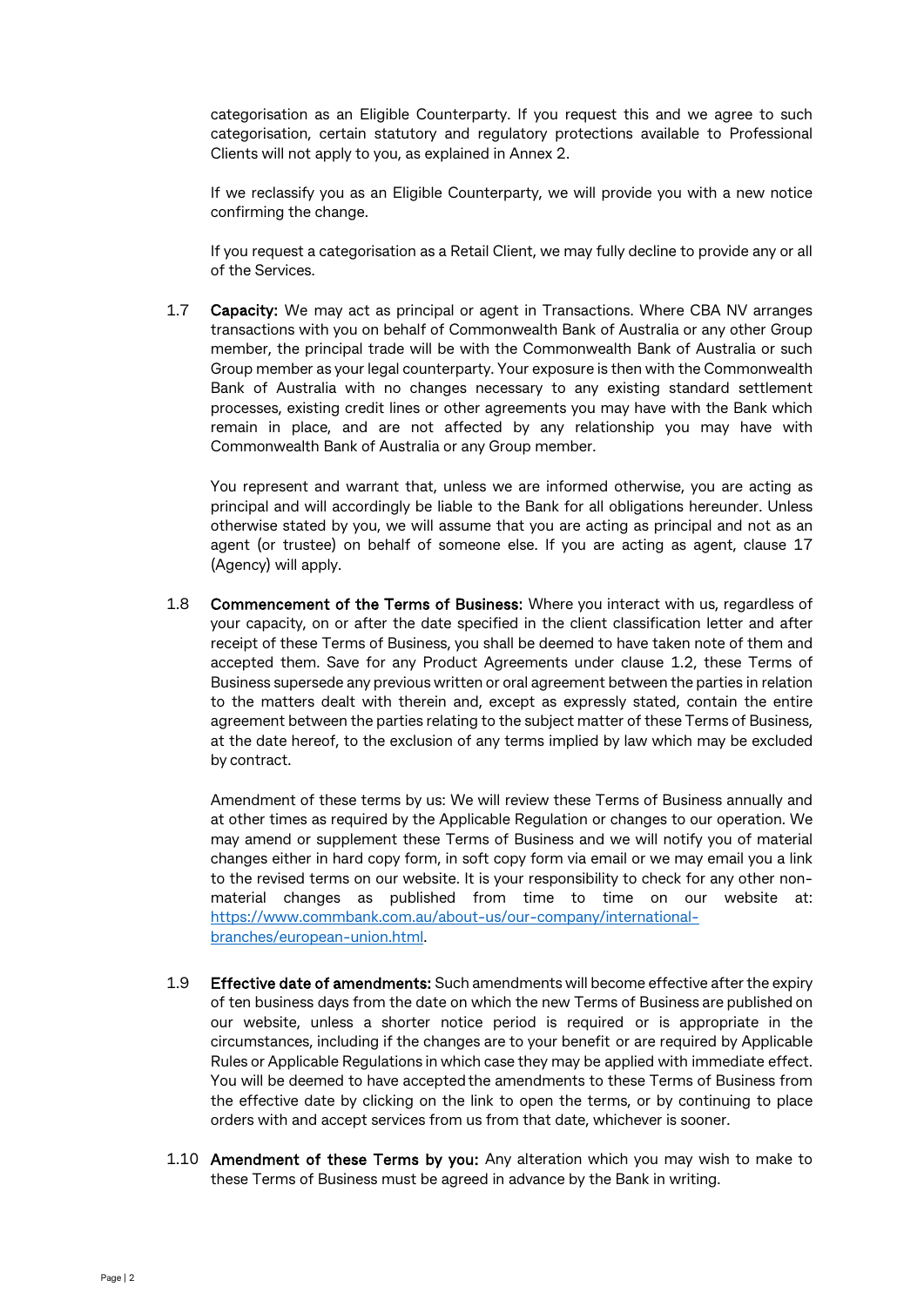- 1.11 Communication with us: You may communicate with us in writing including by email or other electronic means or verbally (including by telephone). The language of communication shall be English and documents and information provided by us will be in this language. Our website contains further information about us and our services. In the event of any conflict between these Terms of Business and our website, these Terms of Business will prevail.
- 1.12 Communications in relation to these Terms of Business and the services provided under them may be in writing (including fax), by email or other electronic means, or orally (including by telephone). You specifically consent to us providing you with information (whether or not personally addressed to you) in an electronic format, either by means of our website [https://www.commbank.com.au/about-us/our-company/international](https://www.commbank.com.au/about-us/our-company/international-branches/european-union.html)[branches/european-union.html,](https://www.commbank.com.au/about-us/our-company/international-branches/european-union.html) or by email using the address notified by you to us from time to time. Except as otherwise expressly provided, the language of communication shall be English, and you will receive documents and other information from us in English.
- 1.13 Notices: Any notices, instructions, demands, confirmations, contract notes or requests ("Notices") may also be given verbally unless required in writing by these Terms of Business. References to writing include electronic mail.
	- 1.13.1 Any Notice shall be given to you at your address shown in ourrecords.
	- 1.13.2 All Notices shall be given to us at our principal place of business in the Netherlands as shown above or at such other place as we may notify in writing to you.
- 1.14 Method of transmission: Any Notice in writing may be given as follows:
	- 1.14.1 By posting (first class mail, registered mail or, where appropriate, by airmail) and will be deemed delivered in seven (7) business days after posting. Proof that the Notice was correctly addressed and was posted first class or, where appropriate, airmail, will be sufficient proof of delivery.
	- 1.14.2 By delivering it physically, it will be deemed delivered upon physical delivery. Proof that it was delivered physically to the correct address will be sufficient proof of delivery.
	- 1.14.3 By sending it by facsimile transmission or any other electronic transmission and will be deemed delivered upon transmission. Proof that it was transmitted to the correct number or destination will be sufficient proof of delivery.
- 1.15 Transmission by electronic mail: You also agree and acknowledge, unless otherwise notified to us, that we may issue Notices, reports or other documents ("Information") by electronic mail to such electronic mail address as you specify to us from time to time (the "Email Address"), provided that you and we agree that if such Information is issued by electronic mail:
	- 1.15.1.1 Such Information shall be deemed delivered to you upon us sending such Information, whether or not the Information in fact arrives at the Email Address;
	- 1.15.1.2 You accept all risks related with the use of electronic mail and your Email Address, and we shall not be liable to you for any delay or failure ofdelivery (for whatever reason) of any such Information sent by electronic mail; and
	- 1.15.1.3 If, notwithstanding that we have addressed such Information to the Email Address, such Information arrives with or is seen by any person other than you,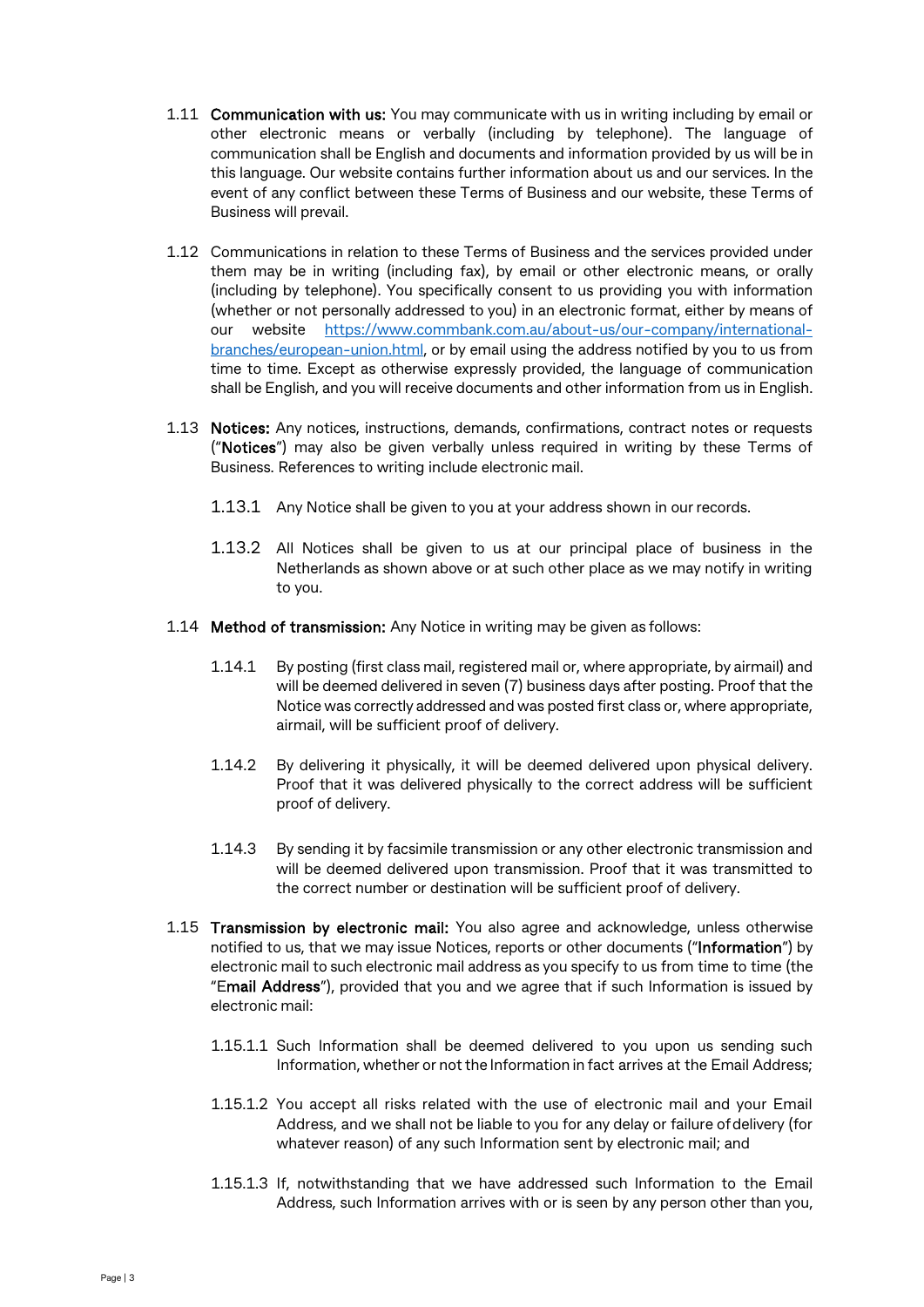you agree that we shall be deemed not to have breached any duty of confidentiality to you, and we shall not be liable for any loss, claim, cost, expense or other liability suffered by you as a result thereof, save as may be inconsistent with the Applicable Regulations.

Furthermore, subject to Applicable Regulations, any communication between us using electronic signatures shall be binding as if it were in writing. Orders or instructions given to you via email or other electronic means will constitute evidence of the orders or instructions given.

- 1.16 Conclusion of contract notes and other statements: Any contract note, confirmation, account or other statement which the Bank gives in writing will, in the absence of manifest error, be deemed correct, conclusive and binding on you if not objected to in writing within five (5) Amsterdam business days of dispatch by the Bank. If the Bank agrees there is an error, the Bank will send you an amended contract note, confirmation, account or other statement for your records.
- 1.17 Construction: Unless a contrary indication appears, any reference in this terms of Business to:
	- 1.17.1 "assets" includes present and future properties, revenues and rights of every description;
	- 1.17.2 a "person" includes any individual, firm, company, corporation, government, state or agency of a state or any association, trust, joint venture, consortium, partnership or other entity (whether or not having separate legal personality);
	- 1.17.3 a "regulation" includes any regulation, rule, official directive, request or guideline (whether or not having the force of law) of any governmental, intergovernmental or supranational body, agency, department or of any Regulatory Body, self-regulatory or other authority or organisation, including all rules and regulations made under such regulation, rule, official directive, request or quideline:
	- 1.17.4 a (provision of) "law", "rule" or regulation is a reference to that (provision) law, rule or regulation (including all rules and regulations made under such law, rule or regulation), and as amended, supplemented or re-enacted from time to time, and for the avoidance of doubt includes any (provision of) local law, rule or regulation implementing any (provision of) supranational or international law, rule or regulation; and
	- 1.17.5 a time of day is a reference to Amsterdam time.

## 2 SERVICES

- 2.1 **Our services:** We may provide you with Investment Services and Activities and Ancillary Services in relation to the following investments and products (for the purposes of these Terms of Business, hereinafter referred to as "Services"):
	- 2.1.1 Eurobonds, debenture stocks, loan stocks, bonds, notes, certificates of deposit, commercial paper or other debt instruments including any government, public agency, municipal, or corporate issues;
	- 2.1.2 warrants or options to subscribe for, or purchase, investments falling within this or any other paragraph;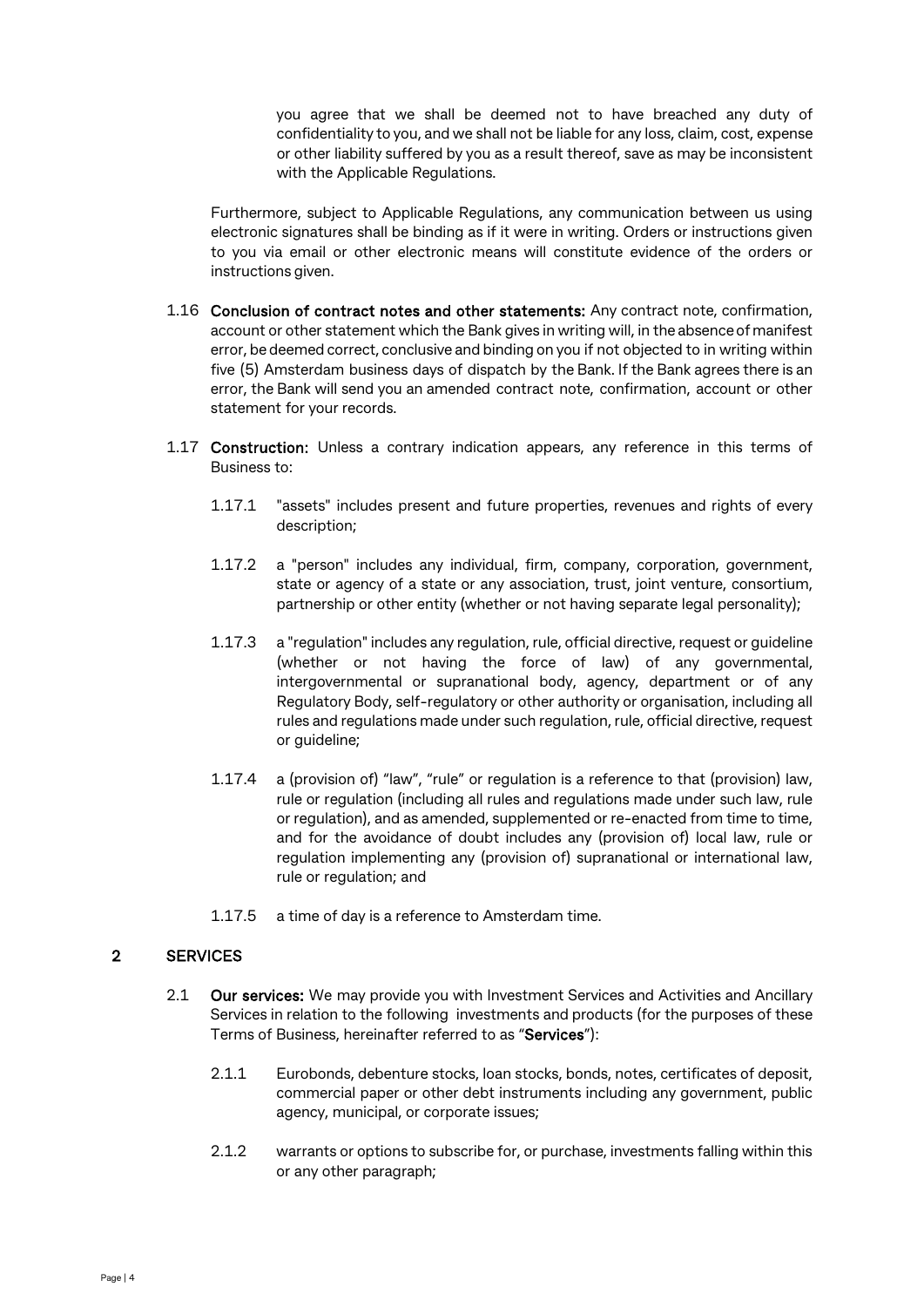- 2.1.3 warrants on equity or other indices, foreign exchange rates, interest rates and other similar contracts for differences;
- 2.1.4 commodities and commodity Derivatives;
- 2.1.5 currency, interest, and other swap contracts;
- 2.1.6 currencies and currency Derivatives;
- 2.1.7 interest rates and interest rate Derivatives:
- 2.1.8 other types of instrument relating to or representing investments falling within any other paragraph;
- 2.1.9 repurchase and reverse repurchase agreements, buy-sellback and sell- buyback agreements and securities borrowing and lending;
- 2.1.10 foreign exchange transactions;
- 2.1.11 arranging and/or advising on Structured Deposits; and
- 2.1.12 such other investments, including Financial Instruments, wemay from time to time agree.

In addition, the Bank offers investment in deposits, including call deposits, term deposits, Structured Deposits and other treasury products, which are subject to the terms and conditions of the Currency Term Deposit (Annex 3).

- 2.2 Applicable regulations and market requirements: All Transactions will be subject to:
	- 2.2.1 the rules and customs of the exchange, Market and/or any clearing house, CCP or clearing system from time to time in force ("Applicable Rules") through which the Transaction is executed or settled; and
	- 2.2.2 the Applicable Regulations.

If there is any conflict between the provisions of these Terms of Business or any Product Agreement and the Applicable Rules or Applicable Regulations, the Applicable Rules and/or Applicable Regulations will prevail to the extent of the inconsistency. We may take or omit to take any action we think appropriate in order to ensure compliance with any such Applicable Regulations or Applicable Rules and neither us, our Affiliates or our/their respective Personnel shall be liable as a result of any action or omission taken in good faith by them and acting on your behalf to comply with such Applicable Regulations or Applicable Rules.

- 2.3 Market requirements: We may take such action in respect of your instructions as may be prudent, necessary or required in order to comply with any rules of the relevant Market. We are not liable to you for any acts or omissions of any Market, exchange or clearing house.
- 2.4 **Market action:** If a Market (or intermediate broker or agent, acting at the direction of or as a result of action taken by a Market) or Regulatory Body takes any action which affects a Transaction then we may take any such action which we, in our reasonable discretion, consider desirable to correspond with such action or to mitigate any loss incurred as a result of such action. Any such action shall be binding on you. If a Market or Regulatory Body makes an enquiry in respect of any of your transactions, you agree to cooperate with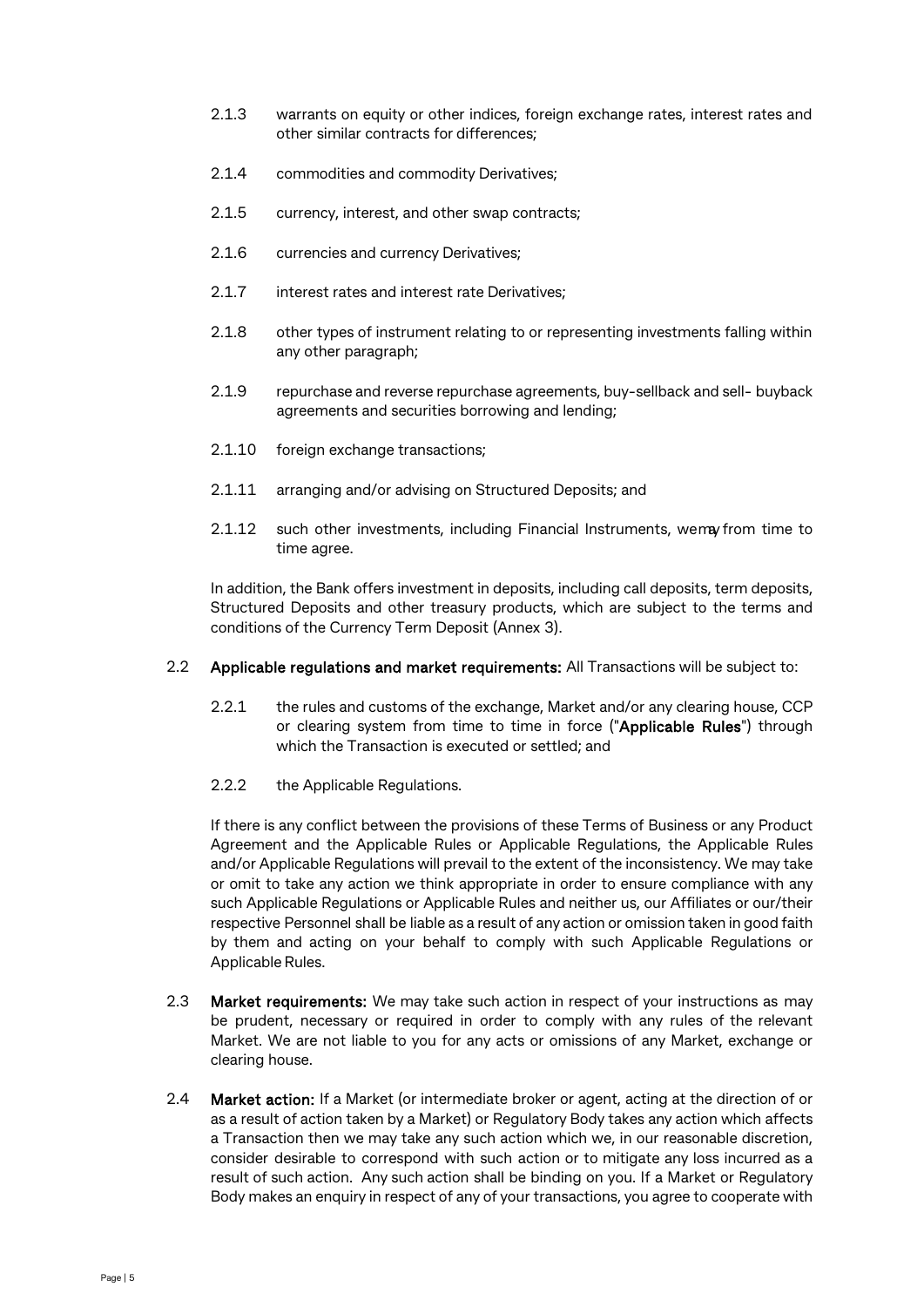us and to promptly supply information requested in connection with the enquiry.

- 2.5 Your instructions: We are entitled to assume that any person giving us instructions on your behalf has full and unrestricted power to do so. We will not be liable for any actions taken or omitted to be taken in good faith. You may give instructions to us in writing or, if we expressly so agree, verbally. We will acknowledge verbal instructions verbally and will acknowledge written instructions by acting on them. We will not be under any obligation to confirm the accuracy of instructions before acting on them, but may do so.
- 2.6 Our reliance on your instructions: You authorise us to rely on, and treat as fully authorised and binding on you, any order, instruction or communication (by whatever means transmitted and whether or not in writing), which purports to begiven by you or on your behalf and is accepted by us in good faith without further inquiry on our part as to the genuineness, authority or identity of the person giving or purporting to give the same and regardless of the circumstances prevailingat the time. You will be responsible for and bound by all contracts, obligations, costs and expenses properly entered into or assumed by CBA NV on your behalf, in consequence of or in connection with such orders, instructions or communications.We will not be liable for any actions taken or omitted to be taken in good faith pursuant to your orders, instructions or communications.

## 3 PERMITTED ACTIVITIES

- 3.1 Borrowing: We are permitted to borrow money for you against providing your assets as security or otherwise, to pay for purchases of other Financial Instruments (including taking up rights), and execute or sign on your behalf any documents in relation to such borrowing.
- 3.2 Stock lending: We may undertake stock lending activity for you in relation to any assets held by us for you and any further assets as from time to time agreed between us. Stock lending will be carried out on the following basis:
	- 3.2.1 We may undertake such lending with or without taking collateral, and where we do take collateral, such collateral may be in cash, Financial Instruments of any type or physical commodities or any instrument representing any of the same as we may see fit, and shall be of a value as determined by us in our absolute discretion at least equal to the value (as so determined) of the assets lent. You shall be remunerated for such stock lending by payment of such commission as shall from time to time be agreed with us, and such commission shall be added to your Account with us.
	- 3.2.2 As a result of lending securities, you will cease to be the owner of them, although you will have the right to re-acquire at a future date equivalent securities (or in certain circumstances the cash value or the proceeds of redemption). However, except to the extent that you have received collateral, your right to the return of securities is subject to the risk of insolvency or other non-performance by the borrower. Since you are not the owner during the period securities are lent, you will not have voting rights nor will you directly receive dividends or other corporate actions, although you will normally be entitled to a payment from the borrower equivalent to the dividend you would otherwise have received, and the borrower will be required to account to you for the benefit of corporate actions. Full details of the foregoing will be contained in any stock lending agreement you enter into with us, and the above description is subject to the terms of any such agreement.
- 3.3 Underwriting: We may enter into Transactions for you, which commit you to underwriting, sub-underwriting or similar obligations in connection with a new issue,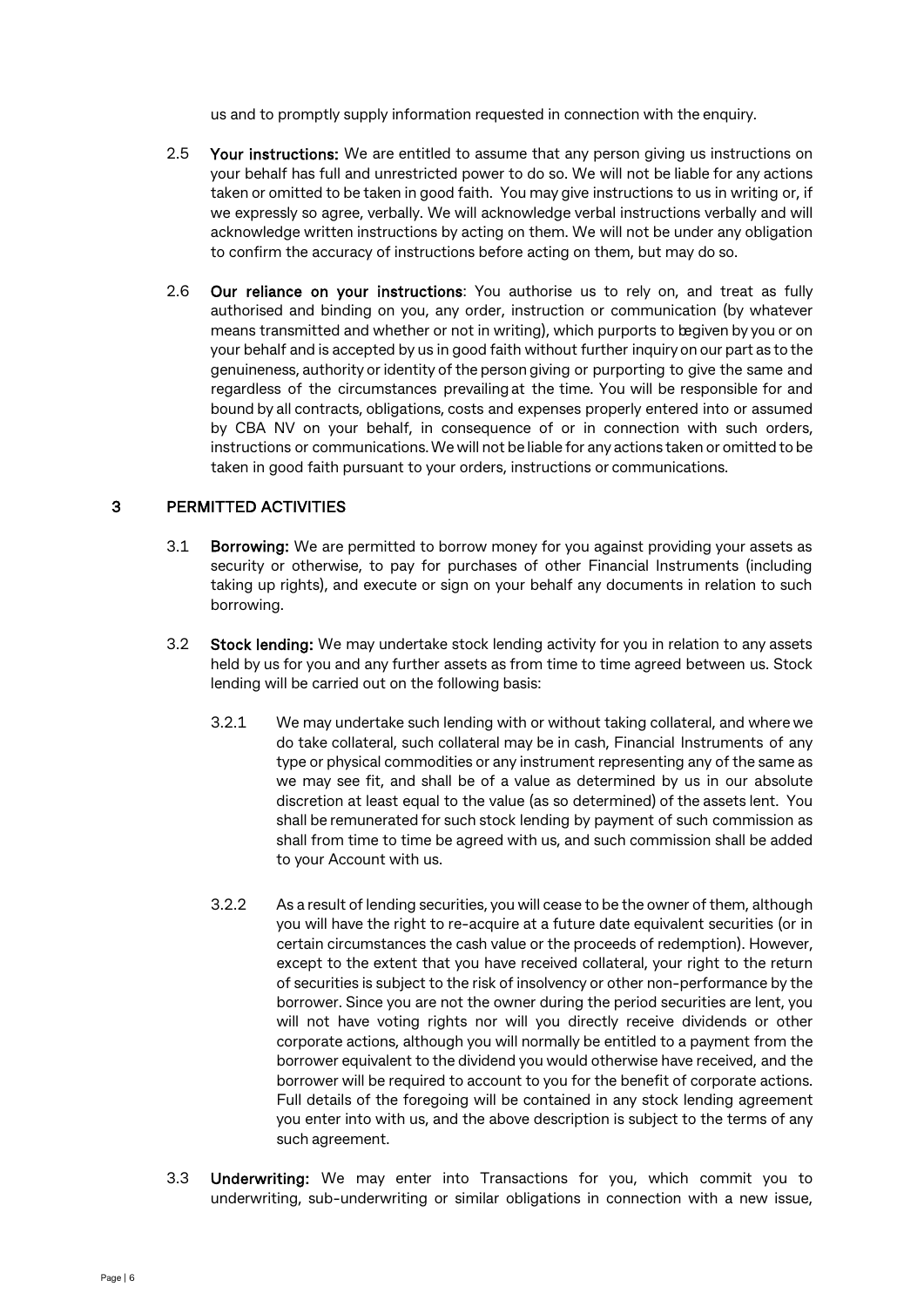rights issue, takeover or similar Transaction.

- 3.4 Lending or pledging collateral: We may, if it is market practice to do so, pledge or charge to a third party any part of your Account used as collateral for the third party to use as collateral for its own obligations. Depending on the Applicable Regulations in respect of the collateral, such collateral registered with the third party may not be in your name. Collateral may be returned which is equivalent but not identical to the collateral taken from your Account.
- 3.5 Deposit services: We may also provide certain wholesale deposit and other cash management/treasury services to you on the basis set out in the attached Currency Term Deposit – Terms and Conditions The Netherlands (Annex 3). By entering into Currency Term Deposits, the Client accepts, and agrees to be bound by, the Currency Term Deposit – Terms and Conditions The Netherlands (Annex 3). Where the Bank provides Structured Deposit Services, such services shall be subject to these Terms of Business and not the Currency Term Deposit – Terms and Conditions The Netherlands (Annex 3).
- 3.6 Structured Deposits Services: We may provide you with Services in relation to Structured Deposit ("Structured Deposits Services") and these terms of Business, to the extent relevant, apply in their entirety to such Structured Deposits Services with the exception of the following sections of these Terms of Business:
	- 3.6.1 Section [5 \(](#page-7-0)Order Execution); and
	- 3.6.2 Section [11 \(](#page-14-0)Electronic Trading Terms).

## 4 ADVISED/NON-ADVISED SERVICES:

- 4.1 No advice: You acknowledge that in providing Services under these Terms of Business we will not provide Investment Advice to you in respect of, nor on the merits of, any Transaction, Financial Instruments or other assets. We owe you no warranty as to the suitability of Financial Instruments and other assets traded under these Terms of Business. We will not owe you any fiduciary or similar obligations in connection with any contract or in our relations with you. Accordingly, you should make your own assessment of any Transaction that you are considering and should not rely on any information, proposal or other communication from us as being a recommendation or Investment Advice in relation to that Transaction. If, exceptionally, Investment Advice is to be provided, it will be provided under a separate signed written mandate.
- 4.2 Level of experience: We are entitled to assume that as a Professional Client or Eligible Counterparty you have the necessary level of experience and knowledge in order to understand the risks (which (could) include but are not limited to credit risk, operational risk, market risk, counterparty risk and insolvency risk) involved in the proposed Transactions in Financial Instruments. We may also assume that you are able to financially bear any related investment risks consistent with your investment objectives in relation to the proposed Transactions in Financial Instruments or related services. Notwithstanding your level of experience and knowledge in order to understand the risks involved in the proposed Transactions in Financial Instruments, in the event anything is unclear to you, you are strongly recommended no to proceed in the proposed Transactions in Financial Instruments and seek clarification by third parties.
- 4.3 For the purposes of any applicable appropriateness assessment, we are entitled to rely on the information that you or your agent have supplied to us and you represent and warrant that such information is true, accurate and complete.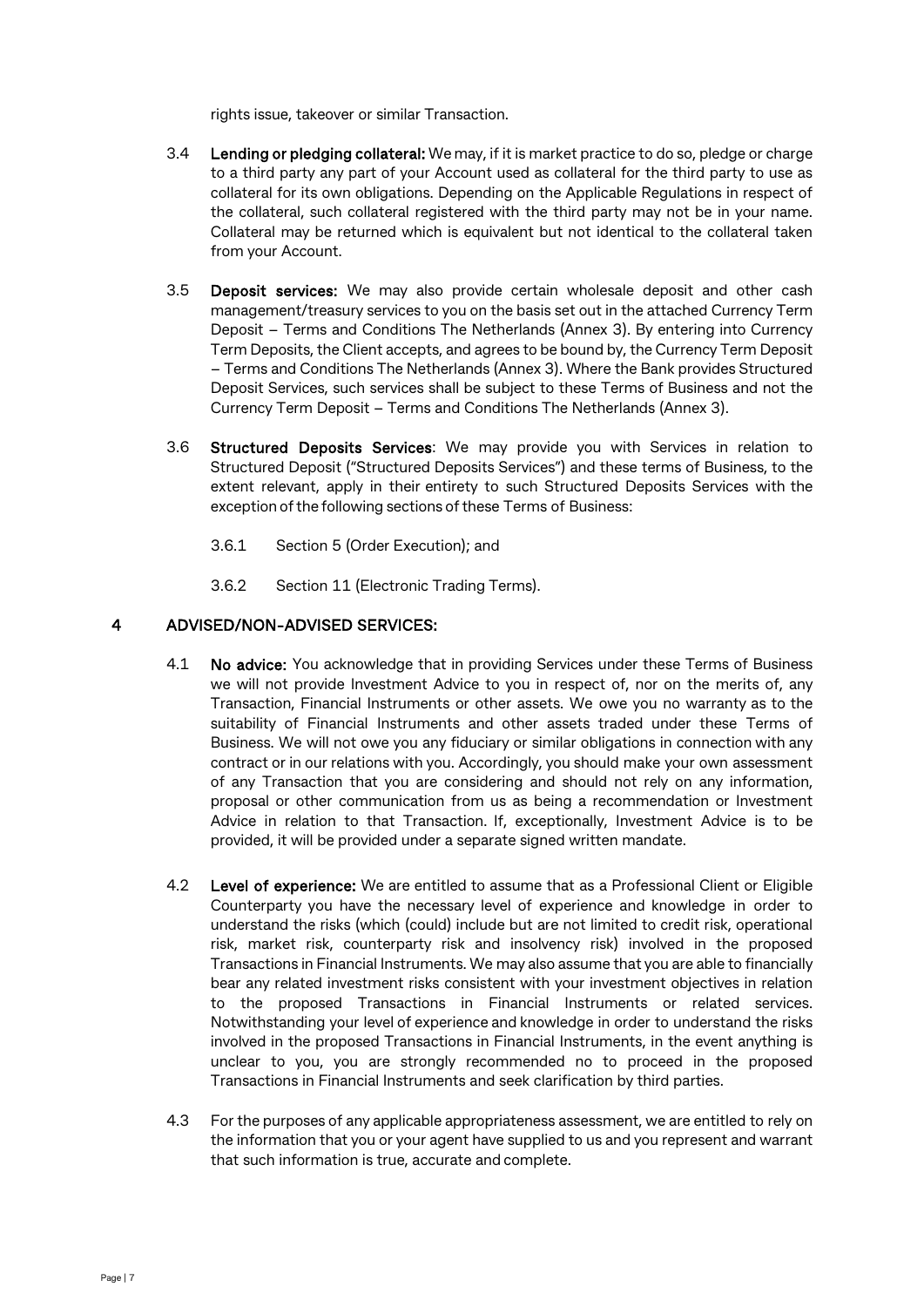- 4.4 Your investment objectives for advised service only: Where you have signed the separate advisory mandate and we provide you with Investment Advice, you undertake to provide us on request with all information regarding your investment objectives. We will seek to ensure that our recommendations are consistent with our understanding of your investment objectives, unless otherwise agreed between you and us in relation to a particular Transaction. Where we advise you, we will rely on the information in our possession at that time and you should update us whenever your circumstances or objectives materially change.
- 4.5 Matters not considered when providing Services and activities: We do not, and are under no obligation to, consider your circumstances in terms of legal, regulatory, taxation and/or accounting matters. As such, you should consider any interaction subject to these Terms of Business in regard to your own objectives and circumstances, and seek independent professional advice, in regard to such matters.

## <span id="page-7-0"></span>5 ORDER EXECUTION

- 5.1 Appointment of brokers: We may, at our entire discretion, arrange for any Transaction to be effected with or through the agency of an intermediate broker, who may be an Affiliate of ours and may not be in The Netherlands. Neither we nor our respective directors, officers, employees or agents will be liable to you for any act or omission of an intermediate broker or agent. No responsibility will be accepted for intermediate brokers or agents selected by you.
- 5.2 No obligation to deal: We are not obliged to execute or otherwise enter into any particular Transaction, or to accept any order to act in accordance with instructions, nor need we give any reasons for declining to do so. If we decide not to take or to decline an order we will try to notify you promptly but shall have no obligation to do so.

If we decline an order, we will try to notify you promptly but will not be liable for any expense, loss or damage incurred by you if we fail to notify you, unless this is as a result of our bad faith, wilful default or negligence.

- 5.3 Best execution: We do not provide Best Execution to Eligible Counterparties, however, we do provide Best Execution to Professional Clients as defined in our Order Execution Policy. A client disclosure summary of our Order Execution Policy, which we may update from time to time, is published on our website and this sets out the circumstances in which we will not be executing orders on your behalf: [https://www.commbank.com.au/about-us/our-company/international](https://www.commbank.com.au/about-us/our-company/international-branches/european-union.html)[branches/european-union.html.](https://www.commbank.com.au/about-us/our-company/international-branches/european-union.html)
- 5.4 When we owe a duty of Best Execution: If you are a Professional Client, we will owe you a duty of Best Execution in accordance with our Order Execution Policy to the extent that we are executing orders on your behalf. Where we provide you, either on request or on a continuing basis, with a quote for the purchase or sale of a Financial Instrument or deal with you as a counterparty as principal for our own account, as contemplated under our Order Execution Policy, we may not owe a duty of Best Execution and shall negotiate the terms of the Transaction accordingly.
- 5.5 Following your instructions: If you are a Professional Client we will not owe you a duty of Best Execution to the extent that we follow your specific instructions (as to the order or a specific aspect of that order) when executing an order or placing an order or transmitting an order to another entity for execution. If your instructions relate to a specific aspect of an order, then we will continue to be subject to Best Execution in relation to those aspects of the order not covered by the instructions.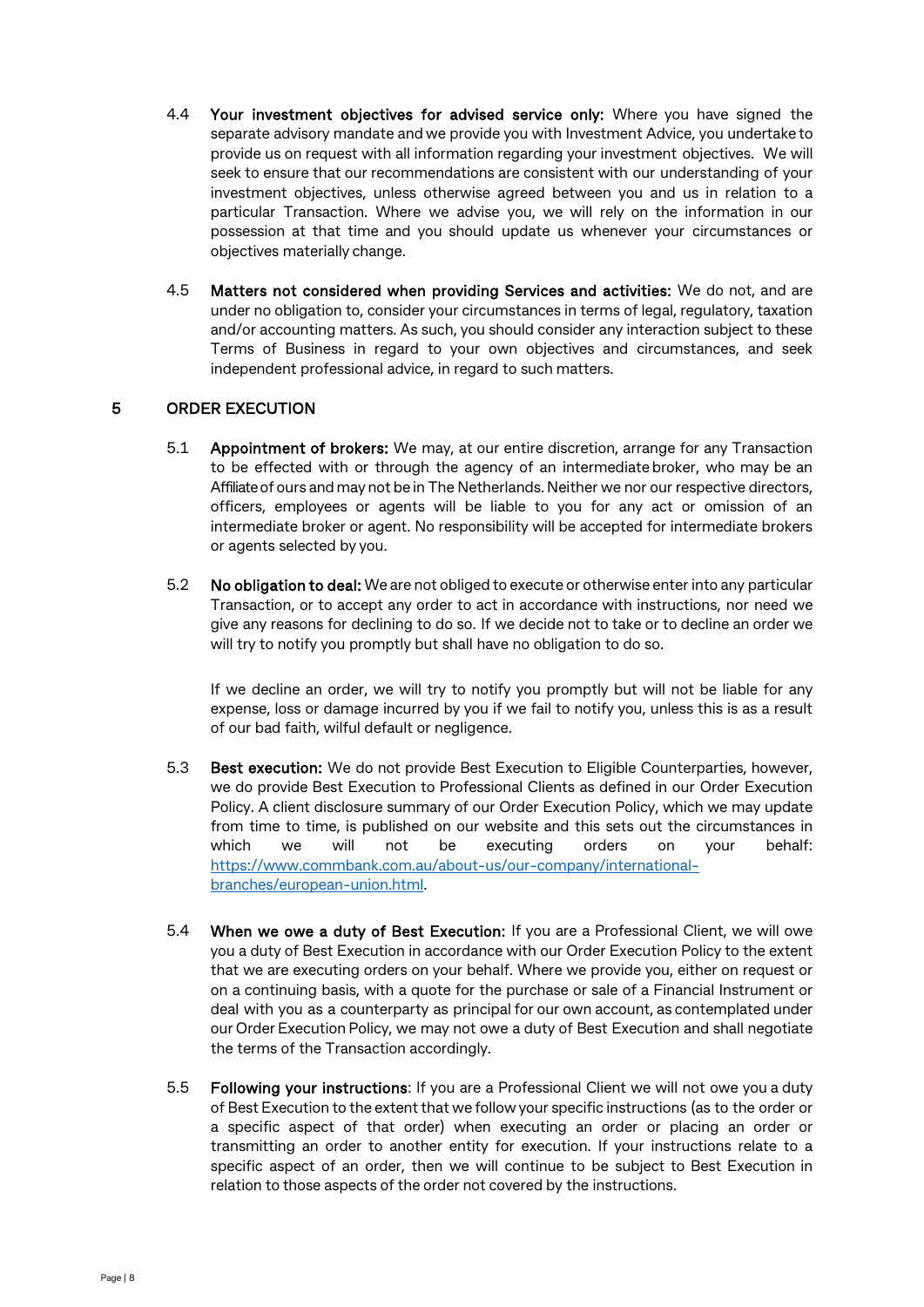- 5.6 Consent to our Order Execution Policy: You confirm that you agree to and accept our Order Execution Policy. We shall treat you as having consented to and accepted our Order Execution Policy each time where we (subsequently) receive an order from you or execute Transactions for you in the applicable Financial Instruments.
- 5.7 Changes to our Order Execution Policy: We will review our Order Execution Policy annually, when deemed feasible and at other times where required by the Applicable Regulations and will notify you of any material changes to our Order Execution Policy. It is your responsibility to check for any other non-material changes as published from time to time on our website at: [https://www.commbank.com.au/about-us/our](https://www.commbank.com.au/about-us/our-company/international-branches/european-union.html)[company/international-branches/european-union.html.](https://www.commbank.com.au/about-us/our-company/international-branches/european-union.html)

We will consider the continued placing of orders for Transactions by you as continued consent to and acceptance of our Order Execution Policy as in effect from time to time.

- 5.8 Trading obligation for OTC derivatives: In certain circumstances (e.g. where the Transaction relates to a derivative that is subject to the trading obligation) we may conclude such Transactions only on a Regulated Market, Multilateral Trading Facility, Organised Trading Facility or a third country trading venue assessed as equivalent.
- 5.9 Consent to Transactions outside a Regulated Market: You agree and acknowledge that we may execute an order on your behalf outside a Regulated Market, Multilateral Trading Facility or Organised Trading Facility (as such terms are defined in the Applicable Regulations).
- 5.10 Non-Financial Instruments assets: You should note that Best Execution and other duties we may have under the Applicable Regulations will not apply to our dealings with you in any assets that are not Financial Instruments, such as any spot physical commodities trades, which we enter into with you from time to time.
- 5.11 Control of orders prior to execution: We have the right (but no obligation) to set limits and/or parameters to control your ability to place orders at our absolute discretion. Such limits and/or parameters may be amended, increased, decreased, removed or added to by us at our absolute discretion.
- 5.12 Position limits: We may require you to limit the number of open positions which you may have with us at any time and we may in our sole discretion close out any one or more Transactions in order to ensure that any such position limits are maintained.
- 5.13 Trading limits, position limits and position management controls: Position limits and position management controls may be imposed by Applicable Rules, Applicable Regulations or by a Market. In relation to the Services that we provide to you under these Terms of Business, we may also set out and communicate to you appropriate trading and position limits to mitigate and manage our own counterparty, liquidity, operational and other risks. We will monitor your positions against such limits as close to real-time as possible. In order to ensure compliance with Applicable Rules or Applicable Regulations with regard to position limits and position management controls or trading or position limits set by us or a Market, we may at our sole discretion require you to limit, terminate or reduce the positions which you may have at any time and we may at our sole discretion decline to execute an order, suspend your access to any Market or market infrastructure, take action to close out any one or more Transactions, or take any other appropriate action.

You agree and acknowledge that in the case of a limit order in shares admitted to trading on a Market or traded on a Market which is not immediately executed, we are not bound to facilitate the earliest possible execution of that order by making it public in an easily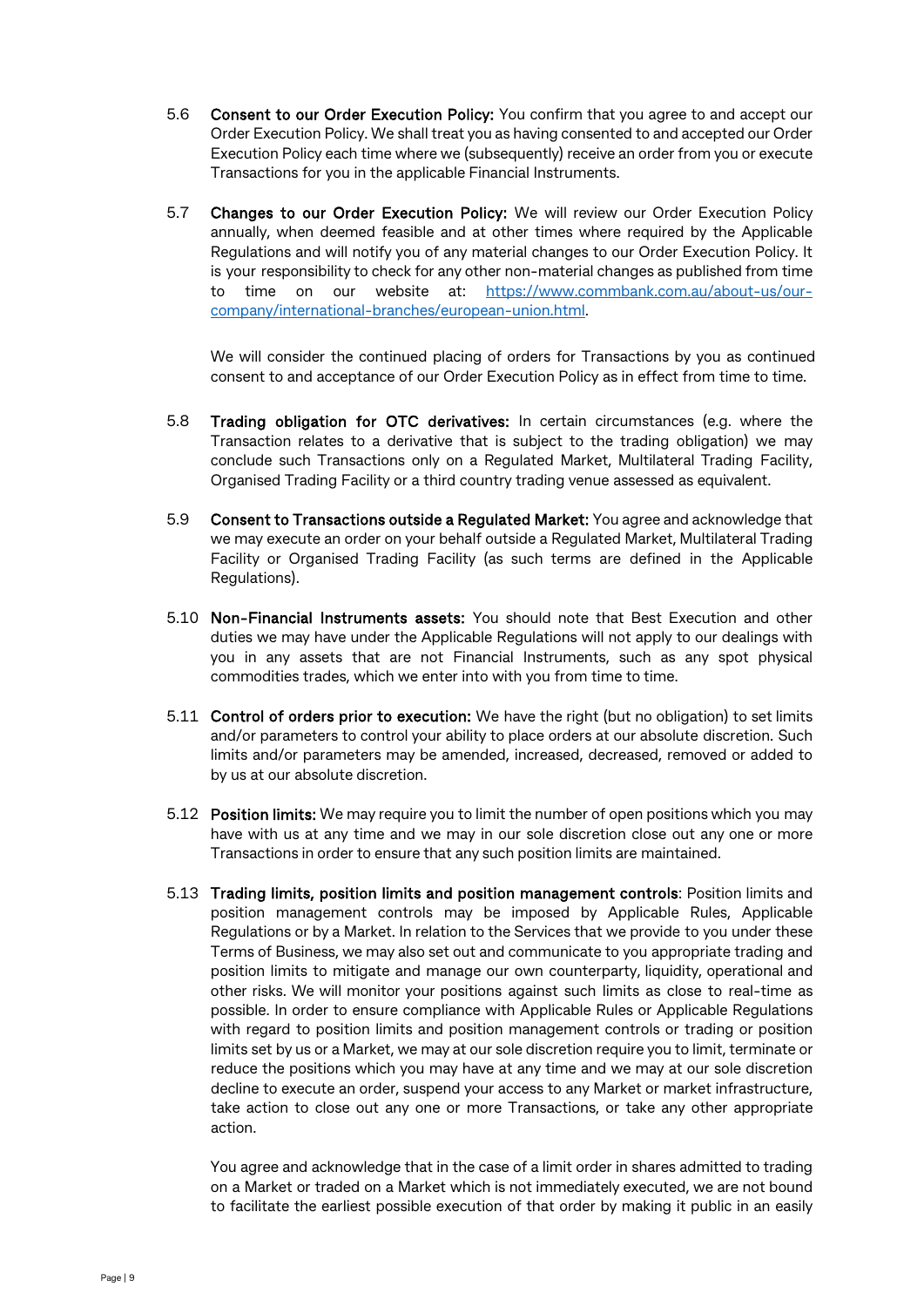accessible manner.

- 5.14 Order handling: If you are a Professional Client, we will use our reasonable endeavours to execute your order promptly in accordance with our procedures and arrangements which provide for the prompt, fair and expeditious execution of client orders, relative to other orders or our trading interests, where relevant. In accepting your orders we do not represent or warrant that it will be possible to execute such an order or that execution will be possible according to your instructions.
- 5.15 Stabilisation: We may effect Transactions that are subject to stabilisation, a price supporting process that may take place for new issues. The effect of stabilisation can be to make the market price of the new issue temporarily higher than it would otherwise be. We shall owe you no duties in respect of legitimate stabilisation activities which we undertake.
- 5.16 Aggregation of orders: We may aggregate your order with our own orders and the orders of other clients, but will only do so in exceptional circumstances where it is unlikely that the aggregation of orders will work overall to the disadvantage of any client whose order is to be aggregated. If we aggregate orders in this way then it may, on some occasions, work to your disadvantage in relation to a particular order. If an aggregated order is partially executed we will allocate the related trades in accordance with our Order Execution Policy. For further information, please see the Bank's website at: [https://www.commbank.com.au/about-us/our-company/international](https://www.commbank.com.au/about-us/our-company/international-branches/european-union.html)[branches/european-union.html.](https://www.commbank.com.au/about-us/our-company/international-branches/european-union.html)
- 5.17 Programme Trades: Where we accept an order to effect a Programme Trade, you agree that we are not obliged to notify you whether we act as principal or agent. If you would like us to execute a Programme Trade on a Market as your agent, you must give us instructions to that effect. In such case we will take all sufficient steps to obtain Best Execution in accordance with our Order Execution Policy, subject always to any specific instructions from you. If you do not instruct us to execute a Programme Trade as agent, we will execute it as principal, subject to the Applicable Regulations.
- 5.18 Cross trades: We may arrange for a Transaction to be executed, either in whole or in part, by selling an Investment or other asset to you from another client, or a client of an Affiliate of ours or vice versa. We shall not give you prior notice if we arrange for a Transaction to be executed in this manner.
- 5.19 Self dealing and dual agency: We or any of our Affiliates may enter into a Transaction or deal with or for you where the other party to the Transaction is  $\alpha$  may be us or an Affiliate as principal or as agent. We may also, at our discretion, arrange for any Transaction to be effected with or through the agency of an intermediate broker who may be an Affiliate or us and may not be in The Netherlands. Neither we nor our respective agents or Affiliates will be liable to you for any act or omission of an intermediate broker or agent. No responsibility will be accepted for intermediate brokers or agents selected by you.
- 5.20 Short selling: Unless otherwise advised by you, CBA NV accepts your sale orders on the basis that you own the Financial Instruments or other asset sold. You are required to advise us if any sale order given to us is a Short Sale and we shall have the right in our absolute discretion to refuse to accept any such Short Sale order. No Short Sales shall be effected for settlement by us unless you have in advance of the order agreed with us that the Financial Instruments are or will be at the relevant time available for delivery or in respect of listed Financial Instruments will be available to be lent by us to you, pursuant to a Product Agreement for stock lending. Any orders for Short Sales will be subject to the restrictions under Applicable Regulations on such Short Sales, including without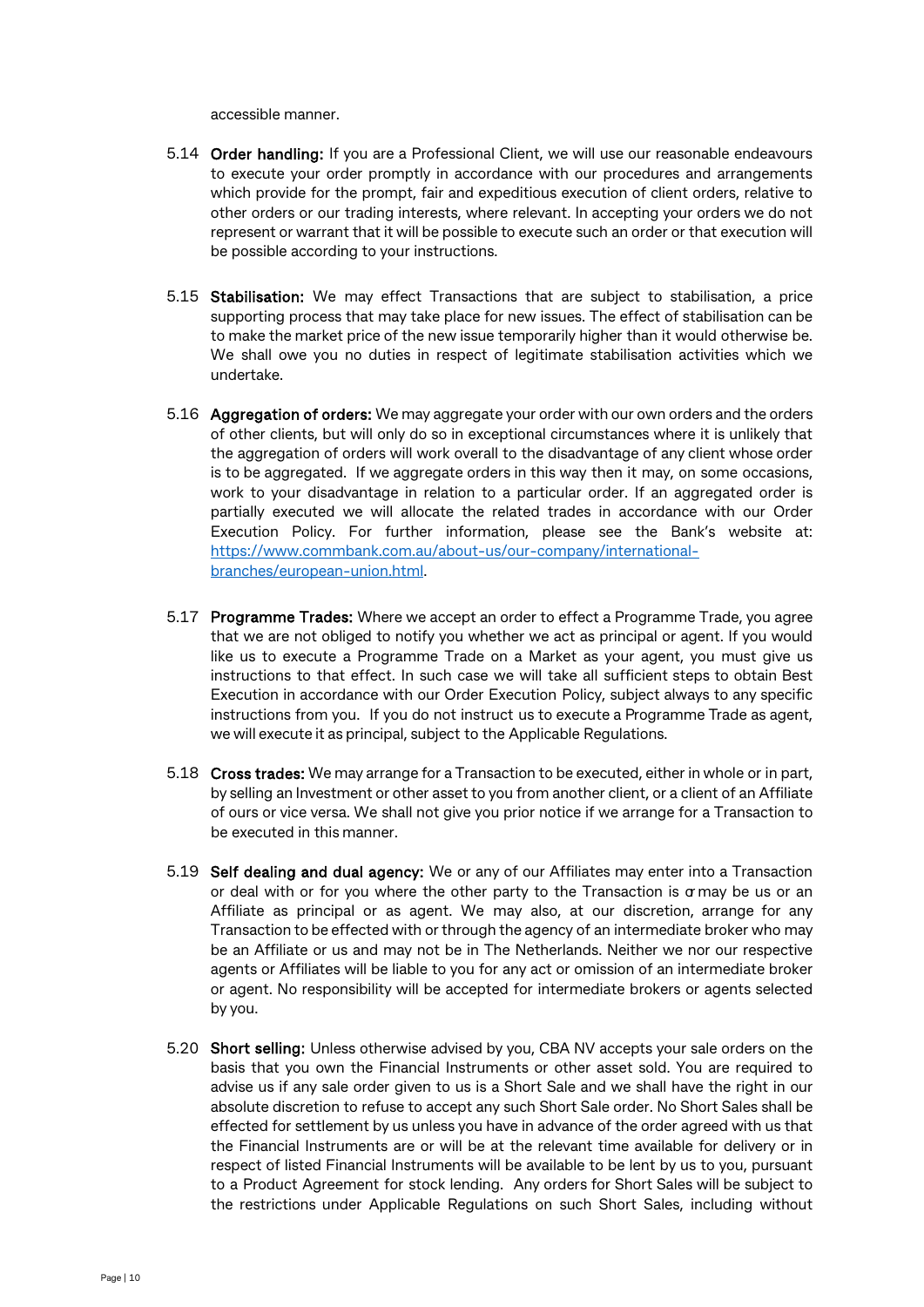limitation the Short Selling Regulation.

- 5.21 Post-Trade Transparency: Under Applicable Regulations we may be obliged to make information about certain Transactions public. You agree and acknowledge that any and all proprietary rights in such transaction information are owned by us and you waiver any duty of confidentiality attaching such information which we reasonably disclose. In addition, where we execute a Transaction with you on an over-the-counter basis and the Transaction is subject to publication in accordance with Article 21 MiFIR, you agree that the party acting as seller shall make public the information regarding the Transaction in accordance with Applicable Regulations, unless only one of you or us is a systematic internaliser in the given financial instrument and is also acting as the buyer, in which case the buyer will make the relevant Transaction, information public in accordance with Applicable Regulations.
- 5.22 Changes in the market: We will not be responsible for any delay or change in market conditions between the time that we receive your instructions and the time of execution of any resulting Transaction unless due to our negligence,fraud or wilful default.

## 6 CLIENT REPORTING

- 6.1 Reporting: We will report to you on Transactions as required under the Applicable Regulation from time to time.
- 6.2 Confirmations and contract notes: Unless (i) we agree to categorise you as an Eligible Counterparty and subsequently enter into a separate agreement with you regarding the content and timing of confirmations, or (ii) a confirmation has been provided to you by another person, we shall send you confirmations within agreed market timing convention or as required by Applicable Rules or Applicable Regulations. The confirmations will be provided by electronic means to the Email Address on record for you where appropriate or in writing forcertain transactions. It is your responsibility to notify us of any change to your Email Address, the non-receipt of a confirmation or whether any confirmation is incorrect before settlement. Confirmations shall, in the absence of manifest error, be conclusive and binding on you, unless we receive from you objection in writing within one business day of our making the confirmation available to you. We shall not be required to provide a confirmation of a Transaction if it would contain the same information as a confirmation that is to be promptly dispatched to you by another person. For the avoidance of doubt, these confirmations would not involve reporting on cleared positions.

## 7 PAYMENT, CLEARING AND SETTLEMENT

- 7.1 Payments and Deliveries: All payments and (if the Bank does not already hold them) all certificates and other documents required to settle your Transactions must be delivered in time to enable the Bank to complete settlement promptly.
- 7.2 Receipt of funds or assets: To the extent that the documents and cleared funds are not held by the Bank, we are not obliged to settle any Transaction, whether the Bank is acting as principal or agent, or settle any account to you until the Bank or our settlement agent or, as the case may be, global custodian, has received all necessary documents or cleared funds. The Bank's obligations to deliver to you, or to your Account, or to account to you for the proceeds of disposal of Financial Instruments are conditional on prior receipt by the Bank of appropriate documentation and cleared funds. Without prejudice to anything in this clause, if you fail (or are likely to fail) to deliver to us or our settlement agent or, as the case may be, global custodian, the required funds or Financial Instruments to settle the Transaction, we may take any action as we deem fit, including (i) close your positions,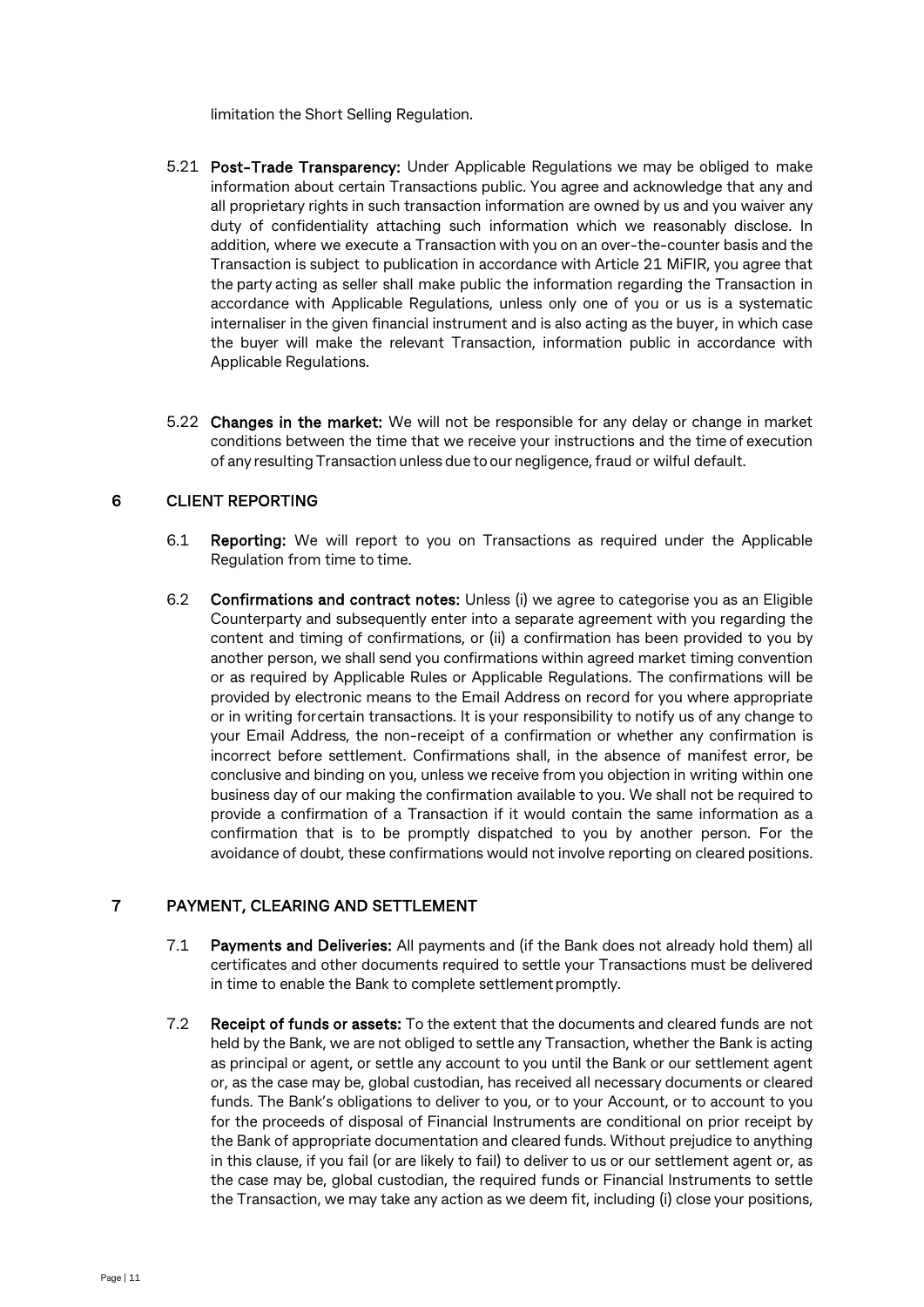(ii) arrange for a delay of the settlement date if possible, (iii) purchase such Financial Instruments on your Account.

- 7.3 Provisional settlement: We may, in our discretion, debit or credit cash or Financial Instruments to your Accounts on the contractual settlement date, notwithstanding that under Applicable Regulations the relevant Transaction may not have settled in your favour or our favour with finality. In such event we shall be entitled in our absolute discretion to reverse accounting entries and recover cash or Financial Instruments from you if actual settlement is delayed or does not take place after a reasonable period of time. In addition you agree to repay or deliver to us any cash or Financial Instruments that are paid or delivered to you in error and you specifically authorise us to make any account entries to reflect the same.
- 7.4 Indemnity for failures to deliver: If securities or funds are not delivered to us as and when due under any Transaction, you will fully indemnify us in accordance with clause 22 (Liability and Indemnity) below.
- 7.5 Method of settlement: Unless the Bank expressly agrees to the contrary in any particular case or market practice otherwise requires, all amounts of every kind which are payable by you to the Bank and vice versa will be payable on a delivery versus payment basis. We may make net payments in accordance with the terms and conditions in relation to netting in the relevant Product Agreement between us.
- 7.6 Payment in immediately available funds: Unless otherwise agreed, all money paid hereunder will be in immediately available, freely convertible funds of the relevant currency.
- 7.7 Withholding and gross up: Unless otherwise agreed, all money payable by you to the Bank in respect of any Transaction will be paid free and clear of, and without withholding or deduction for, any taxes of whatsoever nature imposed, levied, collected, withheld or assessed by any authority having power to tax, unless the withholding or deduction of such taxes or duties is required by law. In that event, unless otherwise agreed by us, you will pay such additional amounts as will result in the net amounts receivable by the Bank (after taking account of such withholding or deduction) being equal to such amounts as would have been received by the Bank had no such taxes been required to be withheld or deducted.
- 7.8 Delivery: Whenever a person is required to deliver or re-deliver an asset, that person will execute and deliver all necessary documents (including appropriate instruments of transfer duly stamped) and give all necessary instructions to procure that all rights, title and interest in the subject matter of the delivery will pass from that person to the transferee free from all liens, charges and encumbrances. Delivery and transfer of title will take place in accordance with the rules and procedures applicable to the relevant asset as in force from time to time, however the title of Financial Instruments shall not pass to you until the moment we receive payment in relation to such Financial Instruments.
- 7.9 The Bank's responsibilities when acting as agent: Where the Bank has acted as your agent, it is the principal to the Transaction and not the Bank who is responsible for settling the trade with you and delivery or payment (as the case may be) will be at your entire risk. The Bank's obligation is only to pass on to you, or as you direct to credit to your Account, such deliverable documents or sale proceeds (as the case may be) as the Bank receives.
- <span id="page-11-0"></span>7.10 Netting: Arrangements for netting will be as set out in the relevant Product Agreement, subject to any separate netting agreement that we may negotiate with you from time to time.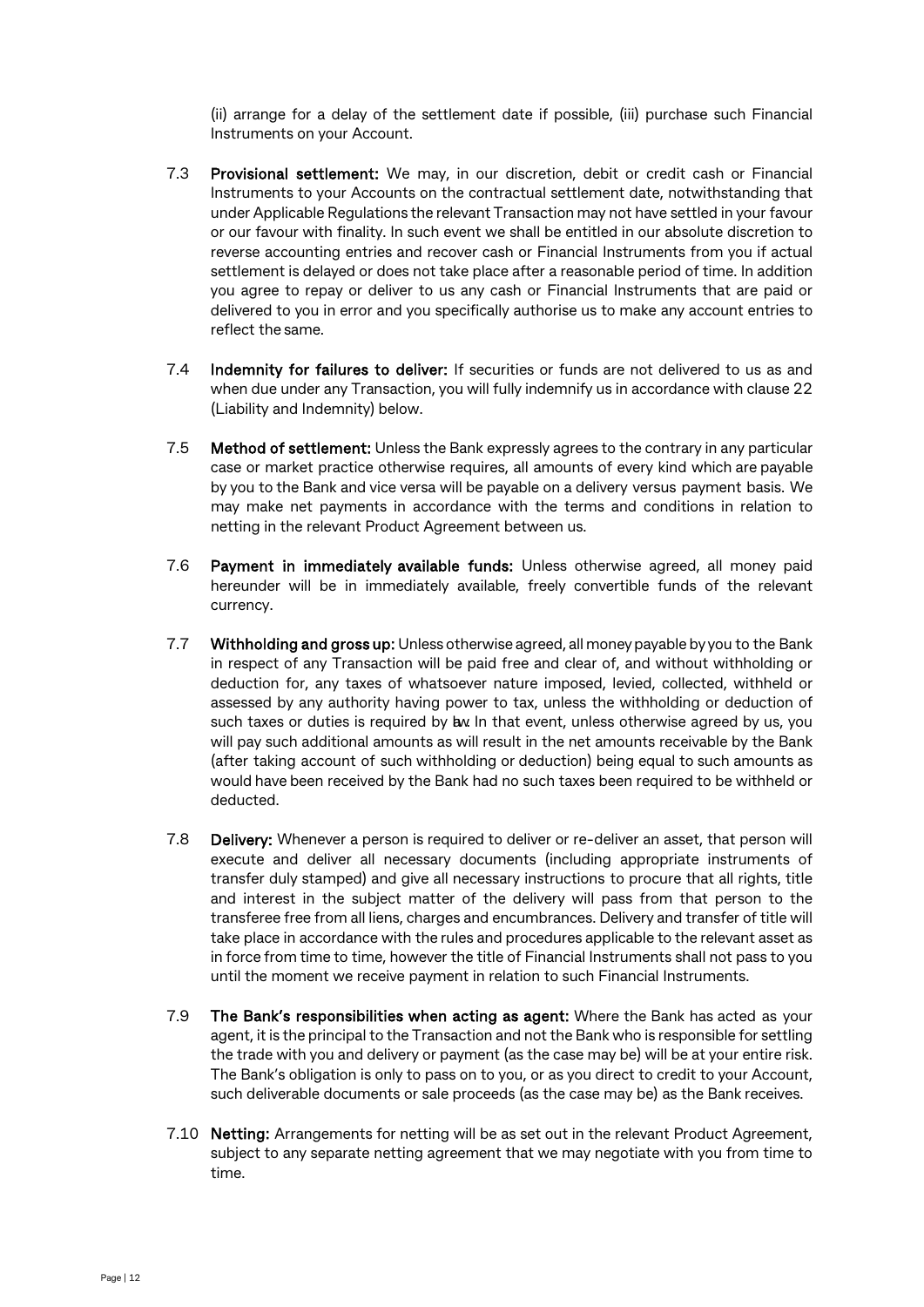7.11 Offset: Any amounts owed to the Bank in connection with the Terms of Business or any Services provided to you, may be set off against any amounts the Bank owes to you, without prior reference to you. The Bank may deduct our fees and any other amounts due from any funds of yours held by the Bank.

## 8 FEES AND CHARGES

- 8.1 Fees and charges: You will pay such fees and expenses as are agreed by us and yourself from time to time. Clause 7.7 shall apply mutatis mutandis to the payment of such fees and expenses. We may share dealing charges with our Affiliates or other third parties, or receive remuneration from them in respect of Transactions carried out on your behalf. You may write to us to request details of any such arrangements or the amount of such remuneration in any particular case. Without prejudice to these obligations, and except otherwise separately agreed with you, you agree to the fullest extent permissible under Applicable Regulations to a limited application of the detailed information requirements on costs and associated charges. Information with regard to all costs and related charges in accordance with Applicable Regulations is available from our website at: [https://www.commbank.com.au/about-us/our-company/international](https://www.commbank.com.au/about-us/our-company/international-branches/european-union.html)[branches/european-union.html.](https://www.commbank.com.au/about-us/our-company/international-branches/european-union.html)
- 8.2 Additional costs: You should be aware of the possibility that other taxes or costs may exist that are not paid through or imposed by us.

## 9 CLIENT ASSETS, CUSTODY AND COLLATERAL

- 9.1 DVP: We will settle Transactions on a delivery versus payment basis.
- 9.2 Money held as banker: In the event that we do hold money on your behalf, then note that the Bank is an authorized credit institution and where we receive money from you we will promptly place this into an account with ourselves We shall not segregate your money from ours and we shall not be liable to account to you for any profits made by us as a result of such funds. In addition if the Bank fails, you will be an unsecured creditor. If you are deemed an eligible depositor, you may be entitled to claim compensation, in accordance with the Applicable Regulations, under the DNB Deposit Guarantee Scheme (Annex 4) in the event CBA NV fails.
- 9.3 Financial Instruments held by us: Financial Instruments held by us: We have made adequate arrangements to safeguard your ownership rights in respect of the Financial Instruments we hold, in accordance with the Applicable Regulations:
	- 9.3.1 Your Financial Instrument shall be segregated from Financial Instruments that are owned by other clients or us;
	- 9.3.2 To the extent we hold your Financial Instruments in an Account with a third party, local laws and regulations may be applicable, and any rights you may under those local laws and regulations may be different from your rights under the Applicable Regulations if your Financial Instruments would be held on an Account held in the Netherlands. This may especially be the case where such third party is located outside the European Economic Area. You acknowledge and accept that such third party: (i) may hold your Financial Instruments in an omnibus account and therefore not segregated from Financial Instruments owned by persons, (ii) may fail to administrate the Financial Instruments in a sufficient (segregated) manner to safeguard your ownership rights, and (iii) may be entitled to certain (security) rights in respect of your Financial Instruments under such local laws and regulations in the event CBA NV defaults under its obligations towards such third party or otherwise. CBA NV accepts no liability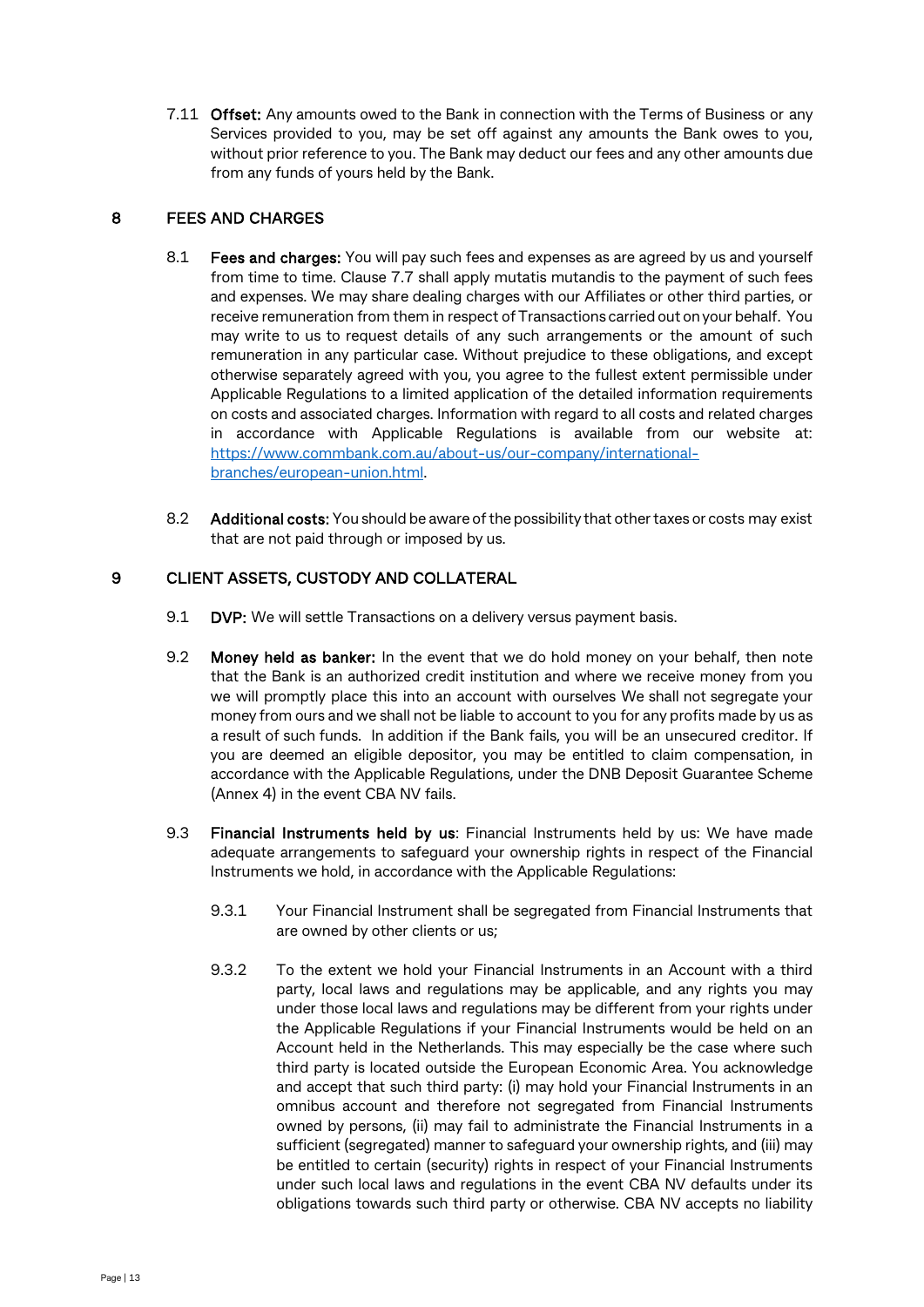any loss or damages that you may incur as a result of any acts, failures to act, omissions or insolvency of such third party. In case such third party fails, you may not be able to retrieve any or all of your Financial Instruments held by such third party;

- 9.3.3 If you are deemed an eligible claimant, you may be entitled to claim compensation, in accordance with the Applicable Regulations, under the investor compensation scheme in the event CBA NV fails.
- 9.4 Discharge of obligations: You acknowledge and agree that we may use any of your money and/or Financial Instruments held by us, or which are under our direction or control, to discharge any obligation you may have against us, any third party we engaged on your behalf, or under any Transaction. This includes transferring money, from your Accounts.
- 9.5 Custody: We will not ordinarily (and shall not be obliged to) hold Financial Instruments or other assets on your behalf by way of safe custody. Where we do agree to provide such services on your request, this will be on the basis of terms and conditions set out in a separate safe custody agreement which you must sign and return.
- 9.6 Title transfer collateral arrangements: An assessment shall be made on the appropriateness of an title transfer collateral arrangement ("TTCA") prior to entering into such TTCA, in accordance with Applicable Regulations The terms and conditions on which we will hold title transfer collateral in respect to any Transaction shall be as set out in any relevant Product Agreement which shall prevail over these Terms of Business and its annexes, to the extent of any inconsistency, subject to any other terms and conditions concerning collateral which we may negotiate with you from time to time. Any assets held by us under a TTCA shall not be considered Client Assets to which the Client Assets Rules apply and, unless agreed otherwise in writing, we may exercise the right of (re-)use in respect of those assets.

## 10 RESEARCH

- 10.1 Where we provide research to you, you acknowledge that any information, including market information, commentary, reports, articles, research and financial updates that we provide to you or rely on may be incomplete and/or unverified. Where we provide you with information we are under no obligationto do so and it is not provided with consideration of your personal circumstance, unless we expressly state otherwise for that specific information. We are under no obligation to advise you on or take into account the tax implications of Transactions and, where we do advise, you should not rely on such advice but should take your own independent tax advice.
- 10.2 We may from time to time provide research reports and recommendations to you but we are under no obligation to do so. Where we do so, you may not receive them atthe same time as our other clients. You should note that research reports are made widely available, and to members of the Group (including employees, officers and directors thereof), who may have acted on the basis of the report, on or after the release details included in the report.
- 10.3 Where we issue recommendations or other material through distribution channels, these are not, and should not be viewed as, personal recommendations or Investment Advice to you. As such you are not protected by any obligation on us to consider the suitability of such recommendations to your investment objectives and circumstances, unless we have expresslystated otherwise on a transaction-specific basis.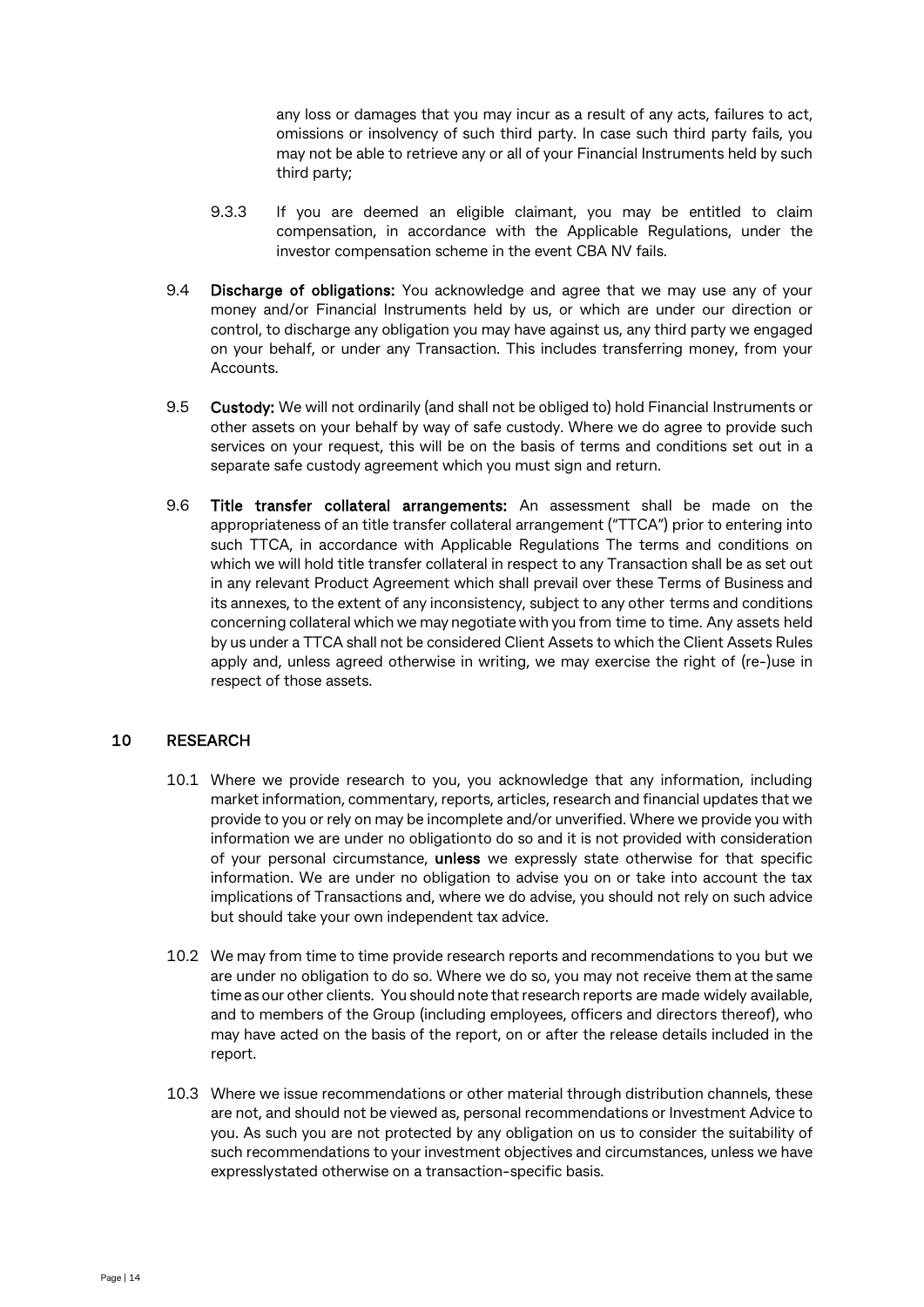- 10.4 Where we provide you with investment research, trading and market commentary or other information:
	- 10.4.1 this is incidental to your dealing relationship with us and is not Investment Advice;
	- 10.4.2 we give no representation, warranty or guarantee as to the accuracy or completeness of any such information or as to the legal, regulatory, tax or other consequences of any Transaction;
	- 10.4.3 if it contains a restriction on the person or category of persons for whom the information is intended or to whom it is distributed, you will not pass it on contrary to that restriction;
	- 10.4.4 we may act upon it ourselves or make use of the information on which it is based. We make no representations as to the time of receipt by you and cannot guarantee that you will receive such information at the same time as any of our other clients, for example, because of delays in the method of transmission. Any published research reports or commentary may appear in one or more screen information services;
	- 10.4.5 you shall assess whether under Applicable Regulation you are allowed to receive such research (regardless of whether it is provided for free or against payment). You shall notify us immediately if under Applicable Regulations you are required to pay for the receipt of research. Furthermore, you shall block the receipt of our research or by ensure that the provision of research to you is stopped, if required by you to adhere to any inducements rules under the Applicable Regulation that is applicable to you.

## <span id="page-14-0"></span>11 ELECTRONIC TRADING TERMS

- 11.1 **Access to Systems:** The means by which you have access to any of our proprietary electronic trading systems (the "System") shall be as determined from time to time by *us*, which may for that purpose assign or provide user names, passwords, access codes, individual user identification numbers or other identification measures ("Security Codes") to you for use by representatives identified by you as duly authorised to use the System on your behalf (each an "Authorised Representative") or, where access is provided through a third party's electronic or other communication system, such as Bloomberg (a "Third Party Server"), who permits your Authorised Representative to have access to the System using Security Codes assigned or provided by that third party. We may from time to time change or prevent or restrict the use of any Security Codes relating to the System without notice or liability. You may change your Security Codes, and any change shall be effective upon us receiving notice of the change.
- 11.2 Direct electronic access: Where we agree to provide you with directelectronic access to a Market, we retain responsibility for obligations under the MiFID II Directive in connection with such direct electronic access services and are responsible for ensuring you comply with the MiFID II Directive and with the rules of any applicable Market in connection with your activities through suchaccess.
- 11.3 Information on request: You shall promptly provide us with any information that we may request regarding your Authorised Representatives, any Security Codes assigned or provided by such a third party or any other matter that we consider necessary or desirable in connection with your use of the System. You will also promptly notify us in writing of any loss or theft of any Security Codes relating to the System, the termination of the employment of any of your Authorised Representatives (or of the authorisation of an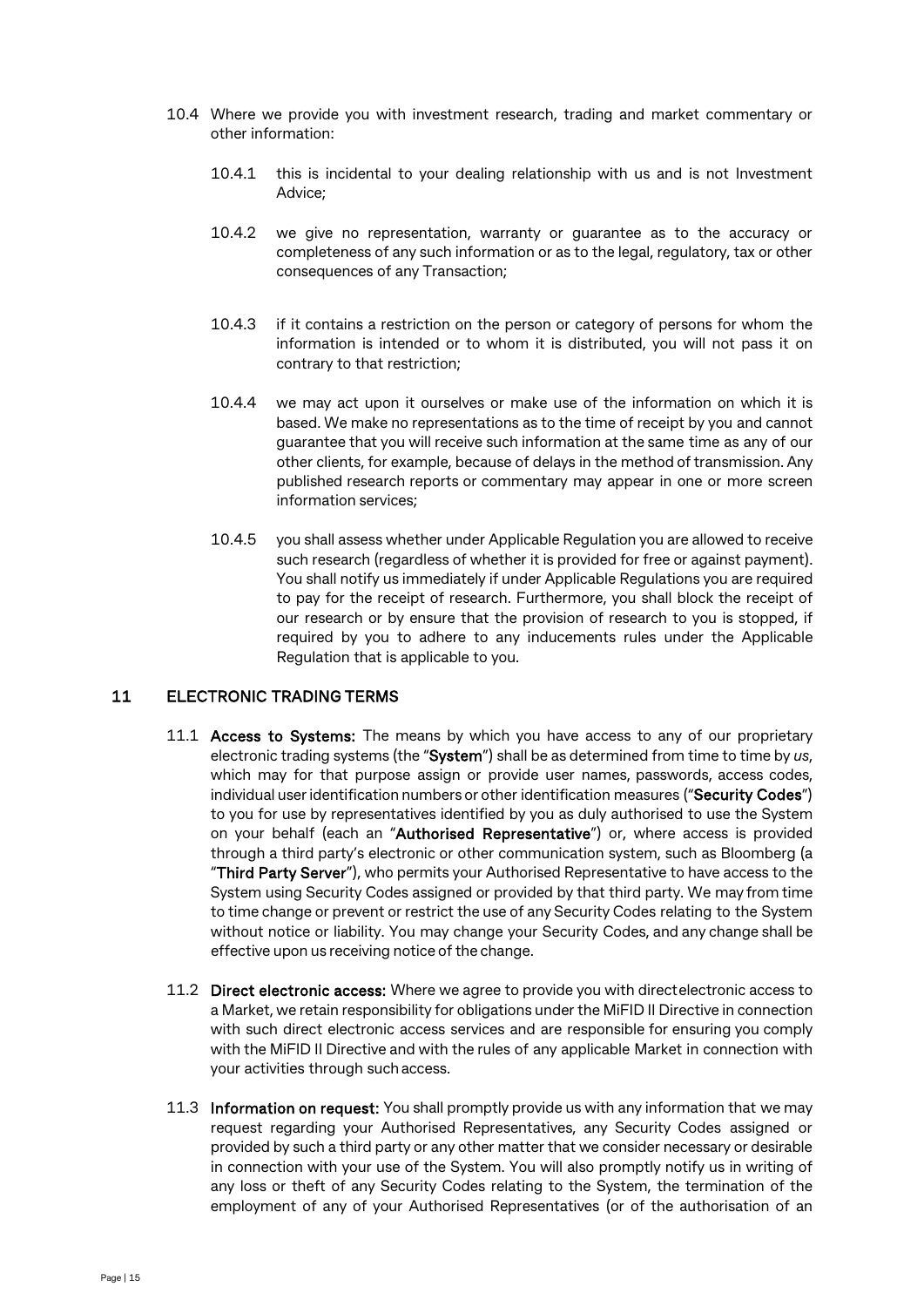Authorised Representative to use the System on behalf of you) or if you believe (or have reason to suspect) that the confidentiality of any such Security Codes has been compromised or that there has been or may be any unauthorised use of the System.

11.4 Responsibility for Security Codes and use of the System: You will be solely responsible for the use of all Security Codes assigned or provided to you (whether by us or by any third party) and for any acts or omissions during such use, and we shall be entitled to treat any access to or use of the System as having been duly authorised on your behalf where it appears that the appropriate Security Codes have been used and, accordingly, you will comply with all obligations to us in respect of a Transaction executed through the System regardless of whether or not it was effected on your behalf by an Authorised Representative.

#### 11.5 Your System Responsibilities: You will:

- 11.5.1 maintain adequate security procedures to prevent access to the System by persons other than your Authorised Representatives or the use of the System to execute Transactions that have not been duly authorised on your behalf;
- 11.5.2 comply with any security procedures specified in the System Documentation and, if access to the System is through a Third Party Server, any security procedures specified by that third party;
- 11.5.3 ensure that Security Codes relating to the System are not disclosed to or used by any of your officers or employees not authorised to do so or by any third party (except as may expressly be agreed in writing by us);
- 11.5.4 ensure that access to the System is not made available to third parties or multiple users through the use of any Security Codes relating to the System on a network or through any other means (except as may expressly be agreed in writing by us); and
- 11.5.5 be solely responsible for providing and maintaining any equipment and software and for making all appropriate arrangements with any telecommunications suppliers or, where access to the System is provided through a Third Party Server, any such third party necessary in order to obtain access to the System. We make no representation or warranty as to the suitability or otherwise of any such equipment, software or arrangements.
- 11.6 No representation or warranty: We make no representation or warranty, express or implied, as to the System or its capabilities, or the results that may be obtained by you from using the System. All representations and warranties express or implied, statutory or otherwise, as to such matters are hereby expressly excluded, to the extent permitted by applicable law and regulatory rules.
- 11.7 Use of the System: You will ensure that you and your Authorised Representatives only use the System in accordance with these Terms of Business and information which we or a Third Party Server make available to you from time to time regarding the functions, manner of operation, access to or use of the System or similar documentation and information (the "System Documentation").
- 11.8 Information and prices displayed on the System: Information made available by the System as to the prices or other terms on which the Bank may execute Transactions with you is indicative only, is subject to change, and shall not be regarded as an offer or agreement to execute any transaction with you or a solicitation of you to make any such offer to us. Where prices displayed via the System refer to a specific lot of securities,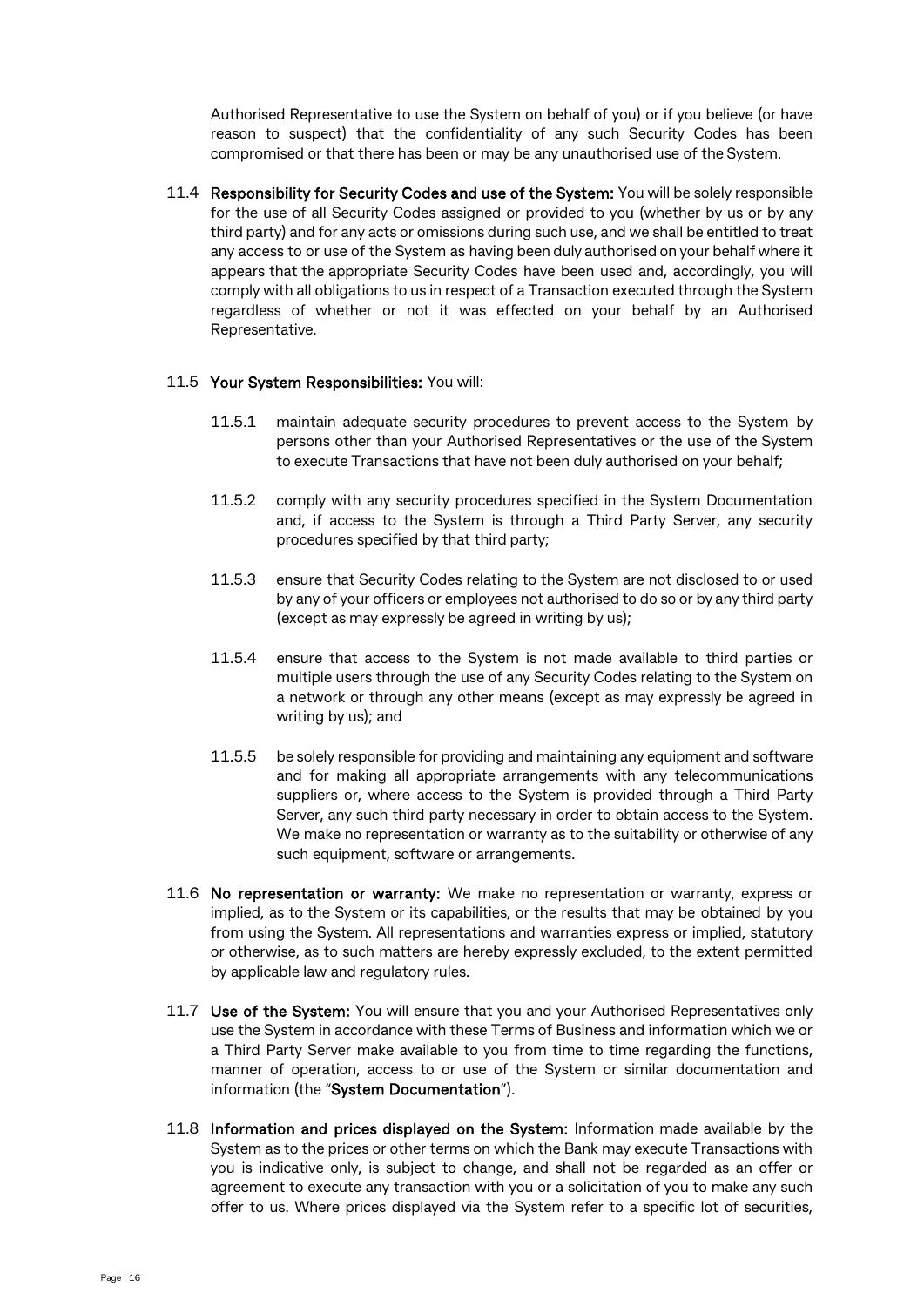discounts or premiums may be applicable to odd lot trades.

- 11.9 System information and confidentiality: Information made available by the System is given in good faith and is derived from sources believed to be accurate and reliable but has not been independently verified by us. Accordingly, we give no representation or warranty as to the accuracy, completeness or reliability of any such information or endorse any information displayed or distributed through the System and you acknowledge that any reliance on any such information is at your sole risk and that the Bank shall have no liability in respect thereof (except in the case of wilful default or fraud) and you will not make any claim against us in respect of any such matter. System Documentation may specify other terms that shall apply to particular information made available by the system.
- 11.10 Use of System Information: You will use information made available by the System as to the prices or other terms on which the Bank may execute Transactions with you and as to Transactions executed through the System solely for the purpose of determining whether to execute and executing Transactions through the System and settling those Transactions and shall not disclose or disseminate any such information or any other information made available by the System to any person other than us except (a) as otherwise required by applicable law, (b) as consistent with industry conventions, in disclosing the second, most competitive bid or "cover" in a trade or (c) with the prior written consent of the Bank.
- 11.11Our retention and use of information available from use of the System: We are entitled to retain and use all information relating to any Transactions or instructions and all information provided by you by means of or in connection with your use of the System in the same manner as similar information obtained otherwise than by using the System and in connection with the use, development, improvement and modification of the System and, where the System is accessed by you via a Third Party Server, we shall have the right to pass on such information to that third party. Information provided by you by means of or in connection with your use of the System may be included in a database owned by us or a member of the Group. Such information may also be used by us in connection with the development, improvement or modification of any system.
- 11.12 Intellectual property: You will not, by obtaining access to the System, acquire any right to use and shall not use any trademarks, trade names, domain names, service marks or copyright of the Bank and/or the Group in any manner except for the non- transferable licence to use information made available by the System as provided for in these Terms of Business.
- 11.13 Our records conclusive: Any log or record maintained by us relating to information made available through the System or of Transactions executed through the System shall be conclusive evidence of such information, saved in the case of manifest error.
- 11.14E-commerce Directive: You confirm that you are not a *consumer* as defined in clause 2(e) of Directive 2000/31/EC dated 8 June 2000 ("Directive on Electronic Commerce"), as incorporated in the Applicable Regulations. You agree that any requirement of the Directive on Electronic Commerce as incorporated in the Applicable Regulations, are excluded to the fullest extent permitted under Applicable Regulations.

## 12 MARGINING ARRANGEMENTS

12.1 Margin call: You agree to pay us on demand such sums by way of margin as are required from time to time under the Applicable Rules of any relevant Market or as we may in our discretion reasonably require for the purposes of protecting ourselves against loss or risk of loss on present, future or contemplated Transactions under these Terms of Business.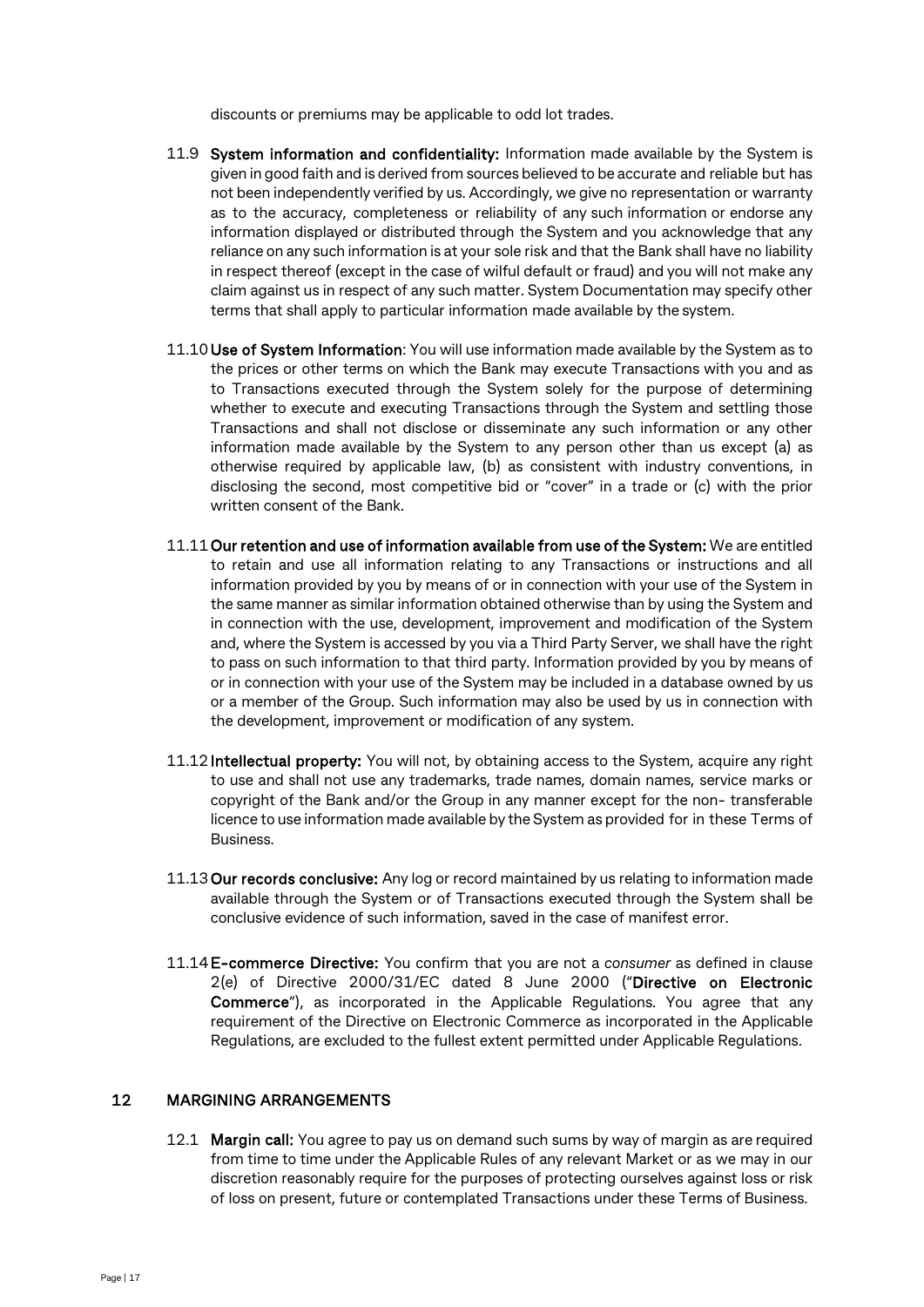- 12.2 Form of margin: Unless otherwise agreed, margin must be paid in cash. The currency of the cash margin you pay to us shall be the currency of the relevant underlying Transaction (if applicable) or the relevant Market although we may in our discretion decide to accept payments of cash margin in other currencies from time to time. Cash margin is paid to us as an outright transfer of title and you will not retain any interest in it. Cash margin received by us will be recorded by us as a cash repayment obligation owed by us to you.
- 12.3 Non-cash margin: Where we agree to accept non-cash collateral, it must be in a form acceptable to us. The value of the non-cash collateral and the proportion of that value to be taken into account for margin purposes shall be determined by us in our absolute discretion.
- 12.4 Right of retention: If there is any Event of Default or these Terms of Business terminates, we will not be obliged to repay any cash margin for as long as it is required under the rules of any relevant Market or to the extent that you owe or may owe obligations to us. In determining the amounts of cash margin your obligations and our obligations to you, we may apply such methodology (including judgements as to the future movement of markets and values) as we consider appropriate, consistent with Applicable Regulations.
- 12.5 Set off on default: If there is an Event of Default or the agreement constituted by these terms of business terminates, we may set off the balance of the cash margin owed by us to you against your obligations (as reasonably valued by us) as they become due and payable to us and we shall be obliged to pay you (or entitled to claim from you, as appropriate) only the net balance after all obligations have been taken into account, where applicable in accordance with clause [7.10](#page-11-0) (*Netting*) .

## <span id="page-17-0"></span>13 SECURITY INTEREST

- 13.1 As security (the "Security Interest") for the payment and discharge of all Liabilities, you hereby grant to us, a first ranking right of pledge, free from all adverse interests (*vrij van alle rechten en aanspraken*) whatsoever, over any and all current or future:
	- 13.1.1 Account(s) and all money, Financial Instruments and rights thereto from time to time credited to such Account and the benefit of any Account and any rights against any banker, custodian or other person on whose books such Account exists, to which any such Financial Instruments are from time to time credited;
	- 13.1.2 goods, title documents, or other assets that we, current or at any time in the future, hold on your behalf, or come into our possession, direction or control; and
	- 13.1.3 other money or Financial Instruments which (or the certificates or documents of title to which) have been deposited in any Account (including any omnibus account) or are otherwise held by us, or held by a third party (including our Affiliates) to our order, to our direction or to our control.
- 13.2 Additional actions and Power of attorney: Upon first request the Client shall execute and sign all such transfers, assignments or any other documents and perform all such other acts as may reasonably be required to grant, preserve or enforce the Security Interest. Furthermore, you hereby irrevocably grant us a power of attorney to pledge the assets to ourselves on your behalf and to do so on a recurring basis, take any such further steps as may be reasonably required for the granting of our Security Interest.
- 13.3 Additional Security: Upon our first written demand thereto you shall immediately provide us (or any third party as instructed by us) with additional Security Assets if the Secured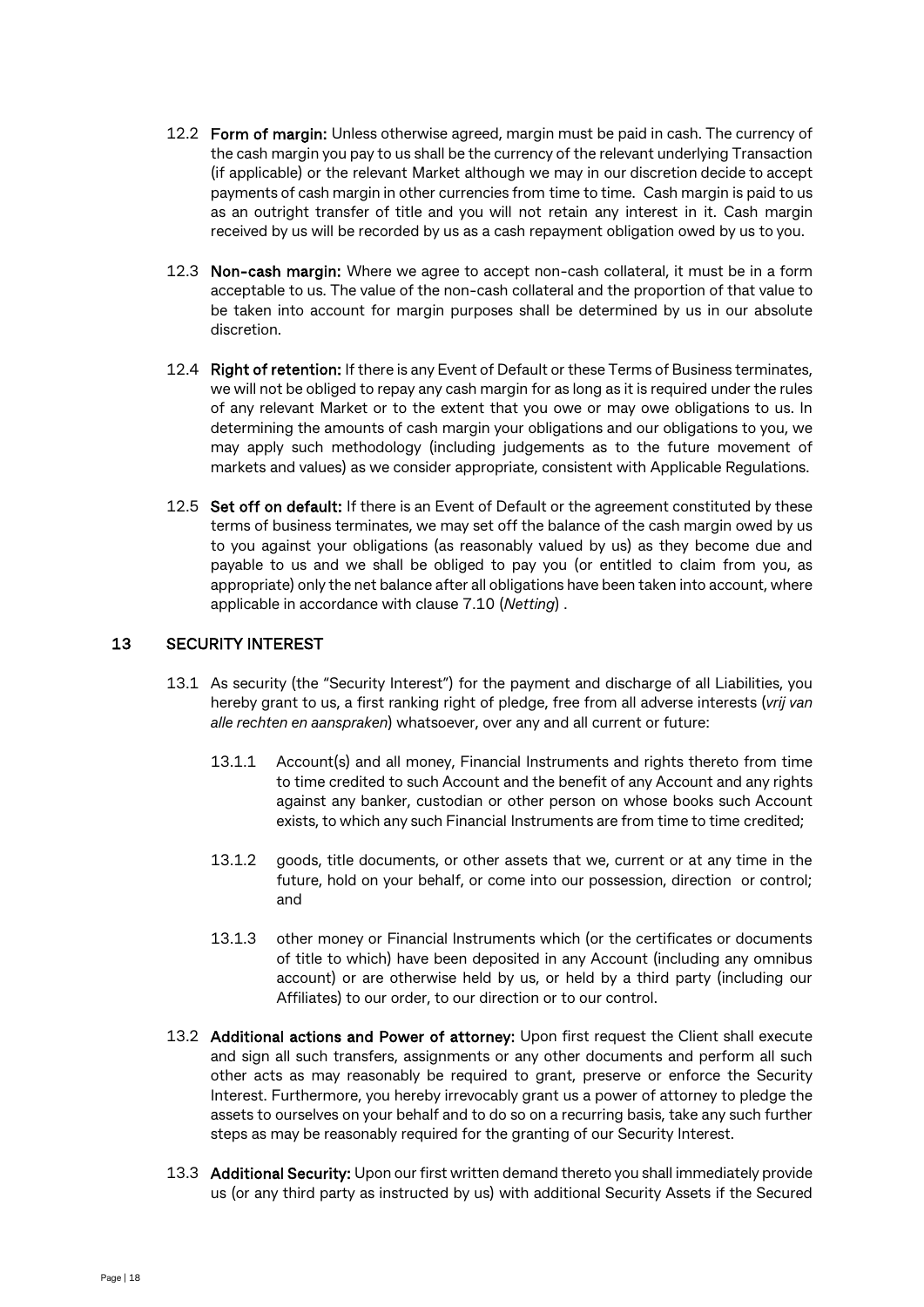Assets we hold, or are under our direction or control are insufficient to secure us against the (potential) risk of your default any obligation you may have against us from time to time. The additional Secured Assets may be in any form as we may deem fit.

- 13.4 Representation in respect of Secured Assets: You represent and warrant that any Secured Assets which you provide to us as Security Interest shall be completely unencumbered and free from any claim, entitlement, mortgage, charge, pledge, assignment or any other form of security interest which benefits or purports to benefit any third party. You undertake not to create or have outstanding any security right whatsoever, or to (agree to) assign or transfer any of the Secured Assets, with the exception of those security rights that are commonly created in respect of Financial Instruments that are held in or through a clearing system or those created by us or with our prior written approval.
- 13.5 Security interest outside the Netherlands: For the avoidance of doubt, where any Security Interest is located in or otherwise subject to the laws of a jurisdiction other than The Netherlands, the Security Interest is intended to be a grant of a security interest which is valid according to the law of that other jurisdiction.
- 13.6 Release: We may in our absolute discretion from time to time release any cash or Investment from the Security Interest. Any such release shall not act as a waiver of or affect our right to refuse to make any further release at a later time.
- 13.7 Security Third Parties: You acknowledge and accept that we may grant security rights over any Client Assets that are in our possession to third party as security for any and all of our obligations to those third party we engage in the completion of a Transaction or our Services.
- 13.8 Continuing security: The Security Interest shall be a continuing security notwithstanding any intervening payment or settlement of account until the full and final satisfaction of all Liabilities and our relationship has been terminated. The Security Interest shall be in addition to and shall not prejudice any other security, guarantee, indemnity, right or remedy of whatever nature which we or any of our Affiliates may now or at any time have in respect of the Liabilities.

## 14 RIGHTS ON AN EVENT OF DEFAULT

- 14.1 Actions we may take: Without prejudice to the specific rights articulated in relation to cash margin in clause 12, or to any rights we have in a Product Agreement, on the occurrence of an Event of Default any amount, liability or obligation due by you to us shall become immediately due and payable (*onmiddelijk opeisbaar)* and without being responsible for any Losses occasioned by such action, we may in our absolute discretion, without prior notice to you, take any and all actions that we consider to be necessary or desirable in the circumstances, including, without limitation:
	- 14.1.1 immediately cancelling any unsettled Transactions, any Transactions that are in progress at the date of termination or any matching Transactions;
	- 14.1.2 immediately terminating the agreement constituted by these Terms of Business;
	- 14.1.3 selling, realising or disposing of any Financial Instruments or other Secured Assets subject to the Security Interest;
	- 14.1.4 applying any such property or the net proceeds of any such sale, realisation or disposal of such property, after deducting all expenses, in and towards the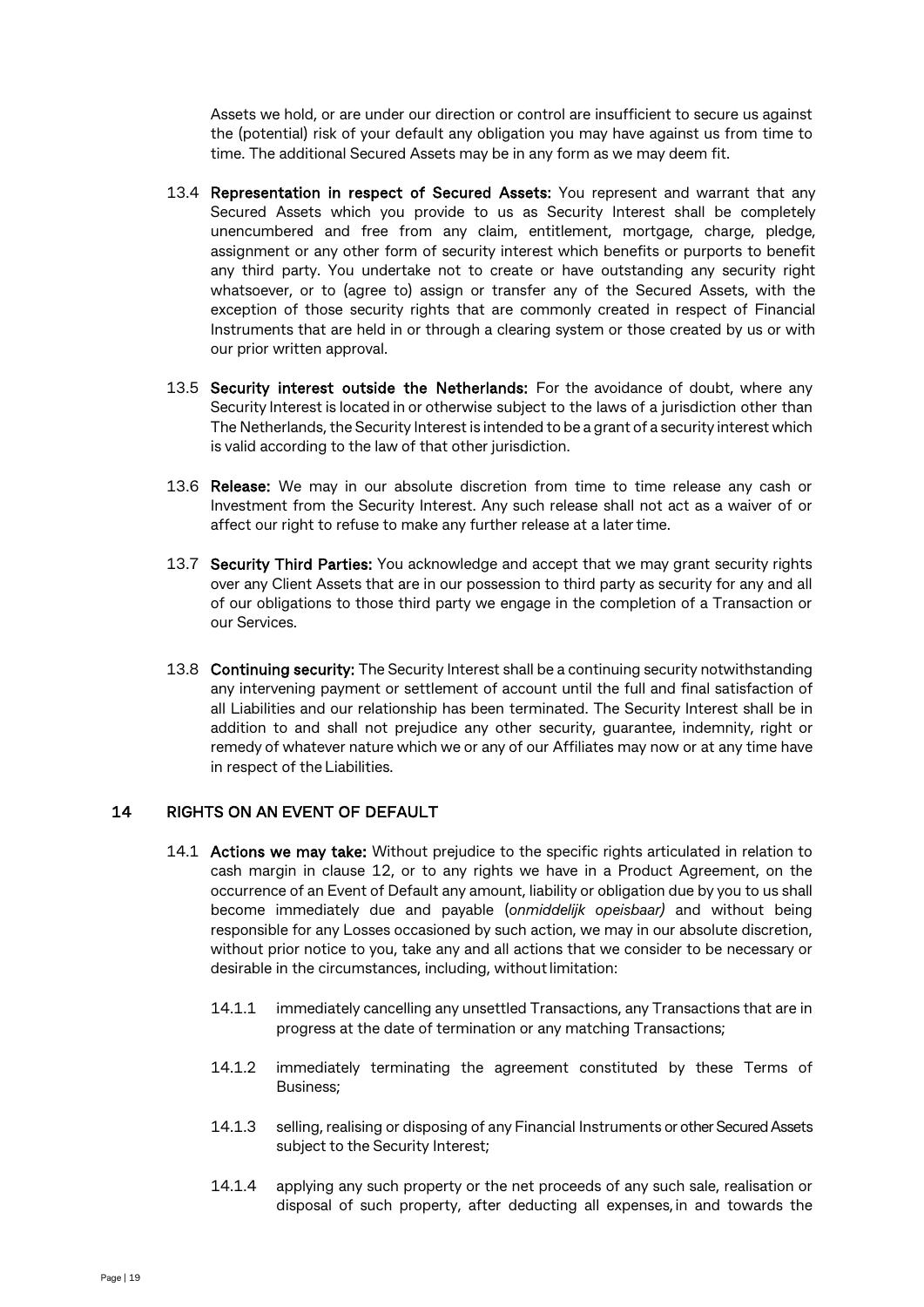discharge of the Liabilities;

- 14.1.5 closing out any outstanding Transactions or taking any such other action in relation to such a Transaction or any of the property subject to the Security Interest, including but not limited to replacing or reversing a Transaction, buying, selling, borrowing, lending or entering into any other Transaction for the purpose of covering, reducing or preventing any Loss or exposure of ours under or in respect of any such a Transaction; and
- 14.1.6 converting funds from one currency into another currency as we reasonably consider appropriate for the purposes of or in connection with the exercise of any of the powers conferred by clauses 14.1.1 to 14.1.5.
- <span id="page-19-0"></span>14.2 Reimbursement: You undertake to reimburse us on demand for all Losses which we may suffer or incur in perfecting, maintaining or enforcing our Security Interest or any other rights under this claus[e 14.2](#page-19-0) and such Losses shall accordingly be secured by the Security Interest.
- 14.3 Further assurance: For the purpose of enabling us to enforce the Security Interest or any of our other rights created pursuant to this clause 14 and this Agreement, you shall promptly execute and sign all such transfers, assignments, power of attorney, further assurances or other documents and do all such other acts and things as we may require to vest, maintain, realise, perfect or enforce the Security Interest or any of our other rights, or for the exercise by us of all or any of the powers, authorities and discretions conferred on us by these Terms of Business.

## 15 EARLY SETTLEMENT, NETTING AND SET OFF

15.1 Provisions concerning early settlement of Transactions, netting and set off are set out in this Agreement or in specific Product Agreements between us, subject to any additional or separate terms we may negotiate with you from time to time.

## 16 MATERIAL INTERESTS/CONFLICTS

- 16.1 Material Interests: You acknowledge that the Bank and/or any Affiliates, are involved in banking and investment banking, including financial markets, capital markets and corporate finance activities, in foreign exchange, money markets, commodities, Derivatives, equities and securities, issuing, distribution, advisory, research, trading and other Services and activities. Accordingly, the Bank and/or any Affiliate, have or mayhave a material interest or potential conflict of interest in Services and activities, and/or Transactions, with or for you.
- 16.2 Conflicts: In these Terms of Business, we draw attention to the circumstances in which conflicts of interest may occur or material interests may exist. We maintain a detailed Conflicts of Interest Policy, which requires employees to identify, assess and evaluate conflicts of interest, and to determine and implement an appropriate response to conflicts, to ensure the quality of financial services we provide is not compromised. We take all reasonable steps to prevent any material interest or conflict of interest adversely affecting investors. We also have physical information barriers and segregation of staff to prevent inappropriate flow of price-sensitive and confidential information between our businesses on the 'private' side and those on the 'public' side, and we require our employees to disregard the Group's interest when advising counterparties. A summary of our Conflicts of Interest Policy is available on our website: [https://www.commbank.com.au/about-us/our-company/international](https://www.commbank.com.au/about-us/our-company/international-branches/european-union.html)[branches/european-union.html.](https://www.commbank.com.au/about-us/our-company/international-branches/european-union.html)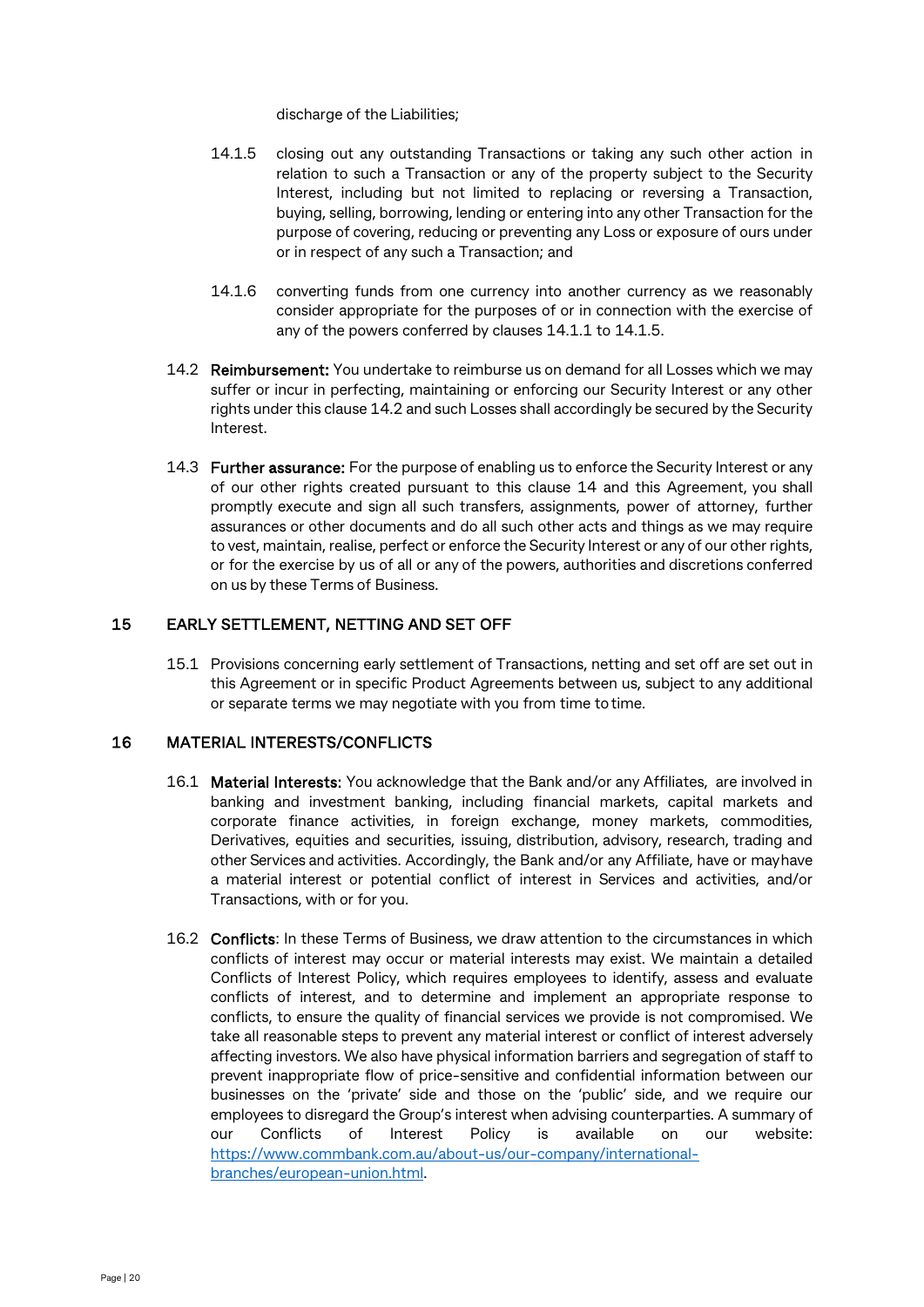- 16.3 No fiduciary duties: The relationship between you and us is as described in these Terms of Business. Neither that relationship, nor the Services and activities we provide nor any other matter, will give rise to any duties on our part which would prevent or hinder us from doing business with or for you, acting as market maker or broker, principal or agent, or in doing business with investors whether for our own account, your account or for the account of other clients and counterparties, and generally acting as provided in these Terms of Business.
- 16.4 Inducements, retention of payments, benefits, etc: When providing Services to you or other customers, we may pay or receive fees, commissions, rebates or non-monetary benefits to or from third parties. Such payments or benefits are only paid or received to enhance the quality of our Service and do not impair our duty to act in your best interests. In accordance with Applicable Regulations, we shall disclose the details of such payments or such non-monetary benefits to you, prior to the provision of the relevant service. The Bank shall be entitled to retain any payment, remuneration, profit or benefit which arises in relation to, or as a result of, any matter referred to in this clause. Monetary commissions directly or indirectly received from a third party in relation to the provision of Services to a Professional Client shall be passed on in full to the Professional Client.
- 16.5 Publication of research/provision of advice: Where we publish research you should refer to the full disclaimer provided with that research report. We have appropriate measures in place to manage or disclose conflicts associated with the publication of research and the provision of advice in accordance with the Applicable Regulations. CBA NV, the Group, its agents, Affiliates and Clients have or have had long or short positions in the securities or other financial instruments referred to in our reports/advice, and may at any time make purchases or sales in such instruments or securities as principal or agent, including selling to or buying from clients on a principal basis, and may engage in Transactions in a manner inconsistent with such reports/advice. You agree not to pass on any such document to another person without our prior written approval. We will beunder no obligation to take account of any such reports and recommendations when we interact with or for you, unless we have expressly stated to you that we hae on a transactionspecific basis.

In any advice or dealings with or for you we need not take account of any research which has been carried out with a view to assisting our own activities.

## 17 AGENCY

- 17.1 Agency: Where you have indicated that for the purposes of these Terms of Business or any Transaction you will be acting as agent, you represent, warrant and undertake as follows:
	- 17.1.1 you have full legal and documented authority, power, authorization to engage with us in all business you carry on with us on behalf of the principal pursuant to this Agreement and to use the resources of the principal to meet any of its obligations under this Agreement and any Transactions and shall bear full responsibility for compliance by the principal with the terms of this Agreement and the performance of its obligations hereunder as if you were the primary obligor;
	- 17.1.2 the principal can make the representations and warranties set out in clause 23 of these Terms of Business as if it were a party to these Terms of Business;
	- 17.1.3 in entering into any Transaction on behalf of the principal, you have no reason to believe that the principal would not be able to perform any settlement obligations thereunder, and you shall notify us immediately after becoming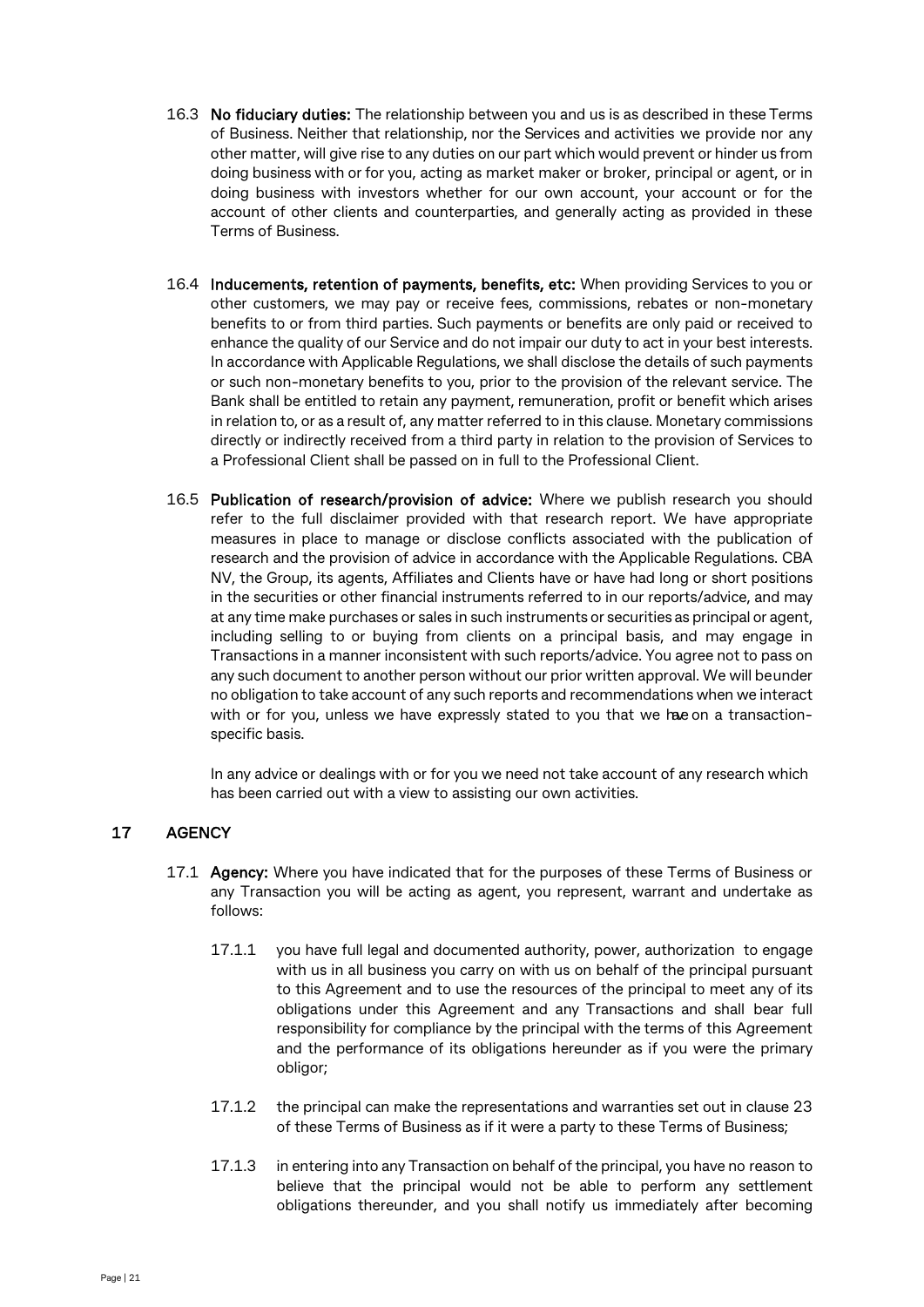aware of any reason or circumstance regarding the principal that will or may cause your principal to fail to meet its obligations under one or more Transactions;

- 17.1.4 in entering into any Transaction on behalf of the principal, you have no reason to believe that the principal is restricted or prohibited from engaging in such a Transaction or performing its obligations thereunder under any Applicable Regulation;
- 17.1.5 you have complied with your obligations under Applicable Regulations in relation to the suitability and/or appropriateness of any Transaction for the principal and (where not acting in the exercise of your discretion) have determined the capability of the principal to evaluate the risks associated with any Transaction or service and provided the principal with all necessary information to enable it to make such evaluation;
- 17.1.6 notwithstanding any provision of this Agreement to the contrary, you agree that we may settle directly with the principal and shall be entitled to take any action to effect the same;
- 17.1.7 you shall provide to us full information regarding the principal as we require to fulfil our obligations under any Applicable Regulations; and
- 17.1.8 you shall immediately notify us if you cease to act for any principal or if the basis upon which you act changes in any way that would affect this Agreement or any Transaction made hereunder.
- 17.2 Application of these Terms of Business: These Terms of Business also apply separately between us and each principal.
- 17.3 Indemnity: Notwithstanding that you may act as Agent, you undertake as principal and indemnify us in respect of any Losses incurred by us in relation to any Transaction effected by you as agent on behalf, or purportedly on behalf, of any principal.

## 18 FINANCIAL CRIME

- 18.1 Financial Crime compliance: You represent, warrant and undertake that you are now and will be at all material times in the future in compliance with all Applicable Regulations concerning money laundering, terrorist financing, bribery, corruption, fraud, financial crime, market abuse, sanctions and tax evasion applicable in the jurisdiction(s) in which you operate. Where you are acting as agent, we are required to follow the Applicable Regulations concerning money-laundering relating to the identification of your underlying principal unless clause [18.2](#page-22-0) below applies, and if satisfactory evidence of identity has not been obtained by us within a reasonable time period, we reserve the right to cease to deal with you.
- 18.2 Credit and Financial institutions: If you are a EU regulated credit or financial institution, or where you are supervised for compliance by a regulator in accordance with the EU Fourth Money Laundering Directive (EU/2015/849) (or the local equivalent), we shall deal with you on the understanding that you are complying with EU regulations (or the local equivalent) concerning money-laundering and, where you are acting as agent, that evidence of the identification of any underlying principal will be have been obtained and recorded under procedures maintained by you. Upon request by our law enforcement agencies or supervisory authorities, we will require you to immediately provide copies of any identification and verification data and any other relevant documentation on the identity of the customer, customer's beneficial owner or any person acting on behalf of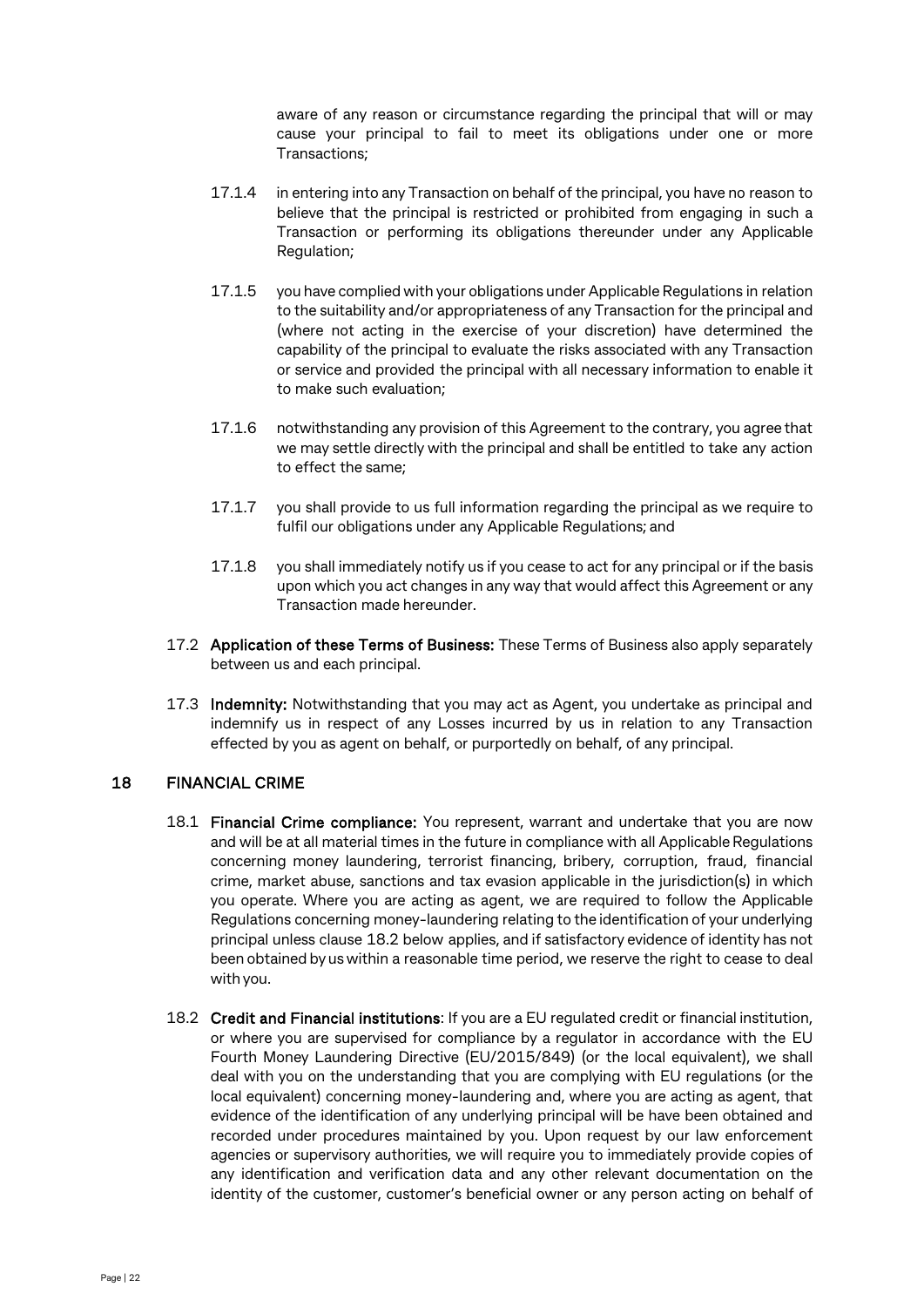<span id="page-22-0"></span>the customer.

- 18.3 Sanctions: You represent and warrant that:
	- 18.3.1 Neither you nor any of your subsidiaries, directors, officers, employees, agents or representatives is an individual or entity (each a Person) that is, or is owned or controlled, by a person that is the subject of any Sanctions administered or enforced by a sanctions authority;
	- 18.3.2 You will not engage in, or be a party to, any transaction or activity:
		- 18.3.2.1 With a Person designated by a relevant sanctions authority;
		- 18.3.2.2 With a Person who is directly or indirectly associated with a Person designated by a relevant sanctions authority; or
		- 18.3.2.3 That is for the benefit of a Person designated by a relevant sanctions authority;
	- 18.3.3 You will not engage in any activity which would amount to a breach of any Sanctions;
	- 18.3.4 You have adopted and will continue to maintain written policies and procedures designed to achieve, and which are reasonably expected to continue to achieve, compliance with Sanctions; and
	- 18.3.5 You will disclose immediately in writing to the Bank in the event that any of the warranties provided in clauses 18.3.1 to 18.3.4 are no longer accurate.
- 18.4 In the event the Bank has a reasonable belief that you have breached, or may breach, any relevant Sanctions laws or the representations and warranties specified in clause 18.3, the Bank may notify you of its belief and, immediately thereafter, will have the right, at your expense, to investigate ("Review") whether such a breach has occurred, including by auditing the books, records, accounts and information of you with regard to the matters which are subject to these Terms of Business. The Review may, at the Bank's election, be conducted by the Bank or a qualified independent party of the Bank's choice (each a Reviewer). You undertake you will fully cooperate with any reasonable requests made by the Reviewer in any such Review, including by making all information, books, records and Personnel available to the Reviewer.
- 18.5 In the event that any Review conducted under clause 18.4 confirms any alleged breach of Sanctions, if you have caused or contributed to the breach, you must cooperate fully with the Bank (or any representative of the Bank) in resolving the matter and do all things necessary to immediately stop the conduct causing the breach and take such other remedial actions as the Bank deems appropriate. You must defend, indemnify and hold the Bank harmless from and against any and all claims, damages, losses, penalties, costs (including legal fees) and expenses arising from or related to the relevant breach.
- 18.6 Notwithstanding any provision of these Terms of Business, and without prejudice to any of the Bank's accrued rights or any of its right or remedies, the Bank may terminate any Transaction with immediate effect by giving written notice to you if:
	- 18.6.1 Any representations or warranties given in clause 18.3 is or becomes untrue or misleading, or is breached in any respect;
	- 18.6.2 The Bank in its absolute discretion considers that you have breached any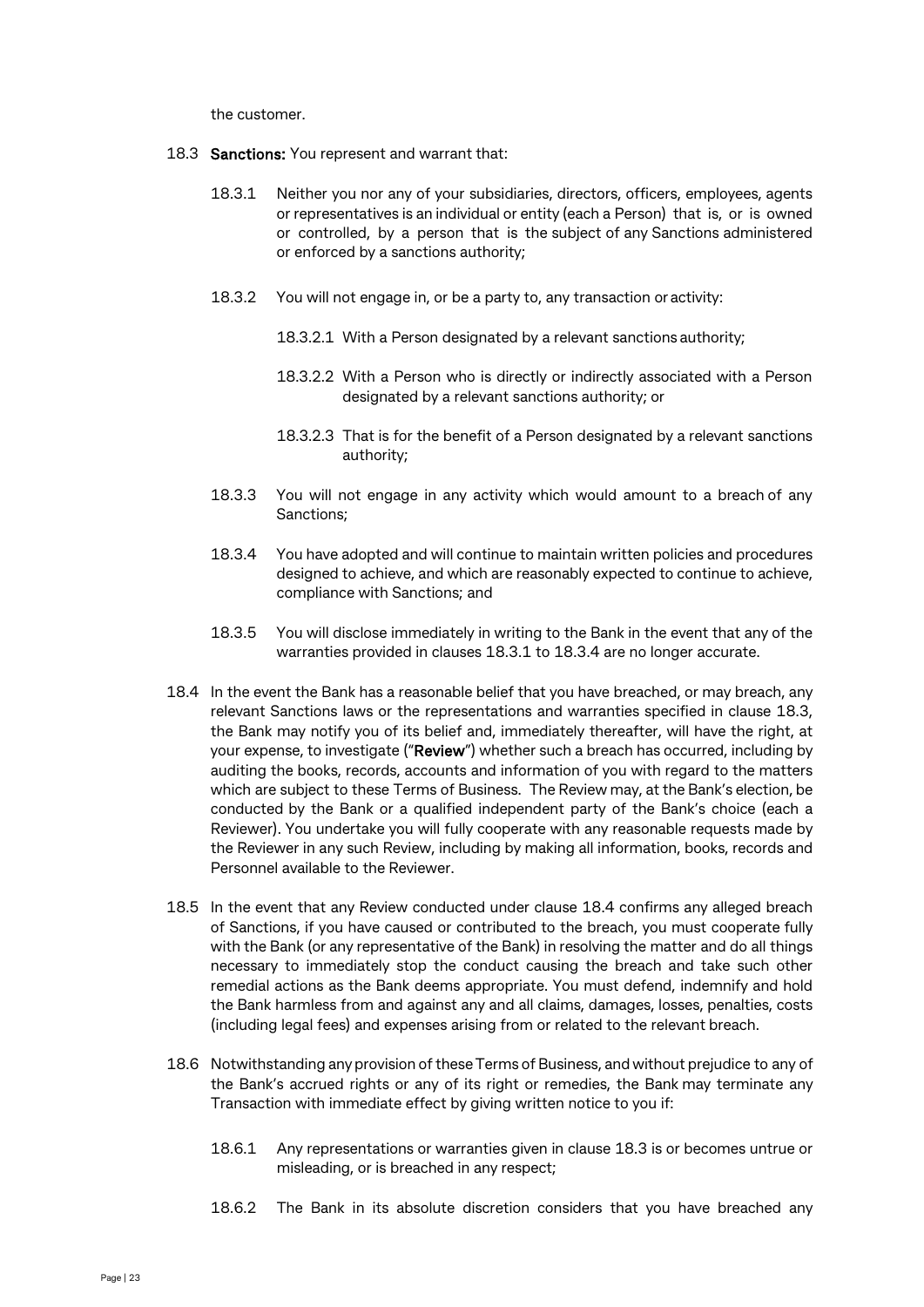relevant Sanctions regulations or the performance of the Transaction would lead to a material risk of breach of Sanctions;

- 18.6.3 Any new, amended or re-imposed Sanctions requires the Bank to relinquish its interest in under these Terms of Business, or prohibit the Bank from performing its obligations or exercising its rights under these Terms of Business;
- 18.6.4 Continuing the business relationship with you would or may cause the Bank to breach any relevant sanctions regulations.
- 18.7 Notwithstanding any provision under these Terms of Business, if the Bank terminates a Transaction or its relationship with you pursuant to clause 18.6, you will have no claim against the Bank for lack of performance or any loss arising from non-performance under these Terms of Business.

#### 19 CLIENT DISCLOSURE/CONFIDENTIALITY

- 19.1 Confidentiality: We and you will each treat as confidential (both during and after the termination of the relationship between us) any information learned about the other, its investment strategy or holdings or its products or Services and activities in the course of the relationship under these Terms of Business and, except in accordance with clause 19.3 below, will not disclose the same to any third party without the other's written consent.
- 19.2 Authority: You hereby authorise us to provide or obtain information about you, your Accounts and Transactions to or from our Affiliates, agents or third parties around the world, for purposes reasonably incidental to the Services and activities we or our Affiliates provide to you.
- 19.3 Permitted disclosure: Either party may, either during or after termination of the parties' relationship hereunder, do anything or disclose any matters which that party considers to be required by, or desirable in relation to, any Applicable Regulation, any law, rule, regulation or authority in any part of the world.
- 19.4 Provision of Information: You will provide us upon request with information and documents which may reasonably be required by us to satisfy us of your constitution, business, financial condition, identity of your owners (direct or indirect), directors, officers, employees and agents and such other matters as we may require to enable us to comply with applicable laws and regulation, including (but not limited to) law concerning money laundering and "know your customer" or other identification requirements. You must promptly notify us of anychanges thereto.

For the avoidance of doubt, notwithstanding any other provision of these Terms of Business, and without prejudice to any ofthe Bank's rights or remedies under these Terms of Business or otherwise, if at any time the Bank in its absolute discretion considers that you have failed to comply with our then applicable 'know your customer' or other identification requirements or that you have otherwise failed to provide us with information and documents required by us to satisfy our legal requirements, the Bank may terminate any Transaction with immediate effect by giving written notice to you, in which case you will have no claim against the Bank for any payment or any other loss for which the Bank might otherwise have been responsible absent such termination.

<span id="page-23-0"></span>19.5 Consent to disclosure: These "Disclosure Terms" set out in this clause [19.5](#page-23-0) apply to any ISDA Master Agreement (as defined) and/or any other agreement or arrangement in written, electronic, oral or other form (each another Agreement) or Product Agreement between us (including where you act as a fund manager or investment manager or in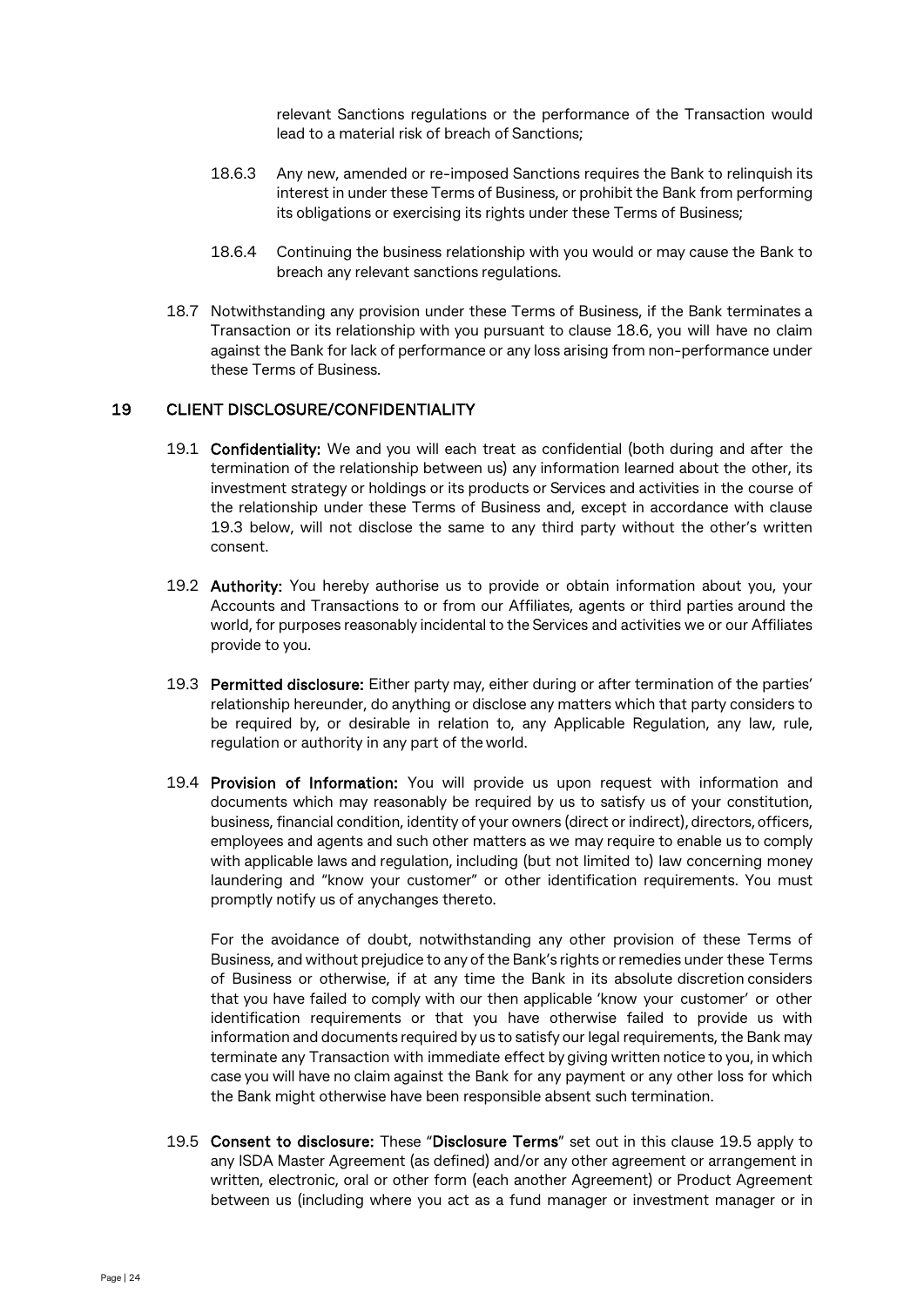another capacity for a Client (as defined) (each a "Client") that now or in the future governs the terms and conditions of one or more Transactions (each a "Covered Agreement").

Notwithstanding anything to the contrary in a Covered Agreement or in any nondisclosure, confidentiality or other agreement between us or between each Client and us, you and each Client are deemed to have consented to us disclosing your information:

- 19.5.1 to the extent required or permitted by any applicable law, rule or regulation which mandates reporting, publication and/or retention of information relating to Transactions, positions in Transactions, parties to Transactions and similar information and similar information or tothe extent required by any order or directive regarding reporting and/or retention of transaction and similar information issued by any authority or body or agency in accordance with which the other party is required or accustomed to act ("Reporting Requirements"); or
- 19.5.2 to and between the other party's head office, branches or Affiliates, or any persons or entities who provide services to such other party or its head office, branches or Affiliates, in each case, in connection with such Reporting Requirements,

The date of deemed consent will be the date that you or a Client first enters into a Transaction with us subject to such Reporting Requirements.

- 19.6 You and each Client acknowledge that the Reporting Requirements are part of global regulatory reform initiatives, whereby regulators require reporting of trade data to increase market transparency and enable regulators to monitor systemic risk to ensure safeguards are implemented globally.
- 19.7 You and each Client acknowledge that the disclosures made pursuant to the Reporting Requirements may include, without limitation, the disclosure of trade information including a party's identity (by name, identifier or otherwise) to:
	- 19.7.1 any swap or trade data repository or one or more systems or services operated by any such swap or trade repository ("TR") or any Market;
	- 19.7.2 any relevant regulators (including without limitation, (i) the U.S. Commodity Futures Trading Commission or other U.S. regulators in the case of trade reporting under applicable U.S. laws, (ii) the European Securities and Markets Authority and national regulators in the E.U. under (A) the E.U. Regulation No. 648/2012 on OTC derivatives, central counterparties and trade repositories, (B) MiFID II Directive and MiFIR, (C) E.U. Regulation No. 2015/2365 on transparency of securities financing transactions, each in the case of trade reporting under applicable E.U. laws, (iii) the Hong Kong Monetary Authority, (iv) the Monetary Authority of Singapore and (v) the Australian Securities and Financial Instruments Commission in the case of reporting under applicable laws);
	- 19.7.3 any third party facilitating the receipt of information by a TR or any Market; and
	- 19.7.4 any persons or entities who provide services to a TR, any Market or any relevant regulators.
- 19.8 You and each Client acknowledge that such disclosures could result in certain anonymous Transaction and pricing data becoming available to the public. You and each Client further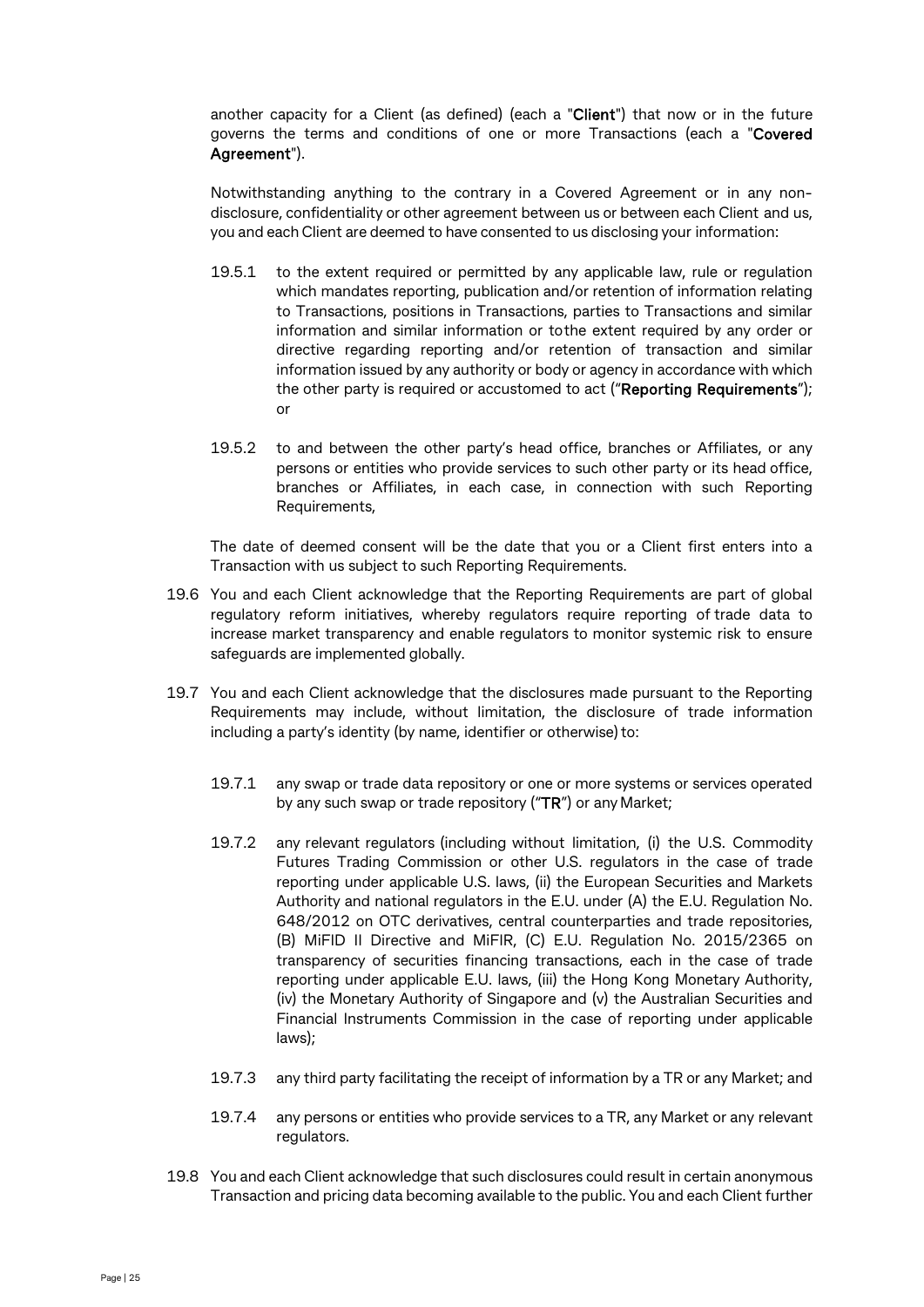acknowledge for purposes of complying with regulatory reporting obligations that we may use a third party services provider and/or a reporting agent to transfer trade information into a TR or to a Market or to a relevant regulator or agency and that a TR may engage the services of a global trade repository regulated by one or more governmental regulators. You and each Client acknowledge that disclosures may be made to recipients in a jurisdiction other than that of the disclosing party and that other than to the extent such liability cannot be excluded under Applicable Regulations the disclosing party is not responsible or liable for the manner in which the recipient handles the information. For the avoidance of doubt, (i) to the extent that applicablenon- disclosure, confidentiality, Bank secrecy, or other laws (excluding data protection laws) impose nondisclosure requirements on transaction and similarinformation required or permitted to be disclosed as contemplated herein but permits a party to waive such requirements by consent, the deemed consent under these Disclosure Terms shall be a consent for purposes of such laws.

- 19.9 Notification: Where you act as a fund manager or investment manager or in another agency capacity for a Client, these Disclosure Terms are being provided to you acting in such capacity for your Client.
- 19.10 Recording of Electronic Communications: Instructions given to you or received from you viaemail or other electronic means will constitute evidence of the instructions given. Communications between you and us will be recorded; it is your responsibility to ensure that relevant members of your organisation are notified. All recordings remain our property and may be used in the determination of disputes and resolution of queries. Recordings may also be used in investigations byrelevant regulatory or law enforcement authorities upon production of appropriate and properly completed orders. The retention or destruction of such records is dependent on our determination. Acopy ofthe record will be available on request for a period of five years and, where requested by a relevant Regulatory Body, for a period of up to seven years.
- 19.11 Recording of calls: If you give us execution or trade instructions by telephone, your conversation may be recorded; it is your responsibility to ensure that relevant members of your organisation are notified. We may record telephone conversations without use of a warning tone to ensure that the material terms of the Transaction, and any other material information relating to the Transaction is promptly and accurately recorded. Such records will be our sole property and accepted by you as evidence of the orders or instructions given. All recordings may be used in the determination of disputes and resolution of queries. Recordings may also be used in investigations by relevant regulatory or law enforcement authorities upon production of appropriate and properly completed orders. The retention or destruction of such records is dependent on our determination. A copy of the recording will be available on request for a period of five years and, where requested by a relevant Regulatory Body, for a period of up to seven years.

## <span id="page-25-0"></span>20 CONFIDENTIALITY AND DATA PROTECTION

- 20.1 Confidentiality: Subject to any express arrangements between you and us, or as otherwise contemplated under these Terms of Business, we will treat information we receive from you about you, your Transactions and your Accounts, as confidential ("Confidential Information"). This obligation of confidentiality will survive the termination of these Terms of Business. However, you agree that we may disclose your Confidential Information to our Affiliates and that we and our Affiliates may disclose your Confidential Information to a third party in the following circumstances:
	- 20.1.1 to those who provide services to us or act as our agents in connection with the services we provide under these Terms of Business on the understanding that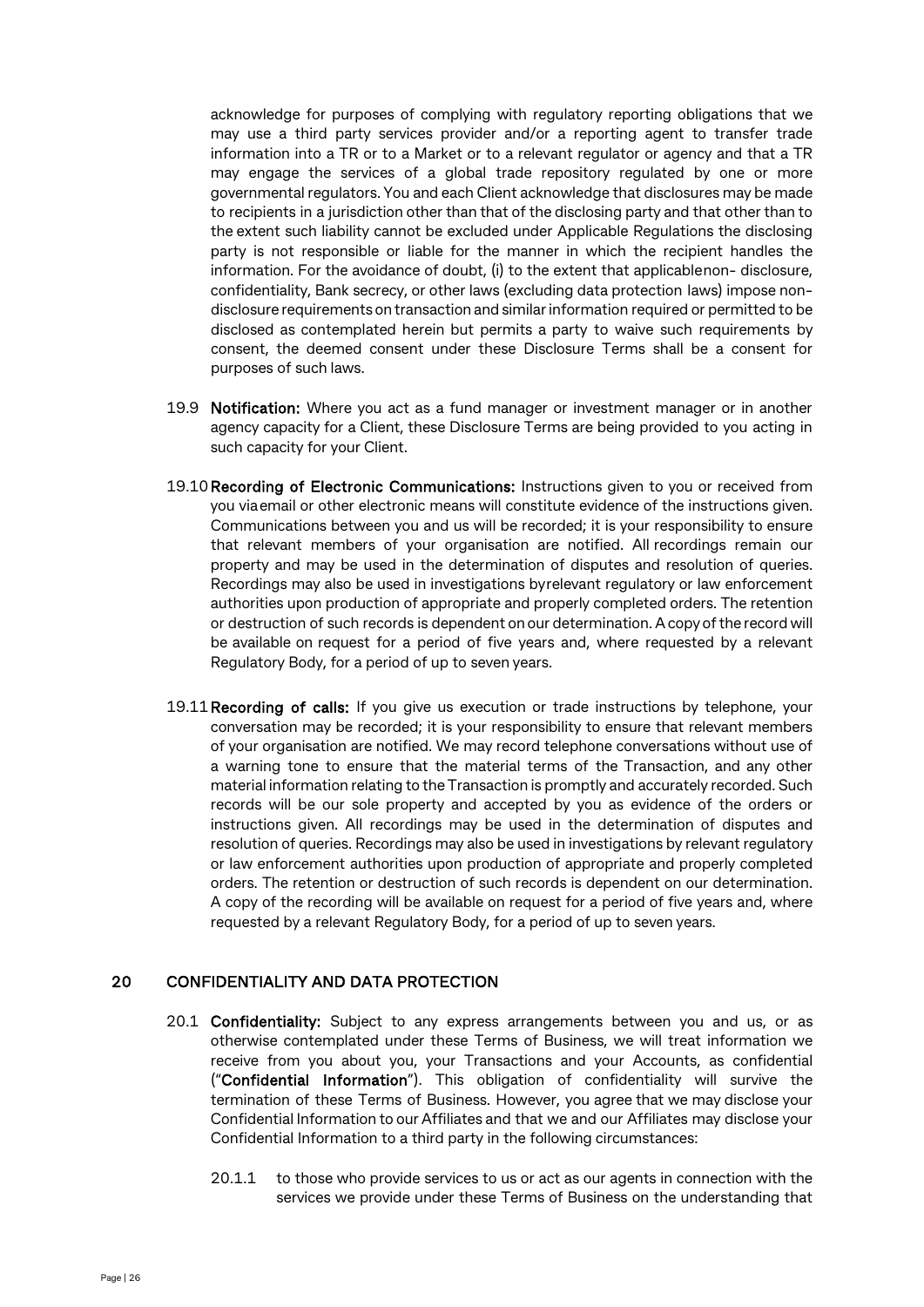they will have a commensurate obligation to keep the Confidential Information confidential;

- 20.1.2 to anyone to whom we may transfer or assign any of our rights or obligations under or in respect of, or enter into a transaction in connection with, these Terms of Business or any Product Agreement, in each case on the understanding that they will have a commensurate obligation to keep the Confidential Information confidential;
- 20.1.3 to any regulatory or governmental agency or where we are required to do so by Applicable Regulations or by court order; or
- 20.1.4 with your prior consent.

Any information which either (i) was already in our possession prior to delivery by you, (ii) was or becomes available in the public domain other than as a result of disclosure by us, (iii) becomes available to us from a third party who we do not know may be under an obligation of confidentiality to you, or (iv) was or is independently developed by us, shall not be "Confidential Information" for the purposes of this clause [20.1.](#page-25-0)

- 20.2 Data Protection: Before providing us with any information relating to identifiable living individuals in connection with this Agreement, you should ensure you rely on a legal basis in line with Applicable Regulations for sharing such personal data with us and that those individuals are provided with the Bank's privacy statement, which is available on our website: [https://www.commbank.com.au/security-privacy/general](https://www.commbank.com.au/security-privacy/general-security/privacy.html)[security/privacy.html,](https://www.commbank.com.au/security-privacy/general-security/privacy.html) or are made aware of the following:
	- 20.2.1 our identity and contact details;
	- 20.2.2 we will use their information for our legitimate business interests, namely to develop our services and to protect our interests;
	- 20.2.3 we may record or monitor telephone calls and monitor electronic communications (including emails and other electronic communications) between you and us because this is necessary for compliance with legal obligations to which the Bank is subject;
	- 20.2.4 we and our Affiliates may use their information for marketing purposes (including letter, telephone, email or other methods) to inform you or them about services which may be of interest to you or them for our legitimate business interest. The option to opt-out of such marketing will always be available.
	- 20.2.5 we share their personal data with the (categories of) recipients as described in clause 1.12, 19.7 and 20.1 of these Terms of Business;
	- 20.2.6 the processing may involve disclosure of their information and transfer of their information to any country, including countries outside the EEA without an adequate level of protection or where authorities may have access to their information, provided, however, where we do transfer personal data to countries outside the EEA, such transfer shall be made in accordance with Chapter V of GDPR.
	- 20.2.7 we will retain their information after you cease to be a client, for aslong as permitted for legal, regulatory, and fraud purposes;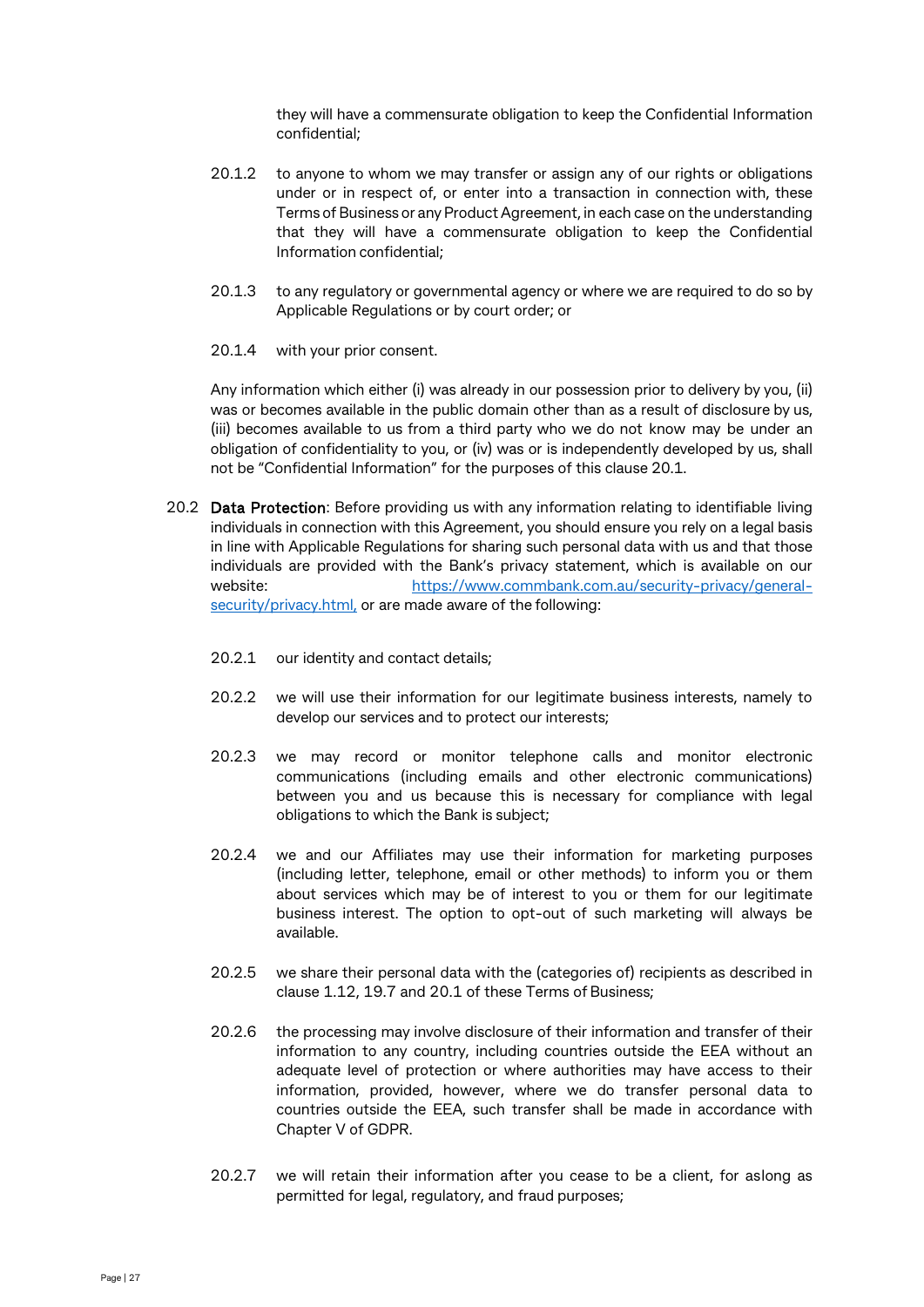- 20.2.8 we will retain their information after you cease to be a client, for as long they have rights of access to, and correction of, and deletion of personal data or restriction of processing concerning them and the right to object to processing as well as the right to data portability, for which a fee may be charged, which they may exercise by contacting the Data Protection Officer via [myprivacyrequest@cba.com.au;](mailto:myprivacyrequest@cba.com.au) and
- 20.2.9 they have the right to lodge a complaint with the applicable supervisory data protection authority.

## 21 TERMINATION AND EVENTS OF DEFAULT

- 21.1 **Termination:** These Terms of Business may be terminated either by us or by you by written notice 5 days in advance from one party to the other. Service of notice of termination on us shall be effective only upon receipt thereof by us.
- 21.2 Effect of termination: Termination shall be without prejudice to the completion of Transactions already initiated and will not affect outstanding rights (including your right to collateral) or actual, future or contingent Liabilities and these Terms of Business will apply to these rights and Liabilities until all Transactions and contracts have been closed out, settled or delivery effected and all Liabilities finally, unconditionally and irrevocably discharged.
- 21.3 Close-out: Transactions already initiated shall be settled in the normal way except to the extent that these Terms of Business provide for close-out of Transactions whether automatically or at the option of either party, and, if at the option of a party, that party has exercised such option. To such extent, Transactions shall be dealt with in accordance with these close-out provisions.
- 21.4 Survival: Termination will not affect any provision of these Terms of Business which is intended to survive termination.
- 21.5 Events of default: Each of the following, at our election, will be an event of default (an "Event of Default") for the purposes of these Terms of Business:
	- 21.5.1 Failure to pay or deliver: You fail to make any payment or to make or take delivery or meet any margin call upon the due date and such failure continues for one Business Day after we give you notice of the occurrence of such an event.
	- 21.5.2 Default on other obligations: You fail to perform, or state that you are unwilling or unable to perform, any of your other obligations hereunder, and where such failure to perform is capable of remedy, do not remedy such failure within seven days after the Bank serves written notice relating to such failure on you.
	- 21.5.3 Act of Insolvency: If you are subject to any Insolvency Event (as defined in the Definitions Annex) you will notify the Bank forthwith if an Insolvency Event occurs in relation to you.
	- 21.5.4 Representations incorrect: Any representation, warranty or undertaking made by you was incorrect or untrue in any material respect when made or repeated or deemed to have been made or repeated.
	- 21.5.5 Cross default: In relation to you, a default or Event of Default or the like occurs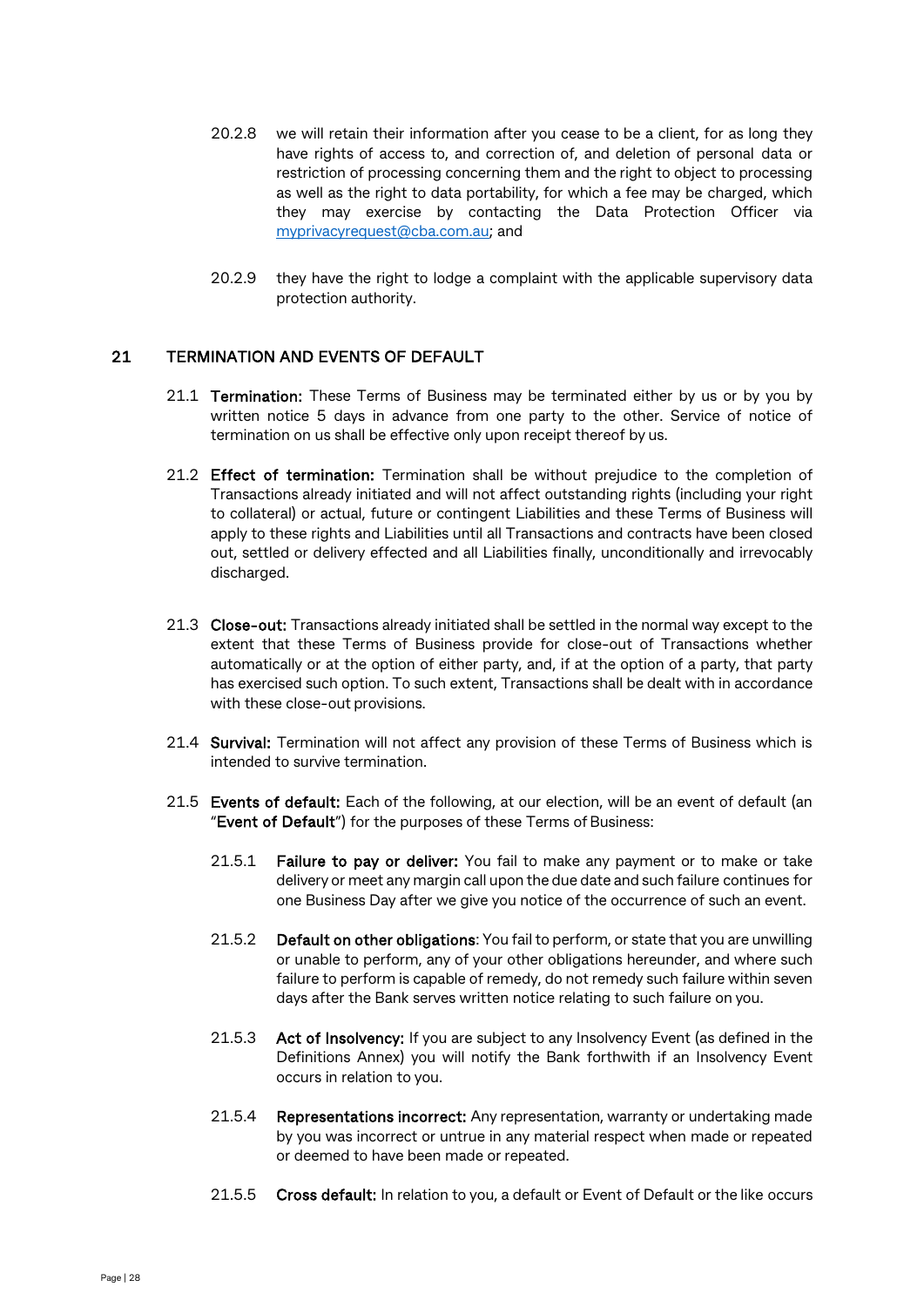or is declared under any other agreement of whatever nature with the Bank or any of the Bank's Affiliates.

- 21.5.6 Applicable Regulations: You materially fail to comply with Applicable Regulations;
- 21.5.7 Material adverse change: You or any of your Affiliates suffer a material adverse change in financial condition, results, operations, prospects, properties, business or operations as determined by the Bank in the Bank's absolute discretion.
- 21.6 Default remedy-Right of retention: If either Party (the "Defaulting Party") fails to make any payment or to deliver any Financial Instruments due to the other party (the "Non-Defaulting Party") (or agents used by the Non-Defaulting Party), the Non- Defaulting Party reserves the right without prior notice to the Defaulting Party to release any funds, Financial Instruments or other assets (including collateral) held on the Defaulting Party's behalf on such terms (including as to price) as the Non- Defaulting Party considers appropriate and to close out or liquidate any contracts or positions in respect of any of the Defaulting Party's Financial Instruments and to apply and offset the proceeds of such realisation against the amount due to be paid or delivered. For such purpose, the Non-Defaulting Party may value any delivery obligation by the Defaulting Party at such amount as the Non-Defaulting Party reasonably considers appropriate and may translate payment obligations denominated in one currency into any other currency for the purpose of exercising any such right of set off. Any balance remaining after the exercise of such rights shall be payable to the Defaulting Party upon request.
- 21.7 Interest: Interest will be payable by the Client on demand where the Client is in default in respect of any obligation in respect of a Transaction and will accrue on such sum until the Defaulting Party pays it (before as well as after judgement). Such interest will, unless otherwise agreed, be calculated at the rate per annum determined by the Bank to be equal to the loss of interest suffered by the Bank or, as applicable, the cost to the Bank at prevailing market rates of funding the amount of such default from such sources and for such periods as the Bank may decide.
- 21.8 The terms of this clause 21 are supplemental to any Product Agreements we have entered into or may enter into with you or any relevant separate netting, margining or collateral agreement. The terms and conditions of such Product Agreements and other supplemental agreements take precedence over this clause 21 to the extent that they conflict, and in respect of the Transactions to which that agreement relates.

## 22 LIABILITY AND INDEMITY

- 22.1 Exemptions from liability: Excepting gross negligence, fraud or wilful default, the Bank and/or any Group member and/or the Bank's and any Group's Personnel and agents shall not be liable for:
	- 22.1.1 any loss of opportunity whereby the value of any Financial Instruments purchased, held or sold by us on your behalf might have increased; or
	- 22.1.2 any loss, liability or cost (including any taxation or increase in taxation incurred by you or for any failure to insure) resulting from any act or omission made under or in relation to or in connection with these Terms of Business or the services provided thereunder or as contemplated therein; or
	- 22.1.3 any delay (including delays or interruptions of electronic systems and/or electronic communications) or change in market conditions before any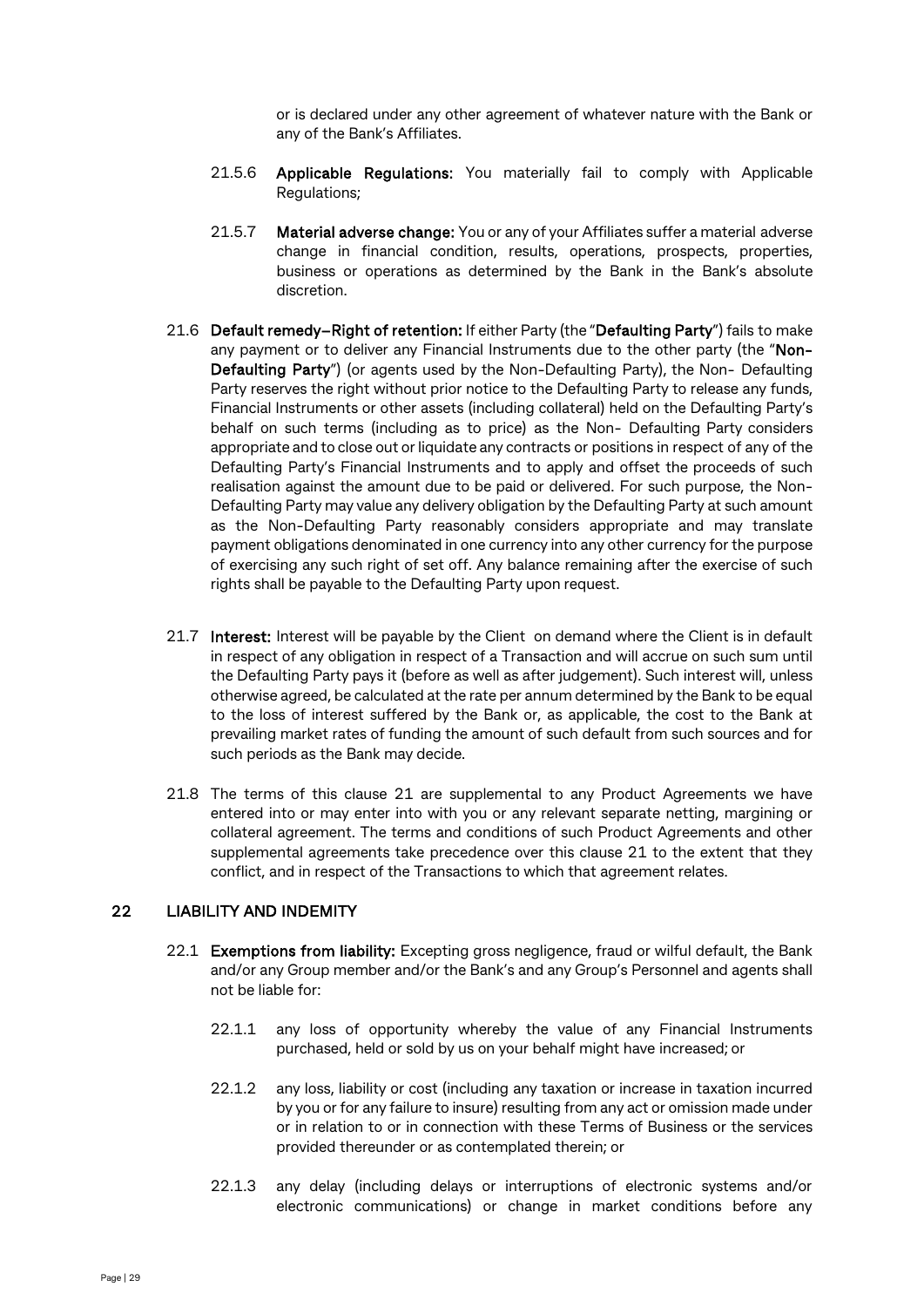transaction is affected; or

- 22.1.4 any decline in the value of any Financial Instruments purchased, held or sold by the Group on your behalf; or
- 22.1.5 the solvency, acts or omissions of any third party by whom or in whose control any of your Financial Instruments (or documents of, or certificates evidencing title thereto) may be held or through whom any transactions may be affected. However, the Group will make available to you, when and to the extent reasonably so requested, any rights that you may have against such persons and we will use reasonable endeavours to assist you to pursue any such rights; or

Notwithstanding the above, in no event will the Bank and/or any Group member and/or the Bank's and any Group's Personnel and agents have any liability to the Client for any indirect, consequential, incidental, special, exemplary, or punitive damages nor for any loss (whether direct or indirect) in respect of profits, goodwill, trading or business opportunities.

- 22.2 No liability for third parties: Neither we, our Affiliates, nor our or their officers, directors and employees accept any responsibility for (i) any loss, liability or cost which you may suffer or incur arising from the non-performance, negligence, default or fraud of any third party (including any broker, bank, agent, custodian, investment exchange, depository or clearing house) which or who we have taken reasonable care in appointing and which or who may act on our behalf or in accordance with our instructions (or fail to do so) in connection with the provision of our Services and activities to you under these Terms of Business; or(ii) consequential, indirect or special damages, however caused.
- 22.3 No exclusion: Nothing in these Terms of Business will exclude or restrict to an extent prohibited by the Applicable Regulation any obligation we may have to you, nor any liability we may incur to you, in respect of a breach by us of the regulatory system or the Applicable Regulations.
- 22.4 No liability for errors: Neither party shall be liable to the other party for any loss that party may incur as a result of any error in transmitting an order or an instruction.
- 22.5 Indemnity: You will indemnify us and our employees, agents, delegates and Affiliates against any costs, loss, liability or expense whatsoever which may be suffered or incurred by us and/or them directly or indirectly in connection with or as a result of any Service and activity performed or action permitted under these Terms of Business except to the extent that the expense or loss is due to our or their respective gross negligence, wilful default or fraud.
- 22.6 Judgement Currency Indemnity: The obligation of each party to make payments in the currency in which they are due will be enforceable as an alternative or additional cause of action to the extent (if any) by which such actual receipt falls short of the full amount of the appropriate currency and will not be affected by judgement being obtained for any other sums due under these Terms of Business and any relevant Transaction or contract.
- 22.7 Data protection indemnity: You will indemnify us against any Losses which may be suffered or incurred by us directly or indirectly as a result of a breach by you of clause 20 of these Terms of Business except to the extent that the Losses are due to our gross negligence, wilful default or fraud.

#### 23 REPRESENTATIONS AND WARRANTIES

23.1 Mutual representations and warranties: Each party agrees and confirms to the other party that the following confirmations are and will be true at all times: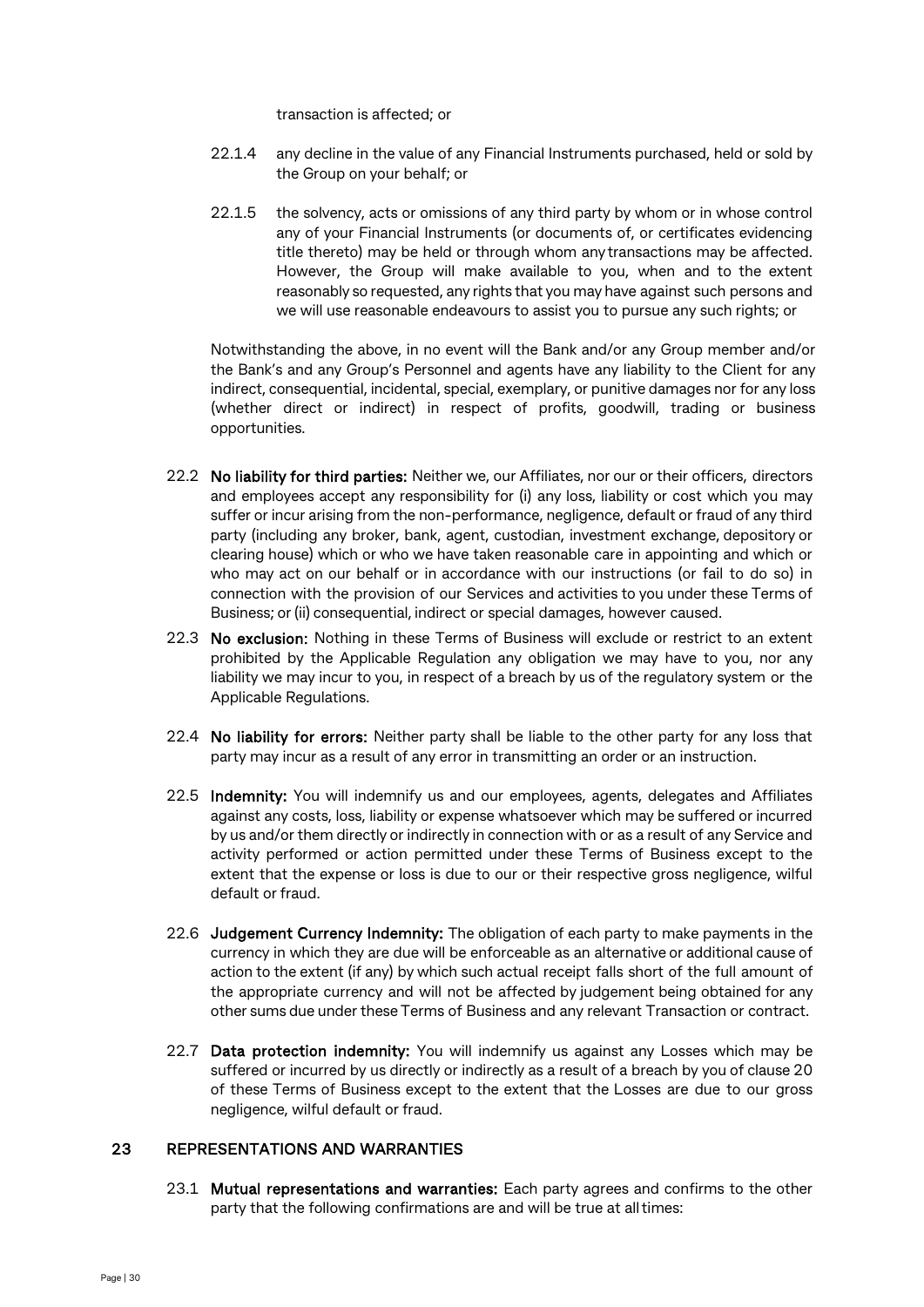- 23.1.1 Capacity: It has all requisite power, authority and approval to enter into and perform its obligations under these Terms of Business.
- 23.1.2 Authority: It has, and any person designated by it has, and will at all times have, due authorisation to act in all respects in relation to these Terms of Business and each Transaction and contract.
- 23.1.3 Licences and Consents: It has obtained and made and will maintain in effect all necessary authorisations, consents or approvals, exemptions, licences, notifications and filings and it will comply withthe terms of the same. It will provide the other party with copies or other proof of the same as that party may reasonably require.
- 23.1.4 Validity: These Terms of Business and each Transaction or contract are its valid and legally binding obligations, enforceable against it in accordance with these terms except for the effect of bankruptcy, insolvency, reorganisation, moratorium and other similar laws relating to or affecting creditors' rights generally and to general equitable principles.
- 23.1.5 Violations: Its performance of these Terms of Business and each transaction or contract does not and will not violate, contravene, conflict with or constitute a default under any provision of its memorandumand articles of association (or equivalent constitutional documents) or any law, regulation, rule, decree, order, judgment or charge, contract, trust deed or other instrument binding on it or any of its assets.
- 23.2 Representation and warranties (Part Two): You agree and confirm to us that the following are and will be true at all times:
	- 23.2.1 Statements by us: In relation to your acceptance of these Terms of Business, we have not made, and you are not relying upon, any statements, representations, promises or undertakings whatsoeverthat are not contained herein.
	- 23.2.2 Free of Security Interest: Subject to these Terms of Business and in particular to the provisions of clause [13,](#page-17-0) and unless we otherwise agree, your Account is and will be, so long as these Terms of Business are in force,free from any charge, lien, pledge, encumbrance or other security interest in favour of any third party other than the Bank or any of its Affiliates.
	- 23.2.3 Role: You are not acting as trustee or agent for any other person except as may have been disclosed to the Bank. Where you are acting as agent on behalf of your clients, you warrant, represent and undertake the following:
		- 23.2.3.1 each of your clients has the requisite authority and power to enter into these Terms of Business;
		- 23.2.3.2 you have carried out the requisite due diligence to satisfy yourself on the previous point, and of the suitability for each such client of each transaction you enter with us on their behalf;
		- 23.2.3.3 you have full legal and documented authority to engage with us in all business you carry on with us on behalf of the principal pursuant to these Terms of Business and to use theresources of the principalto meet any of its obligations under these Terms of Business and any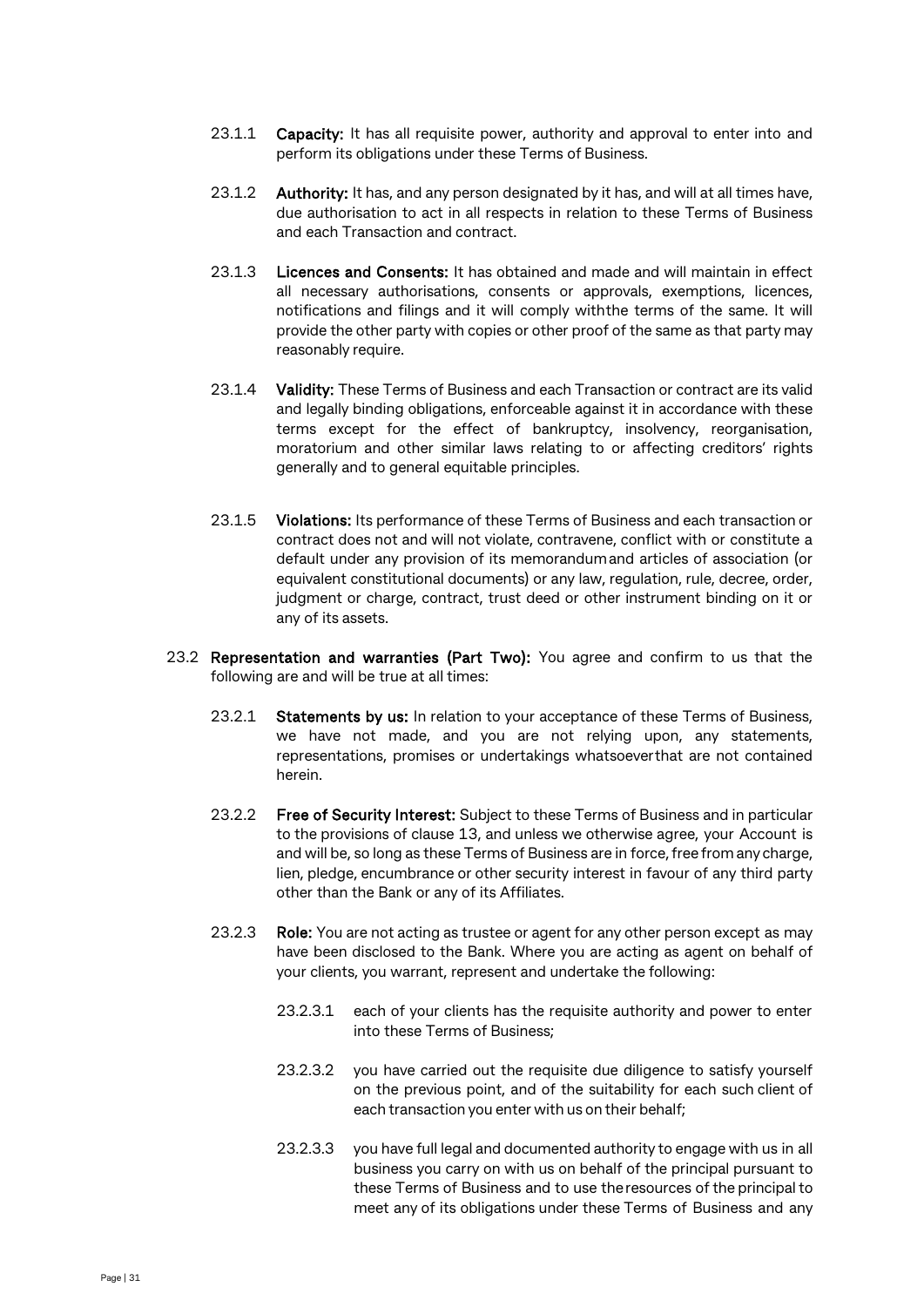Transactions and shall bear full responsibility for compliance by the principal with these Terms of Business and the performance of its obligations hereunder as if you were the primary obligor;

- 23.2.3.4 we are entitled to rely upon you to conduct all appropriateness and suitability assessments under the Applicable Regulation. In performing those assessments for your clients, please refer to the AFM website for more information;
- 23.2.3.5 the principal can make the representations and warranties set out in this clause 23;
- 23.2.3.6 in entering into any Transaction on behalf of the principal, you have no reason to believe that the principal would not be able to perform any settlement obligations thereunder;
- 23.2.3.7 you have obtained and will continue to maintain all the necessary authorisations, licences, consents and approvals to engage in all business with us;
- 23.2.3.8 in entering into any Transaction on behalf of the principal, you have no reason to believe that the principal is restricted or prohibited from engaging in such Transaction or performing its obligations thereunder under any Applicable Regulation;
- 23.2.3.9 notwithstanding any provision of this Agreement to the contrary, you agree that we may settle directly with the principal and shall be entitled to take any action to effect the same;
- 23.2.3.10 you shall provide to us full information regarding the principal as we require to fulfil our obligations under any Applicable Regulations;
- 23.2.3.11 notwithstanding that you may act as agent, you undertake as principal and indemnify us in respect of any losses incurred by us in relation to any Transaction effected by you as agent on behalf, or purportedly on behalf, of any principal;
- 23.2.3.12 you shall immediately notify us if you cease to act for any principal or if the basis upon which you act changes in any way that would affect these Terms of Business or any Transaction made hereunder; and
- 23.2.3.13 you have satisfied all of your regulatory requirements in regard to your clients where you act on their behalf with us, including requirements:
	- 23.2.3.13.1 to identify your clients;
	- 23.2.3.13.2 designed to detect and prevent crime;
	- 23.2.3.13.3 designed to detect and prevent money laundering; and
	- 23.2.3.13.4 to ensure compliance with any relevant sanctions programmes.
- 23.2.4 **Taxation:** You will inform us in writing if any acts or omissions by us contemplated by these Terms of Business could adversely affect your taxation position. In the absence of any such written notice, we will assume that there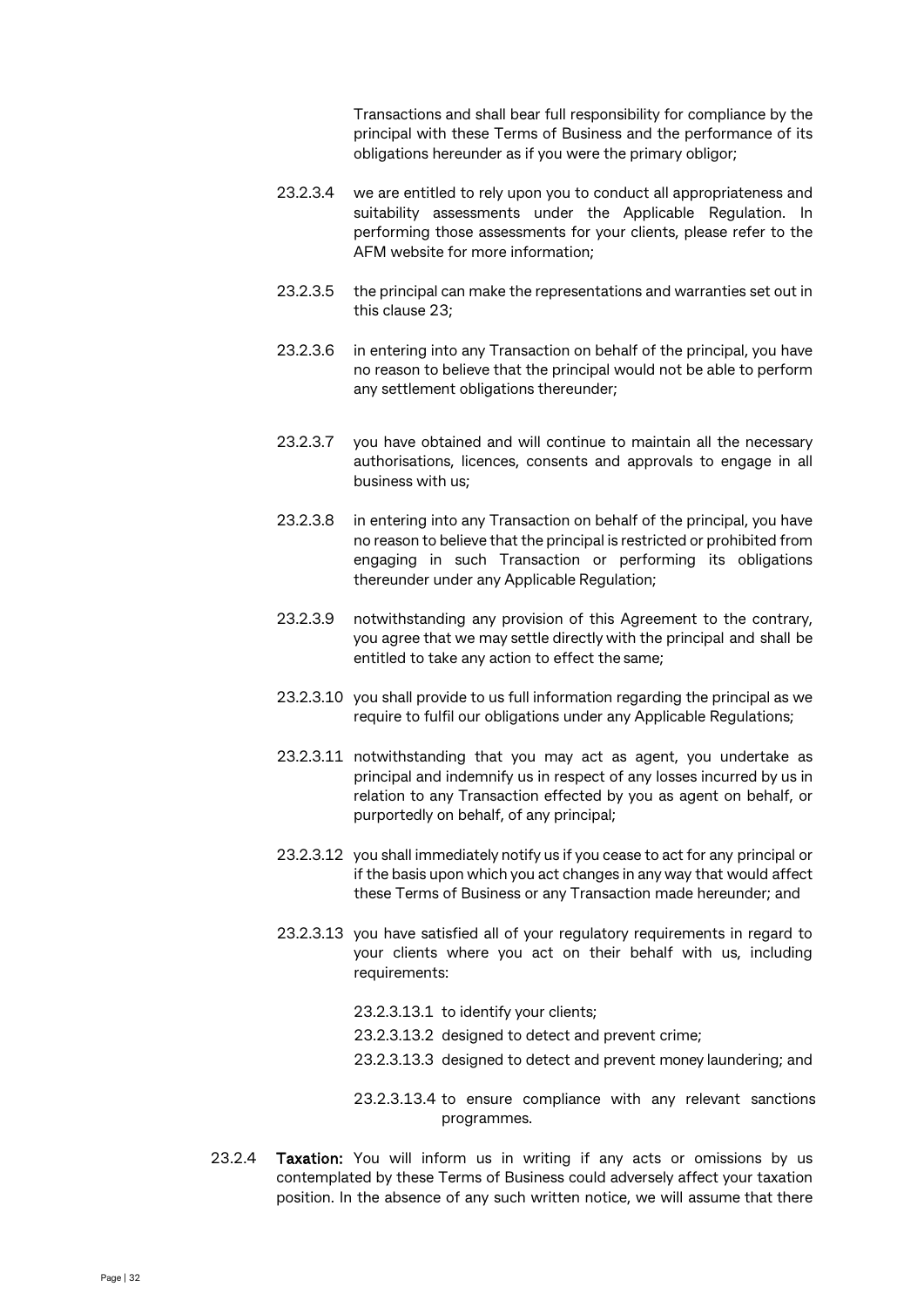are no such constraints on our Services and activities under these Terms of Business.

- 23.2.5 System security: Where you use any System to trade electronically, you have developed and will maintain in effect security procedures which are adequate to prevent the execution of unauthorised trades, the transmission of incorrect offers and access to the System by any unauthorised person or entity.
- 23.2.6 No warranty: Where we provide you with Services and activities subject to these Terms of Business, we provide no warranty as to the outcome of such services and activities for you. Where we provide you with Services and activities subject to these Terms of Business, the investments concerned including Financial Instruments/products, may put your capital at risk. As the risk involved is different for different Financial Instruments, please refer to the Risk Warning Disclosures document provided with these Terms of Business and seek your own independent financial advice in regard to such matters.

#### 23.3 Covenants: You covenant to us that:

- 23.3.1 you will at all times obtain and comply, and do all that is necessary to maintain in full force and effect, all authority, powers, consents, licences and authorisations referred to in this clause;
- 23.3.2 you will and are able, upon request, to promptly provide us with information in respect of your financial position, domicile or other matters;
- 23.3.3 you will promptly notify us of the occurrence of any Event of Default or of any event that may become an Event of Default with respect to your or any credit support provider;
- 23.3.4 you will (i) comply with all Applicable Rules and Applicable Regulations in relation to this Agreement and any Transaction, so far as they are applicable to you; and (ii) use all reasonable steps to comply with all Applicable Rules and Applicable Regulations in relation to this Agreement and each Transaction, where such Applicable Rules or Applicable Regulations do not apply to you but your cooperation is needed to help us comply with our obligations;
- 23.3.5 you will not engage in any activities that is or could be considered as market abuse, and you will not send orders or otherwise take any action that could create a false impression of the demand or value for a financial instrument, or send orders which you have reason to believe are in breach of Applicable Rules or Applicable Regulations. You shall observe the standard of behaviour reasonably expected of persons in your position and not take any step which would cause us to fail to observe the standard of behaviour reasonably expected of persons in our position; and
- 23.3.6 upon demand, you will promptly provide us with such information as we may reasonably require to evidence the matters referred to in this clause or to comply with any Applicable Rules or Applicable Regulations or respond to requests from any infrastructure or regulatory body in relation to your orders or Transactions.

## 24 COMPLAINTS

24.1 Initial complaint: We are obliged to put in place internal procedures for handling complaints fairly and promptly. If you have any complaints about our performance under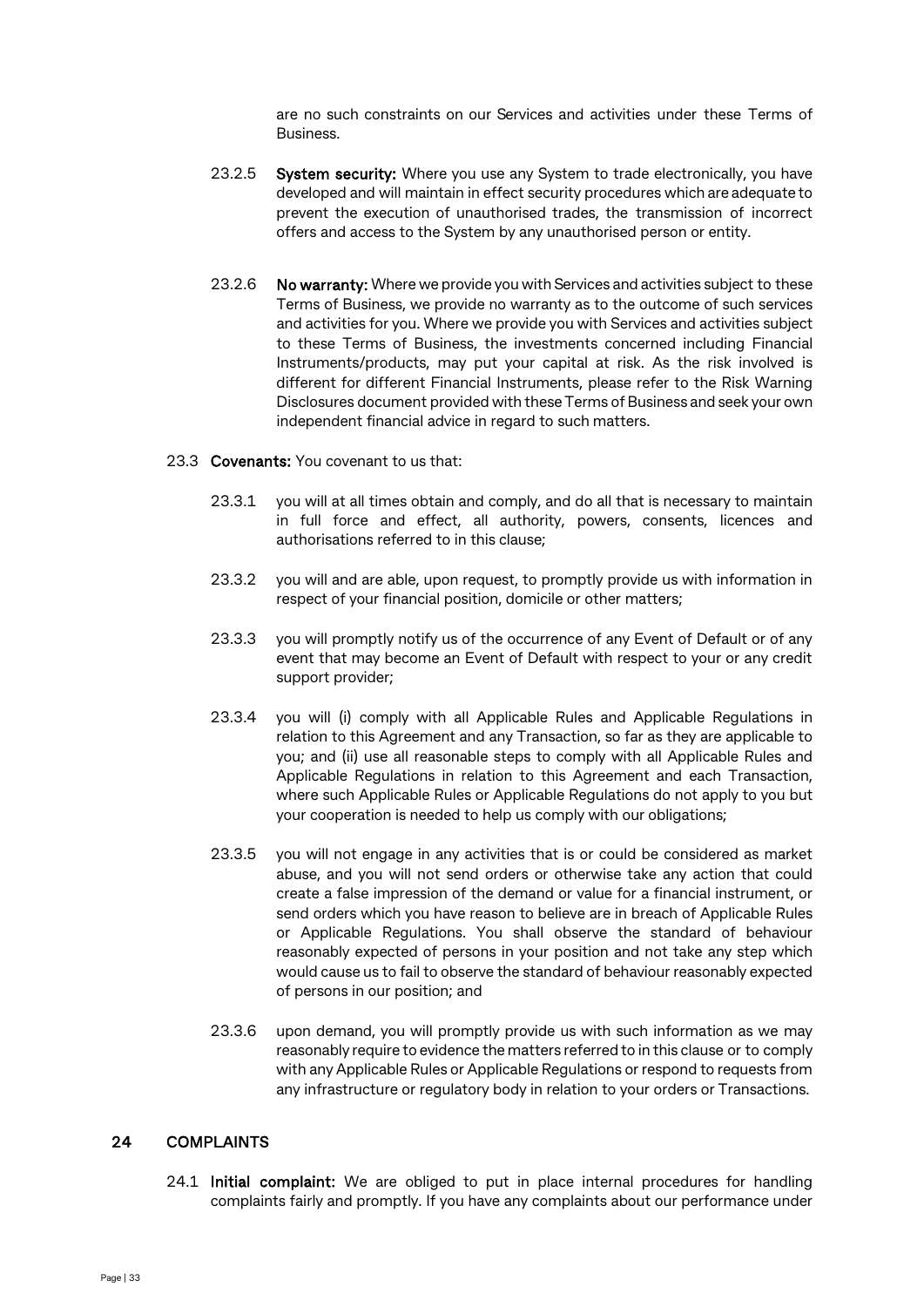these Terms of Business, you should raise it in the first instance with our employee acting for you (i.e. your relationship manager or sales contact) by letter, telephone or e-mail. We will send you a written acknowledgement of your complaint promptly following receipt, enclosing details of our customer complaints procedures. These customer complaints procedures are also available upon request or on our website: [https://www.commbank.com.au/about-us/our-company/international](https://www.commbank.com.au/about-us/our-company/international-branches/european-union.html)[branches/european-union.html.](https://www.commbank.com.au/about-us/our-company/international-branches/european-union.html)

24.2 Follow up to complaint: If you are not satisfied with the response of the employee (or if you prefer not to raise the matter with the employee) you should direct that complaint to the Complaints Department at: [CBANVComplaints@cba.com.au](mailto:CBANVComplaints@cba.com.au) who will investigate the nature of your complaint to try and resolve it. You will be requested to record your complaint in writing so that our internal procedure may be followed in the resolution of any complaint.

## 25 COMPENSATION

25.1 Deposit Guarantee Scheme: CBA NV is a member of Deposit Guarantee Scheme (*Depositogarantiestelsel* or the "DGS"). If you are an eligible depositor under the Applicable Rules, you may be entitled to compensation under the DGS (Annex 4) if CBA NV is unable to meet its obligations, Payments under the DGS are subject to a maximum payment as defined in the Applicable Regulations. Further details can be found on DNB's website. Please also refer to the Currency Term Deposit – Terms and Conditions The Netherlands (Annex 3) which sets out the position for deposits you make with us.

## 26 TAX

- 26.1 Taxation due: You will at all times be fully responsible for payment of all taxes due and for the making of all claims in relation thereto whether for exemption from withholding taxes or otherwise, for filing any and all tax returns and for providing any relevant tax authorities with all necessary information in relation to any Services and activities we carry on for or with you or any assets which we hold on your behalf.
- 26.2 Deduction for tax: Without prejudice to the requirements of clause 27 (FATCA Compliance), we may deduct or withhold all forms of tax (whether of the Netherlands or elsewhere in the world whenever imposed) from any payment if obliged to do so under the applicable rules. In accounting for tax or making deductions or withholdings oftax, we may estimate the amounts concerned. Any excess of such estimated amount over the final confirmed liability shall be credited or sent to you as quickly as practicable.
- 26.3 Filings and returns: Except as otherwise required or determined by applicable law or market custom and subject to clause 27 (FATCA Compliance), you shall be solely responsible for all filings, tax returns and reports on any transactions which must be made by you to any relevant authority, whether governmental or otherwise, and for the payment of all taxes (including without limitation; any transfer, withholding or value added taxes), imports, levies or duties due from you on any dividends, principal or interest, or any other liability or payment arising out of or in connection with the transaction.

## 27 FATCA COMPLIANCE AND RELEVANT LAW

- 27.1 Representation and warranty: You warrant, represent and undertake thatyou:
	- 27.1.1 are, and shall continue to be, fully compliant with any applicable obligations under Relevant Law;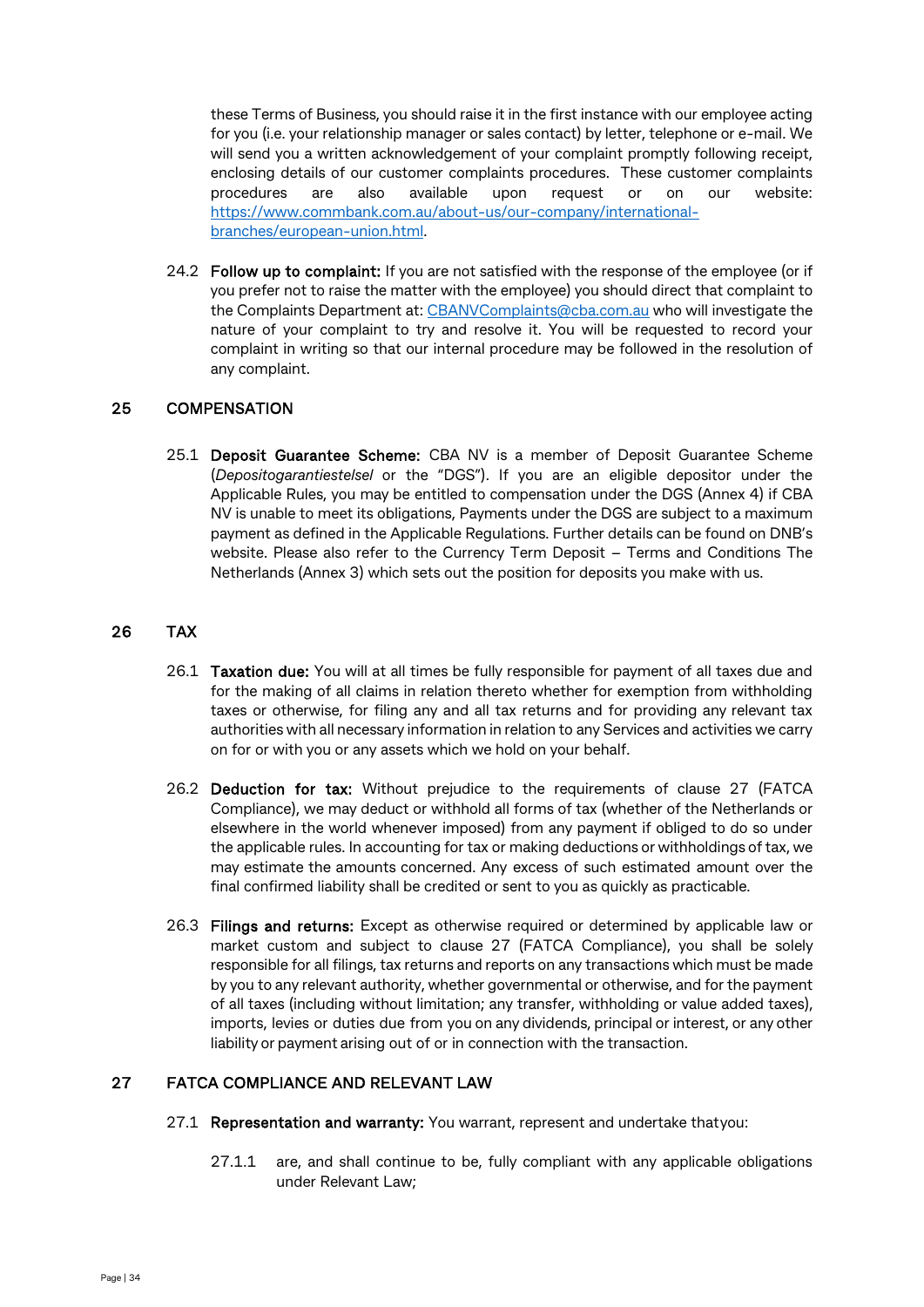- 27.1.2 have notified, or shall promptly notify, the Bank (or their respective agents from time to time) of your Global Intermediary Identification Number ("GIIN"), if applicable, together with any other identification number or other identifier as may be required from timeto time under Relevant Law;
- 27.1.3 shall provide, in relation to yourself and, if required, any relatedperson, the appropriate form of withholding certificate issued by the USInternal Revenue Service or other certificate or withholding statement required by Relevant Law as evidence of your status (and the status of any such related person) under Relevant Law or such other documentary evidence as the Bank (or any of their Affiliates or respective agents from time to time) may request from time to time containing sufficient information to support the status claimed by you (in relation to yourself and any related person) under Relevant Law and, if any information included on any such documents is or becomes materially inaccurate or incomplete, promptly provide an updated version of such document;
- 27.1.4 shall promptly notify the Bank (or any of their Affiliates or respective agents) of any changes or likely changes with regard to your status or compliance status under Relevant Law, including any efforts to remedy any findings or verdicts of non-compliance with Relevant Law;
- 27.1.5 hereby agree and consent to the use and disclosure (including, without limitation, to any taxation authority or other third party) by the Bank(or any of their Affiliates or respective agents from time to time) of any information you have provided to them and/or any "financial account" (as defined under Relevant Law) or Transaction information as may be necessary or desirable for the Bank (or any of their Affiliates or respective agents) to comply with Relevant Law; and
- 27.1.6 shall promptly notify CBA NV (or any of their Affiliates or respective agents) of any changes to the above warranties, representations and undertakings.
- 27.2 Withholding: Any payments made to you or funds held for you, in connection with any Transaction, deposit or otherwise, may be subject to any withholdings required under Relevant Law to be made by, or imposed on, the Bankor any of their Affiliates or respective agents from time to time in connection with your non-compliance with Relevant Law or breach of the warranties, representations and undertakings in clause 27.1. No additional amounts shall be payable to you or held for you by the Bank, or any of their Affiliates or respective agents from time to time to compensate for such withholdings made under Relevant Law. Neither the Bank, nor any of their Affiliates or respective agents from time to time shall be liable for any liabilities, losses or costs suffered by you or any third party in connection with any reasonable actions taken by any of them to comply with their respective obligations under Relevant Law.

## 28 MISCELLANEOUS

- 28.1 Intellectual property rights: You acknowledge that all intellectual property rights belong to us or our licensors and are protected under Applicable Regulations. All rights not expressly granted are reserved.
- 28.2 Rights of third parties: Any provision in this Terms of Business that creates a right for a third party (including but not limited to our Affiliates, or our or their officers, directors or employees) to demand performance from the Client (or its agent) or otherwise to invoke any provision under the contract (including but not limited to relying on any limitations of liability) under these Terms of Business against the Client (or its agent), is considered a third party clause (*derdenbeding*).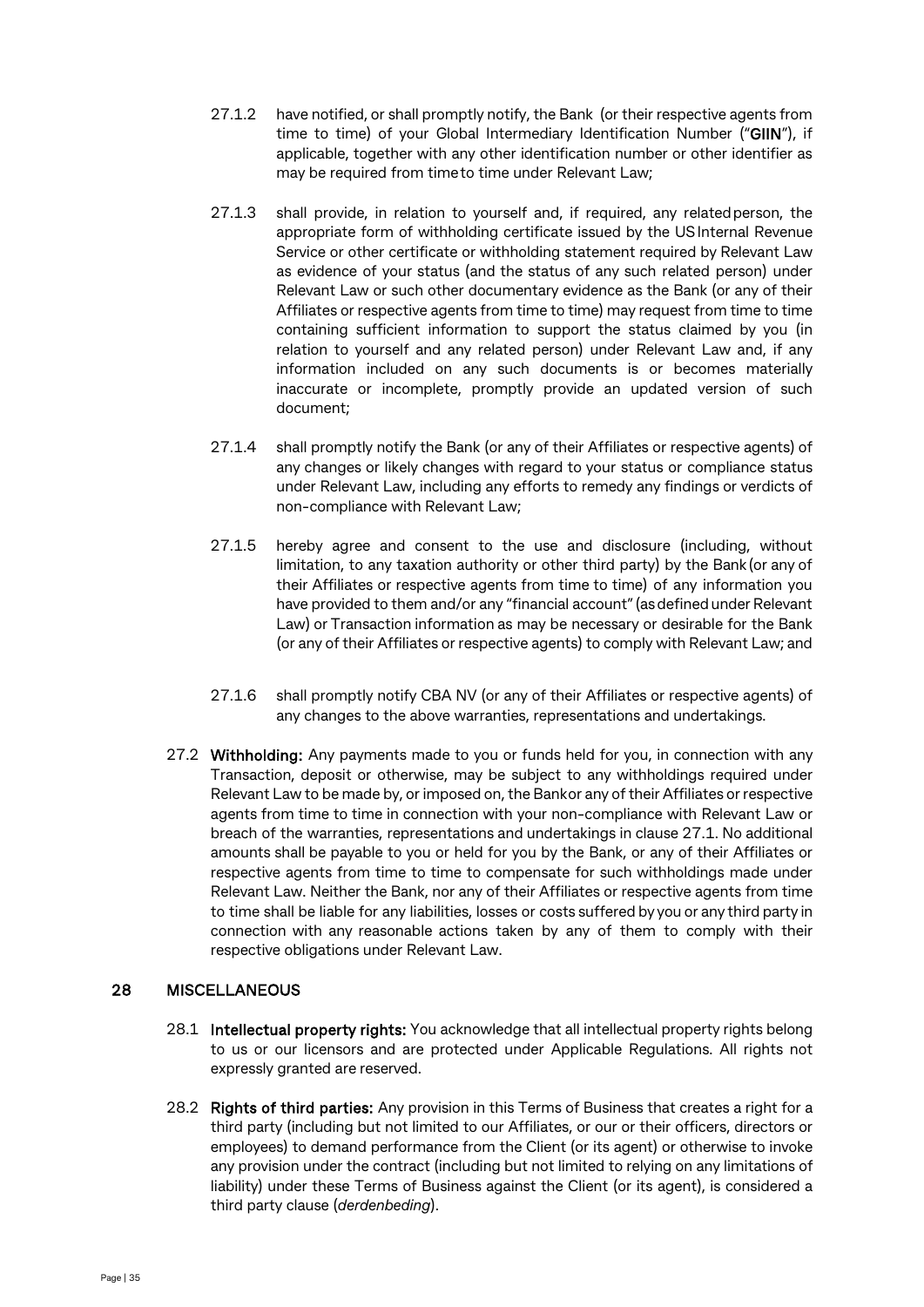- 28.3 Delegation: We shall be entitled to delegate the performance of any of our Services and activities. Such delegation may be in respect of your account generally, or may relate to specified Financial Instruments or types of investment. We may employ agents we select on terms that we believe are appropriate.
- 28.4 Assignment and successors in title: You herewith provide us with cooperation in advance (*medewerking bij voorbaat*) to a transfer of the rights and obligations under these Terms of Business to any Affiliate or to a successor pursuant to a merger, consolidation or sale of all or substantially all of our stock or assets or all or a substantial portion of the business to which these Terms of Business relate. The obligations under these Terms of Business bind, and the rights will be enforceable by you, us and respective successors or permitted assigns. You may not assign your rights under these Terms of Business without our prior consent.
- 28.5 No Reliance: You acknowledge that you have not been induced to enter into these Terms of Business by any representation, warranty or undertaking not expressly incorporated into these Terms of Business. So far as permitted by law and except in the case of fraud, you agree and acknowledge that your only rights and remedies in relation to any representation, warranty or undertaking made or given in connection with these Terms of Business shall be for breach of these Terms of Business, to the exclusion of all other rights and remedies (including those in tort or arising under statute).

In this sub-clause, "these Terms of Business" includes all documents entered into pursuant to these Terms of Business and any documents which include supplemental terms relating to electronic trading which we agree with you from time to time.

- 28.6 Waiver of immunity: To the extent that you may be entitled in any jurisdiction to claim for your property or assets immunity in respect of your obligations under these Terms of Business from service of process, jurisdiction, suit, judgment, execution, attachment (whether before judgment, in aid of execution or otherwise) or legal process or to the extent that in any such jurisdiction thatmay be attributed to you or to your property or assets such immunity (whether or not claimed), you hereby waive such immunity to the fullest extent permitted by the laws of such jurisdiction.
- 28.7 Severability: Each provision of these Terms of Business is severable and if any provision is found to be invalid, illegal, void, voidable or unenforceable or contravenes any applicable laws or regulations, the remaining provisions will continue in full force and effect as if the invalid, illegal, void, voidable or unenforceable provision has never existed.
- 28.8 Time of Essence: It is a fundamental term of the relationship between us that obligations will be performed on time. If they are not, then remedies may be pursued immediately without the need to serve any notice requiring performance, unless that notice is required by these Terms of Business.
- 28.9 Waivers/No Waivers: Any waiver of any of these Terms of Business must be set out in writing. The failure to exercise or delay in exercising a right or remedy under the Terms of Business shall not constitute a waiver of the right or remedy or a waiver of any other rights or remedies and no single or partial exercise of a right or remedy under these Terms of Business shall prevent any further exercise of the right or remedy or the exercise of any other right or remedy.
- 28.10 Force Majeure: We shall not be liable for taking or not taking, and shall not be obliged to take or refrain from taking, any action which is beyond our power to take or refrain from taking wholly or partly as a result of a state of affairs (including any change of applicable regulations or any directive or policy whether in the Netherlands or elsewhere) which was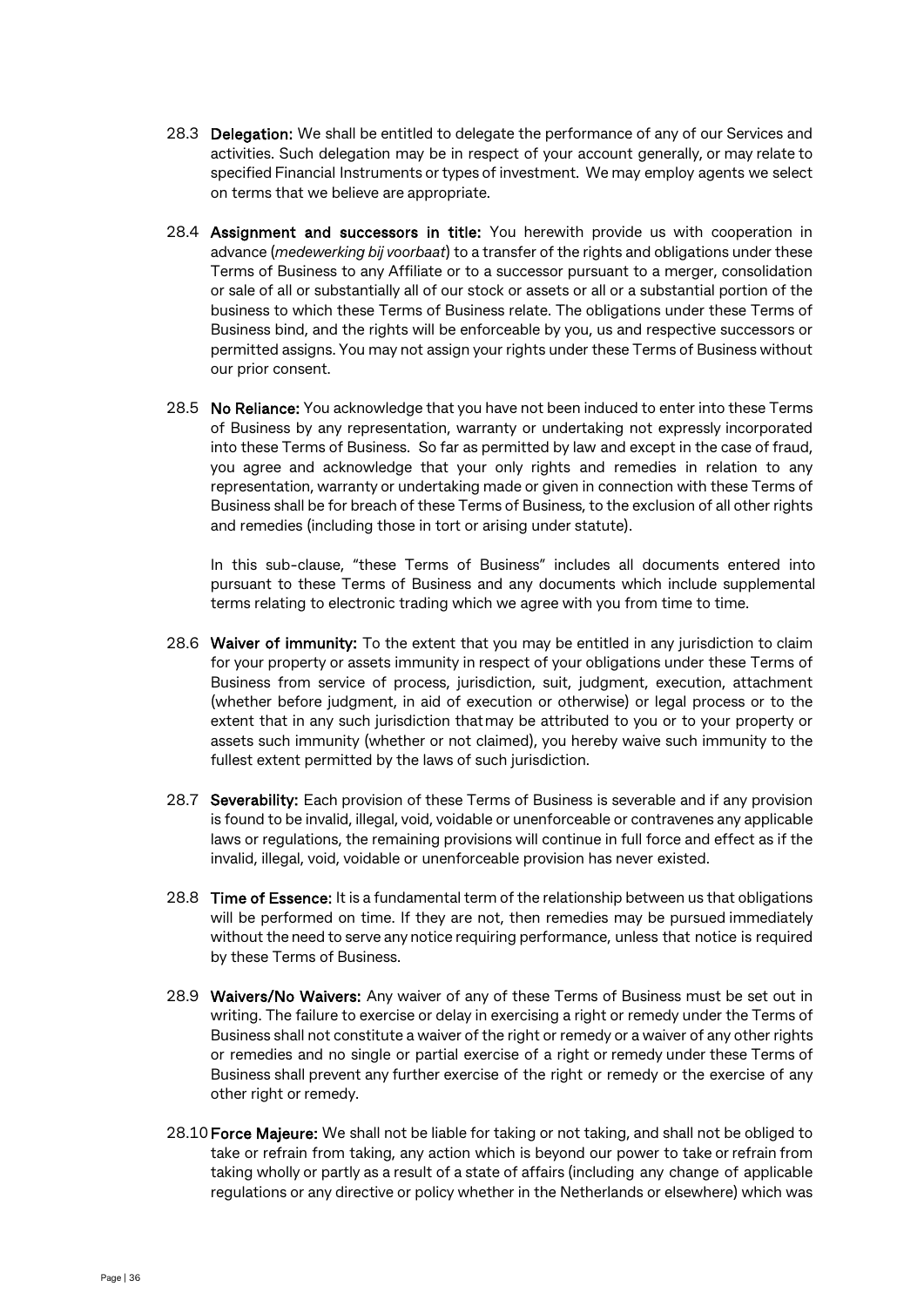beyond our control to prevent and the effect of which is beyond us.

We will not be liable to you for any delay in performance or for the non- performance of any of our obligations hereunder by reason of any cause beyond our reasonable control, or for any losses caused by the occurrence of any contingency beyond our reasonable control. This includes without limitation any breakdown or failure of transmission, communication or computer facilities, postal or other strikes or similar industrial action and the failure of any relevant exchange, clearing house and/or broker for any reason to perform its obligations.

- 28.11 Partnerships: Where "you" are a partnership or "you" consists of more than one person, your liability under these Terms of Business is joint and several.
- 28.12Incidental matters: We may do whatever we consider necessary, desirable or incidental to the provision of our Services and activities.

#### 29 GOVERNING LAW AND JURISDICTION

- 29.1 These Terms of Business are governed by, and shall be construed in accordance with, the laws of the Netherlands.
- 29.2 For our benefit, you irrevocably submit to the jurisdiction of the courts of Amsterdam, the Netherlands, which shall have jurisdiction to settle any dispute which may arise out of these Terms of Business and that accordingly, any proceedings arising out of these Terms of Business shall be brought in such courts, and you waive any objection to proceedings in any such court on the grounds of inconvenient forum.
- 29.3 Nothing in clause 29.2, shall prevent us, in our sole discretion, from taking any action before any other competent court, in or outside the Netherlands.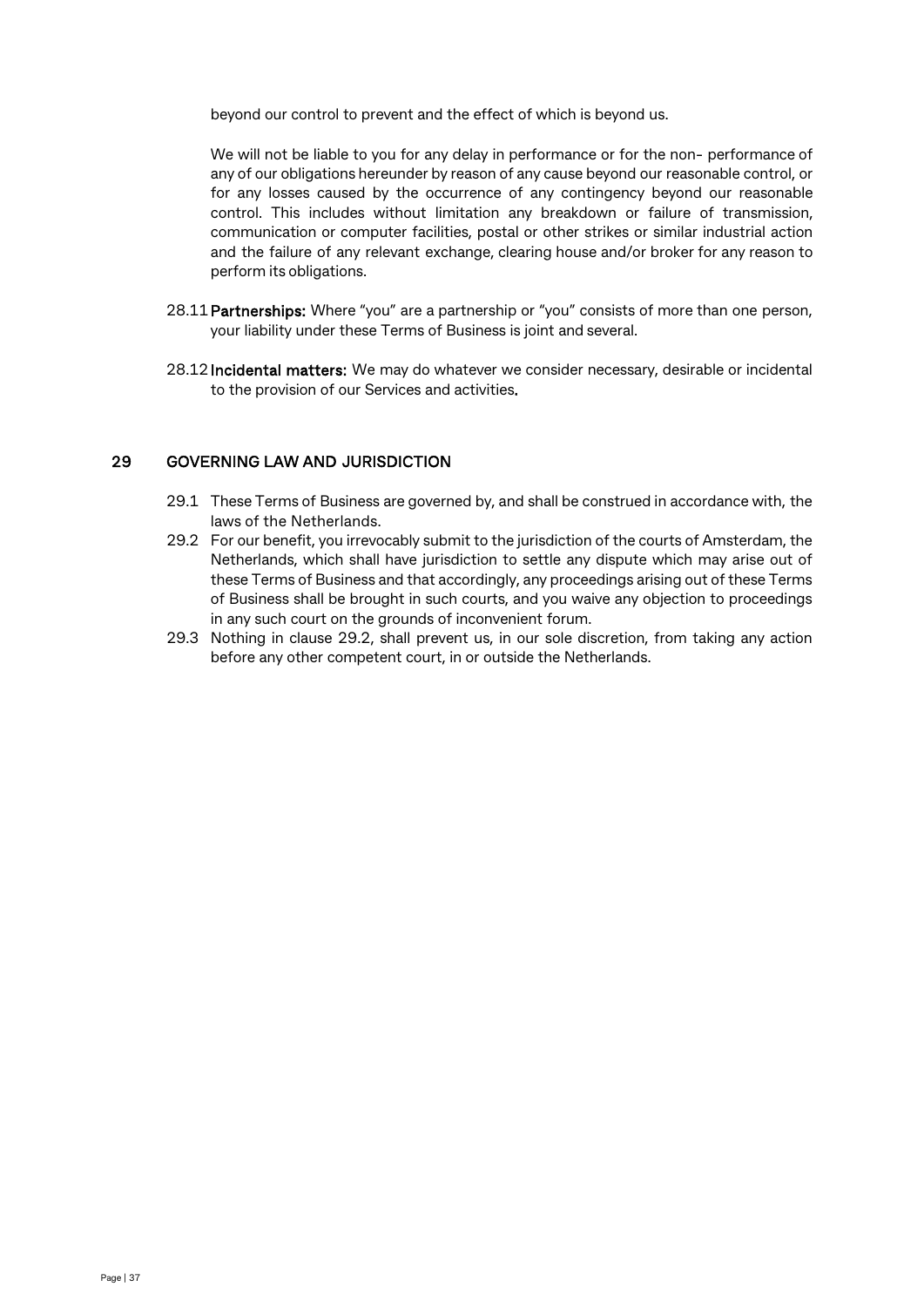#### Annex 1 Definitions Annex

- 1 Definitions: In the Terms of Business the following words and expressions shall have the following meanings:
	- 1.1 "Account" means any account held with CBA NV (or any third party on behalf or instruction of CBA NV) in which the Client's money, Financial Instruments or other assets are held.
	- 1.2 "Affiliate" means in respect of a company, a company which is its Subsidiary or holding company or a company which is a Subsidiary of that holding company, including any company that is (commonly) controlled, directly or indirectly by Commonwealth Bank of Australia or any company in which Commonwealth Bank of Australia has an Participating Interest, and in respect of the Bank shall include any members of the Group.
	- 1.3 "AFM" means the Dutch Authority for the Financial Markets (*Autoriteit Financiële Markten)*
	- 1.4 "Ancillary Services" has the meaning as set out in clause 4(1)(3) MiFID II Directive
	- 1.5 "Applicable Regulations" means any applicable laws, rules and regulations (including but not limited to the Dutch Financial Supervision Act ("Wet op het financieel toezicht" or "Wft"), MiFID II Directive and MiFIR, as well as any rules, policies, guidelines and practices of a relevant Regulatory Body) which are applicable to each Service and/or Transaction from time to time.
	- 1.6 "Applicable Rules" has the meaning given to that expression in clause 2.2.
	- 1.7 "Best Execution" means the obligation on a firm to take all sufficient steps to obtain the best possible result when executing orders in accordance with article 27 of MiFID II Directive.
	- 1.8 "Order Execution Policy" means the Bank's MiFID II Order Execution Policy relating to the execution of orders and Best Execution.
	- 1.9 "Business Day" means any day on which commercial banks are open for business in Amsterdam, the Netherlands.
	- 1.10 "Client(s)" refers to all clients and customers subject to these Terms of Business. Where under a Covered Agreement you act as a fund manager or investment manager or in another agency capacity, the clients, investors, funds, accounts and/or other principals (including, but not limited to any related entities).
	- 1.11 "Client Assets" means funds or Financial Instruments belonging to clients.
	- 1.12 "Client Assets Rules" means the provisions of article 16(8) and 16(9) of MiFID II.
	- 1.13 "Commonwealth Bank of Australia" means Commonwealth Bank of Australia, ACN 123 123 124, Ground Floor Tower 1, 201 Sussex Street, Sydney, NSW 2000.
	- 1.14 "Derivatives" means: (a) )(i) any transaction which is a rate swap transaction, swap option, basis swap, forward rate transaction, commodity swap, commodity option, equity or equity index swap, equity or equity index option, bond option, interest rate option, foreign exchange transaction, cap transaction, floor transaction, collar transaction, currency swap transaction, cross-currency rate swap transaction, currency option, credit protection transaction, credit swap, credit default swap, credit default option, total return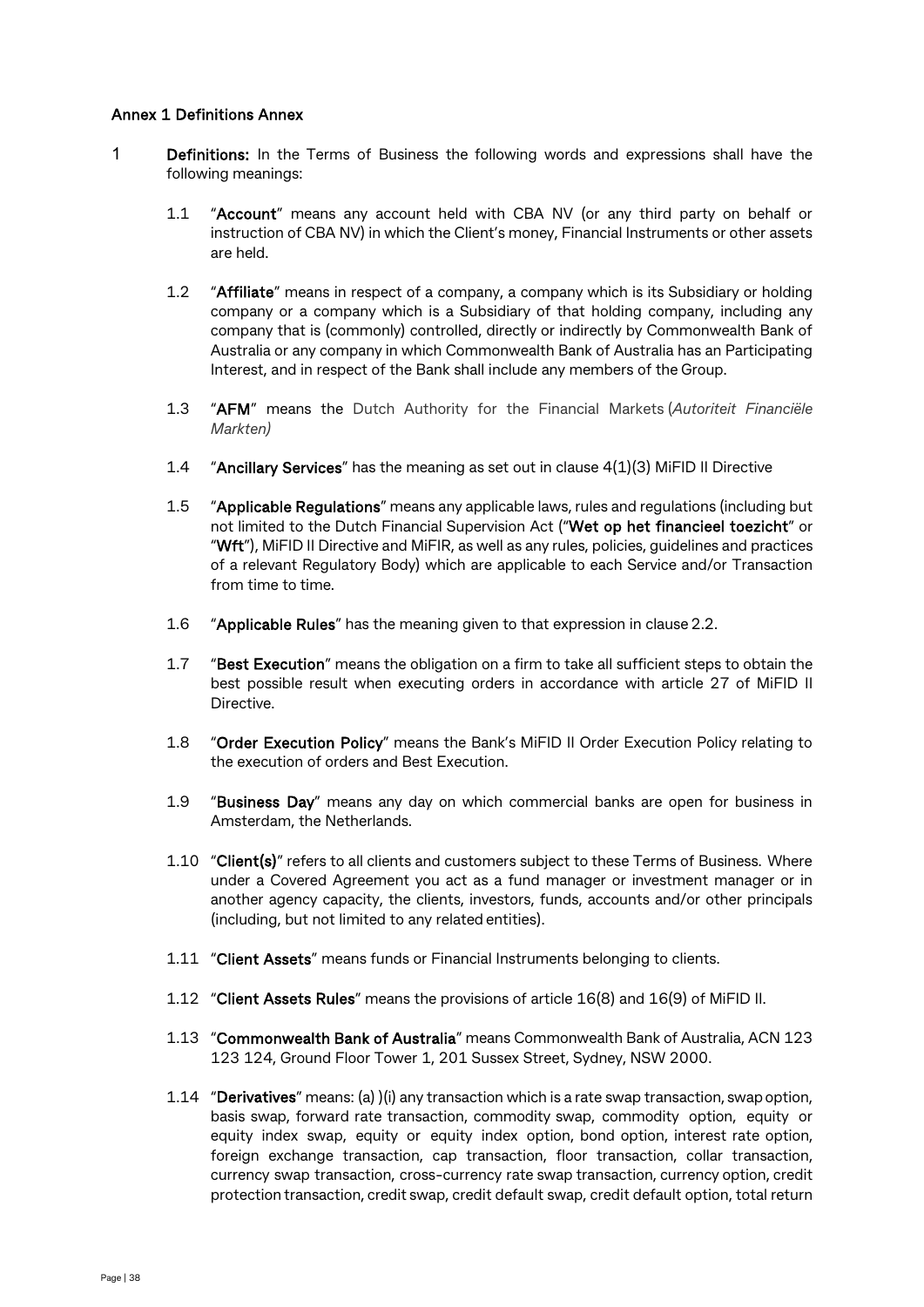swap, credit spread transaction, repurchase transaction, reverse repurchase transaction, buy/sell- back transaction, securities lending transaction, weather index transaction or forward purchase or sale of a security, commodity or other Financial Instruments or interest (including any option with respect to any of these Transactions, and including the derivatives referred to in annex 1, Section C of the MiFID II Directive) or (ii) any transaction which is a type of transaction that is similar to any transaction referred to in clause (i) above that is currently, or in the future becomes, recurrently entered into in the financial markets and which is a forward, swap, future, option or other derivative on one or more rates, currencies, commodities, equity securities or other equity instruments, debt securities or other debt instruments, economic indices or measures of economic risk or value, or other benchmarks against which payments or deliveries are to be made, or (iii) any combination of these Transactions, (b) a "swap" as defined in Section 1a(47) of the U.S. Commodity Exchange Act (CEA), including any foreign exchange swaps and foreign exchange forwards that may be exempted from regulation as "swaps" by the U.S. Secretary of the Treasury pursuant to authority granted by Section  $1a(47)$ (E) of the CEA; (c) a "security-based swap" as defined in Section 3(a)(68) of the U.S. Securities Exchange Act of 1934; (d) a "derivative" or "derivative contract" as defined in Article 2(5) of the E.U. Regulation No. 648/2012 on OTC derivatives, central counterparties and trade repositories; or (e) a "derivative" as defined in Section 761D of the Corporations Act, 2001 (Cth) of the Commonwealth of Australia.

- 1.15 "DNB" means the Dutch Central Bank (*De Nederlandsche Bank N.V.)* (mail address P.O. Box 98, 1000 AB Amsterdam, The Netherlands, telephone: +31(0)800 – 020 1068, www.dnb.nl)
- 1.16 "Eligible Counterparty" means any person classified by us in accordance with clause 1 of these Terms of Business and is defined as eligible counterparty in accordance with clause 30(2), (3) or (4) MiFID II Directive and who is therefore subject to the loss of protections referred to in Annex 2.
- 1.17 "Event of Default" means any of the events specified in clause 21.5 which have not been waived by us.
- 1.18 "Financial Instruments" has the meaning as set out in clause  $4(1)(15)$  MiFID II Directive;
- 1.19 "GDPR" means Regulation 2016/679/EU of the European Parliament and of the Council of 27 April 2016 on the protection of natural persons with regard to the processing of personal data and on the free movement of such data, and repealing Directive 95/46/EC, and all rules and regulations made thereunder.
- 1.20 "Group" refers to the group of companies of Commonwealth Bank of Australia and any of its Affiliates, in accordance with clause 2:24b Dutch Civil Code.
- 1.21 "Insolvency Event" means: (i) a resolution is passed for your voluntary winding up (unless for the purposes of corporate restructuring or amalgamation for which we have given our prior written approval); (ii) the presentation or filing of a petition for your winding up, suspension of payment or alleging your bankruptcy or insolvency or seeking reorganisation, arrangement, composition or similar relief; (iii) the taking of any steps for the making of an administration order in respect of you; (iv) the appointment of a liquidator, trustee, receiver, administrator or similar officer over any of your assets; (v) you offering a debt restructuring plan in accordance with Title III, Section 2 of the Dutch Insolvency Act; (vi) you becoming insolvent or unable to pay your debts, (vii) you failing or admitting your inability generally to pay your debts as they become due, (viii) you make a general assignment, arrangement or composition with or for the benefit of your creditors; (ix) you have a secured party take possession of all or substantially all of your assets or have a distress, execution, attachment, sequestration or other legal process levied.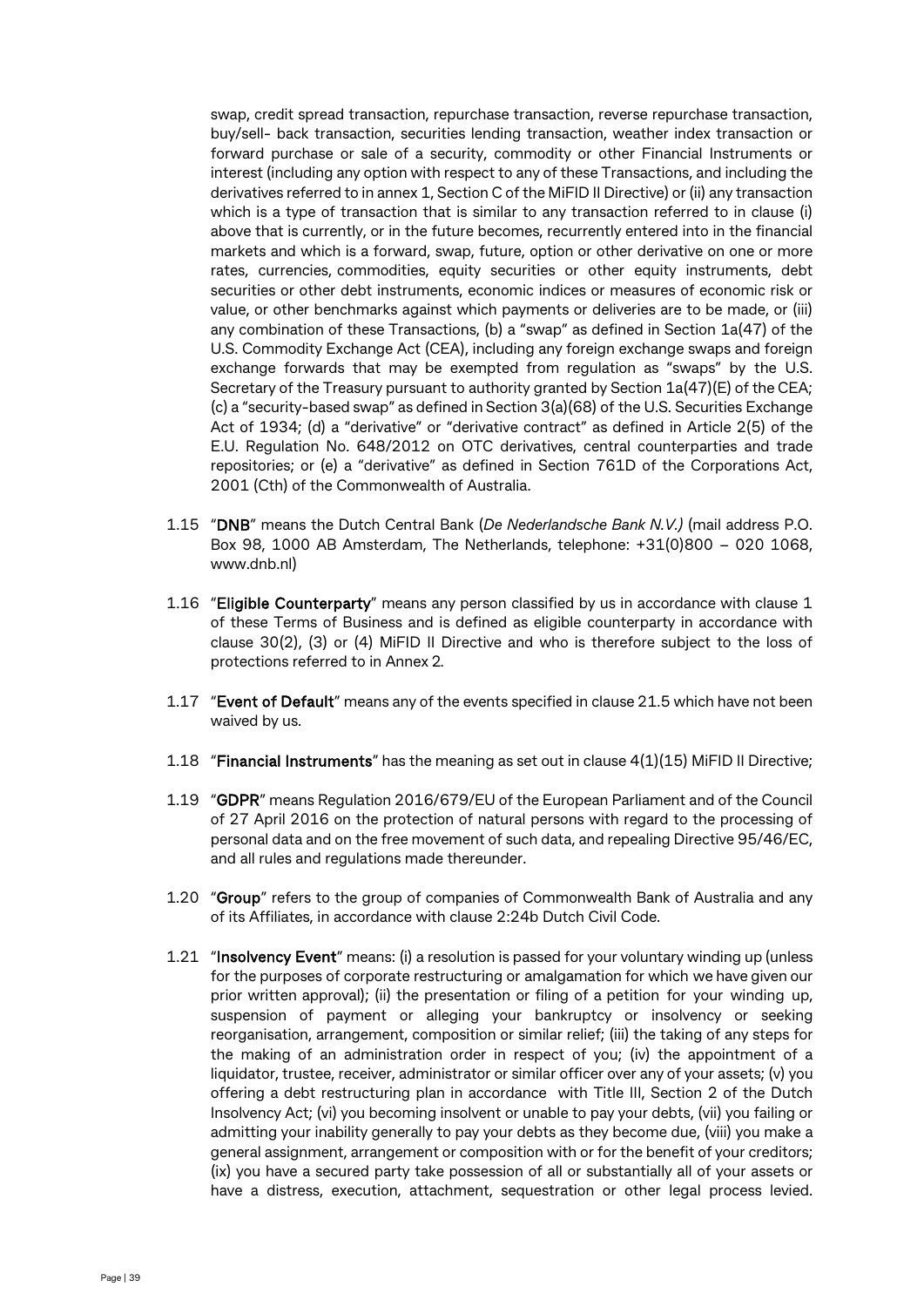Enforced or sued on or against all or substantially all of your assets, and such secured party maintains possession, or any such process is not dismissed, discharged, stayed or restrained, in each case within 15 days thereafter; or (x) the occurrence in any other jurisdiction of any procedures equivalent, analogous or similar to (i) to(ix).

- 1.22 "Investment Advice" has the meaning as set out in clause 4(1)(4) MiFID II Directive.
- 1.23 "Investment Services and Activities" has the meaning as set out in clause  $4(1)(2)$  MiFID II Directive.
- 1.24 "ISDA Master Agreement" means a 2002 ISDA Master Agreement, 1992 ISDA Master Agreement(Multicurrency–Cross Border), 1992 ISDA Master Agreement (Local Currency – Single Jurisdiction), or 1987 ISDA Interest Rate and Currency Exchange Agreement, in each case as published by ISDA.
- 1.25 "Liabilities" means on any day, the aggregate (as determined by us) of all moneys, debts, liabilities and obligations, whether present or future, actual or contingent, owed by you to us, plus any costs and expenses (including without limitation, reasonable legal fees), together with all Losses incurred or suffered by us which we may suffer or incur in enforcing or maintaining any rights against you, in any case whether pursuant to this Agreement or any Transaction, Product Agreement, contract or otherwise.
- 1.26 "Losses" means losses, liabilities, damages, penalties, claims, actions, judgements, suits, disbursements, costs or expenses of any nature (including those incurred to a dealer, Market or clearing house and reasonable legal fees and other reasonable costs and expenses relating to investigating or defending any demands, charges or claims), taxes, imposts and levies of any kind or nature whatsoever. Loss shall have a corresponding meaning.
- 1.27 "Market" means any Regulated Market, Multilateral Trading Facility, Organised Trading Facility, exchange, alternative trading system, or any trading facility that performs a similar function.
- 1.28 "MiFID II Directive" means Directive 2014/65/EU of the European Parliament and of the Council of 15 May 2014 on Markets in Financial Instruments and amending Directive 2002/92/EC and Directive 2011/61/EU and all rules and regulations made thereunder.
- 1.29 "MiFID Financial Instruments" means instruments as defined in Section C of annex 1 of MiFID II Directive.
- 1.30 "MiFIR" means Regulation (EU) No 600/2014 of the European Parliament and of the Council of 15 May 2014 on Markets in Financial Instruments and amending regulation (EU) 648/2012, and all rules and regulations made thereunder.
- 1.31 "Multilateral Trading Facility" or MTF has the meaning as set out in clause 4(1)(22) MiFID II Directive.
- 1.32 "Organised Trading Facility" or OTF has the meaning as set out in clause 4(1)(23) MiFID II Directive.
- 1.33 "Participating Interest" has the meaning given to it in clause 2:24c Dutch Civil Code.
- 1.34 "Personnel" means any officer, director, employee, agent, contractor, sub- contractor or consultant.
- 1.35 "Product Agreement" means any existing or future agreement including, without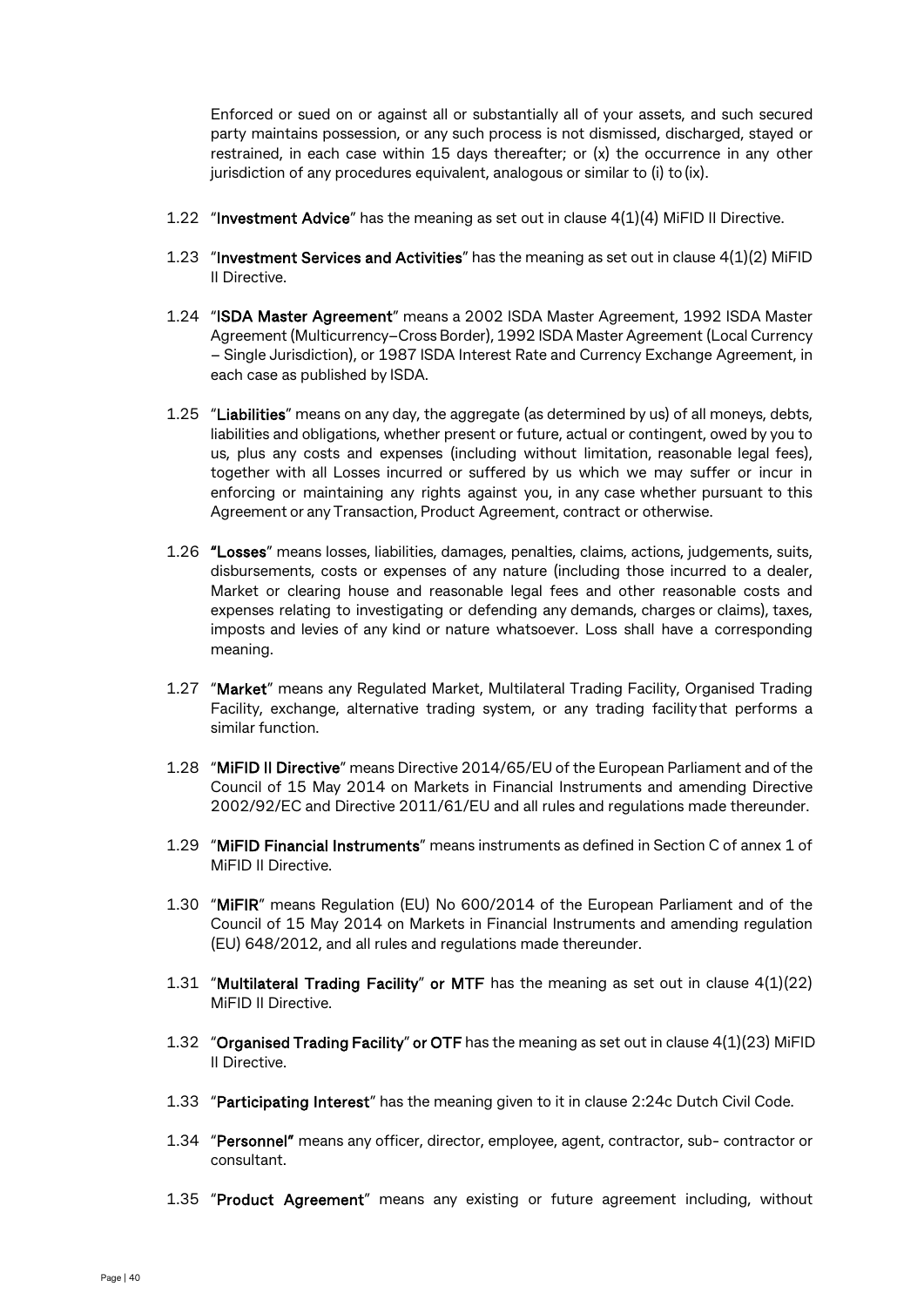limitation (i) any master agreement (being a comprehensive documentation of standard terms and conditions and definitions) including without limitation, an ISDA Master Agreement, PSA ISMA Global Master Purchase Agreement, or ISLA Global Master Securities Lending Agreement, (ii) confirmation, (iii) confidentiality agreement, (iv) mandate letter, (v) underwriting agreement, (vi) or (ix) similar document between you and us, other than these Terms of Business, which sets out the legal terms applicable to trading of a particular type or types of product, but excluding any terms of business that pre-date these Terms of Business.

- 1.36 "Professional Client" means any person classified by us in accordance with clause 1 of these Terms of Business and has the meaning as set out in clause  $4(1)(10)$  MiFID II.
- 1.37 "Programme Trade" means a transaction or series of transactions executed in order to acquire or dispose of all or part of a basket of securities or other Financial Instruments or a portfolio.
- 1.38 "Regulated Market" has the meaning as set out in clause 4(1)(21) MiFID II.
- 1.39 "Regulatory Body" means any regulator (including but not limited to AFM, DNB and ECB and any EU institutions (e.g. European Commission) and/or EU authorities (e.g. European Banking Authority, European Securities and Markets Authority)), self-regulatory body, exchange clearing house, alternative trading system, Market, electronic communications network or similar entity to whose rules or regulations we or you are subject in respect of the services provided for under these Terms of Business.
- 1.40 "Relevant Law" means any existing or future legislation enacted by any jurisdiction that provides for, or is intended to secure, the exchange of information (including, without limitation, under Sections 1471 to 1474 of the US Internal Revenue Code of 1986, commonly known as "FATCA", any bilateral intergovernmental agreement between any jurisdiction and the United States, the Netherlands or any other jurisdiction (including any government bodies in such jurisdiction), and any similar regime, including any automatic exchange of information regime arising from, or in connection with, the OECD Common Reporting Standard) and any regulations made thereunder or associated therewith, any official interpretations or guidance thereof, or any agreements made pursuant to the implementation of the foregoing, in each case as enacted, made, amended or replaced from time to time.
- 1.41 "Retail Client" has the meaning as set out in clause 4(1)(11) MiFID II.
- 1.42 "Sanctions" means any trade, economic or financial sanctions administered or enforced by the Dutch Ministry of Foreign Affairs, the European Union, U.S. Department of Treasury's Office of Foreign Assets Control, the United Nations Security Council, , Her Majesty's Treasury, the Australian Department of Foreign Affairs and Trade, the New Zealand Ministry of Foreign Affairs and Trade, the Hong Kong Commerce, Industry and Tourism Branch of the Commerce and Economic Development Bureau; the Monetary Authority of Singapore, the Ministry of Finance Japan, or any other relevant sanctions authority.
- 1.43 "Secured Assets" means any of the assets set out in clause 13.1 of these Terms of Business.
- 1.44 "Services" has the meaning set out in clause 2.1 of these Terms of Business.
- 1.45 "Short Sale" shall have the meaning given to it in the Short Selling Regulation.
- 1.46 "Short Selling Regulation" means Regulation (EU) No 236/2012 of the European Parliament and of the Council, and all rules and regulations made thereunder.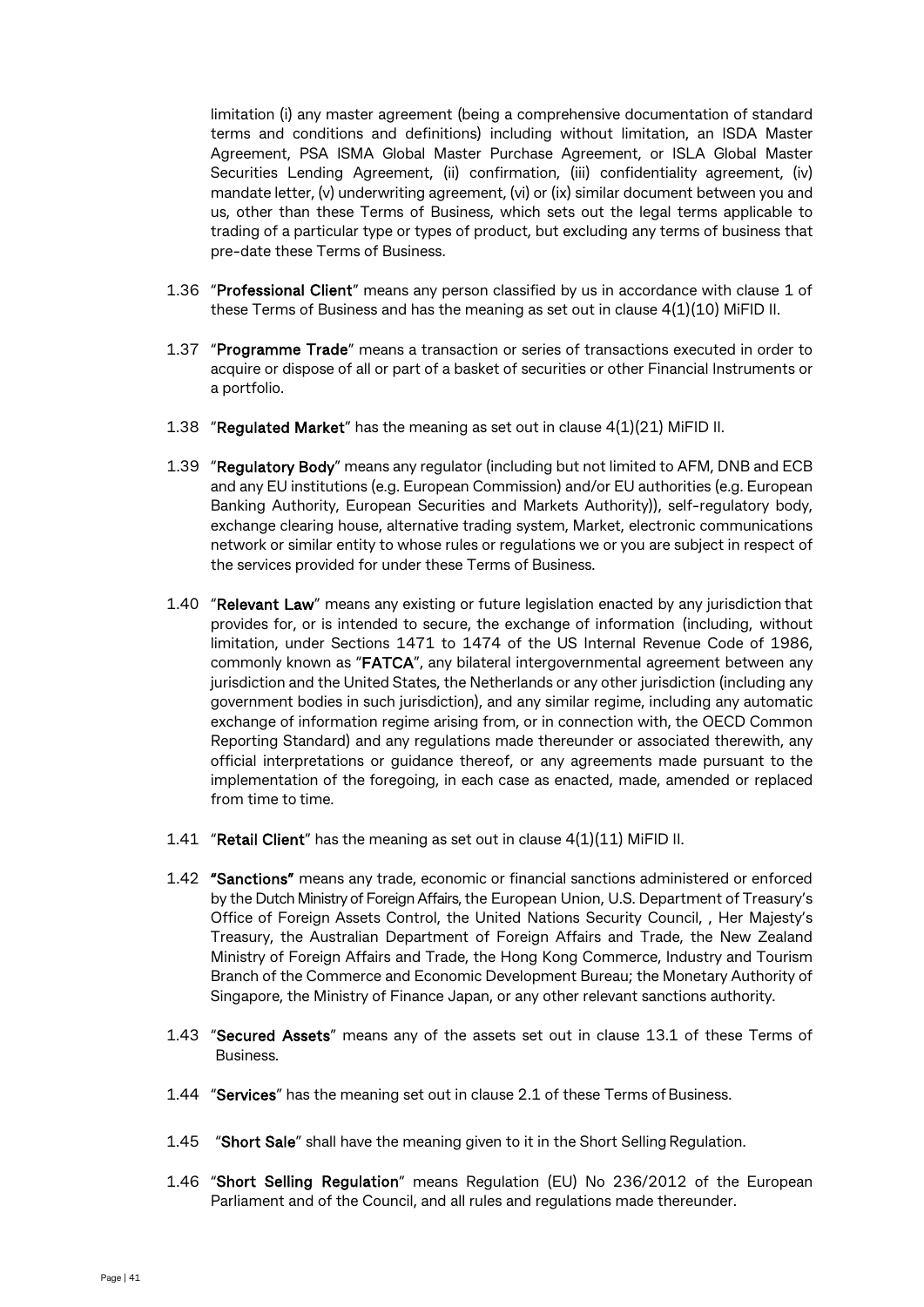- 1.47 "Structured Deposits" has the meaning as set out in clause 4(1)(43) MiFID II Directive.
- 1.48 "Subsidiary" has the meaning given to it in clause 2:24a Dutch Civil Code.
- 1.49 "Tax" means any tax, levy, impost, duty or other charge or withholding of a similar nature (including any interest or penalty payable in connection with any failure to pay or any delay in paying any of the same).
- 1.50 "Transaction" means any deal (including any instruction or order thereto) for the sale or purchase of a Financial Instrument, entered into between you and us, or entered into or executed by us on your behalf, under these Terms of Business, including any action or communication in relation to a potential transaction (whether executed or not) or Service, and excluding transactions that are not regulated by the DNB or AFM.
- 1.51 "We/Us/Our/Ourselves" refers to the Bank in this document.
- 1.52 "You" means any person on whom these Terms of Business are legally binding with or without modifications.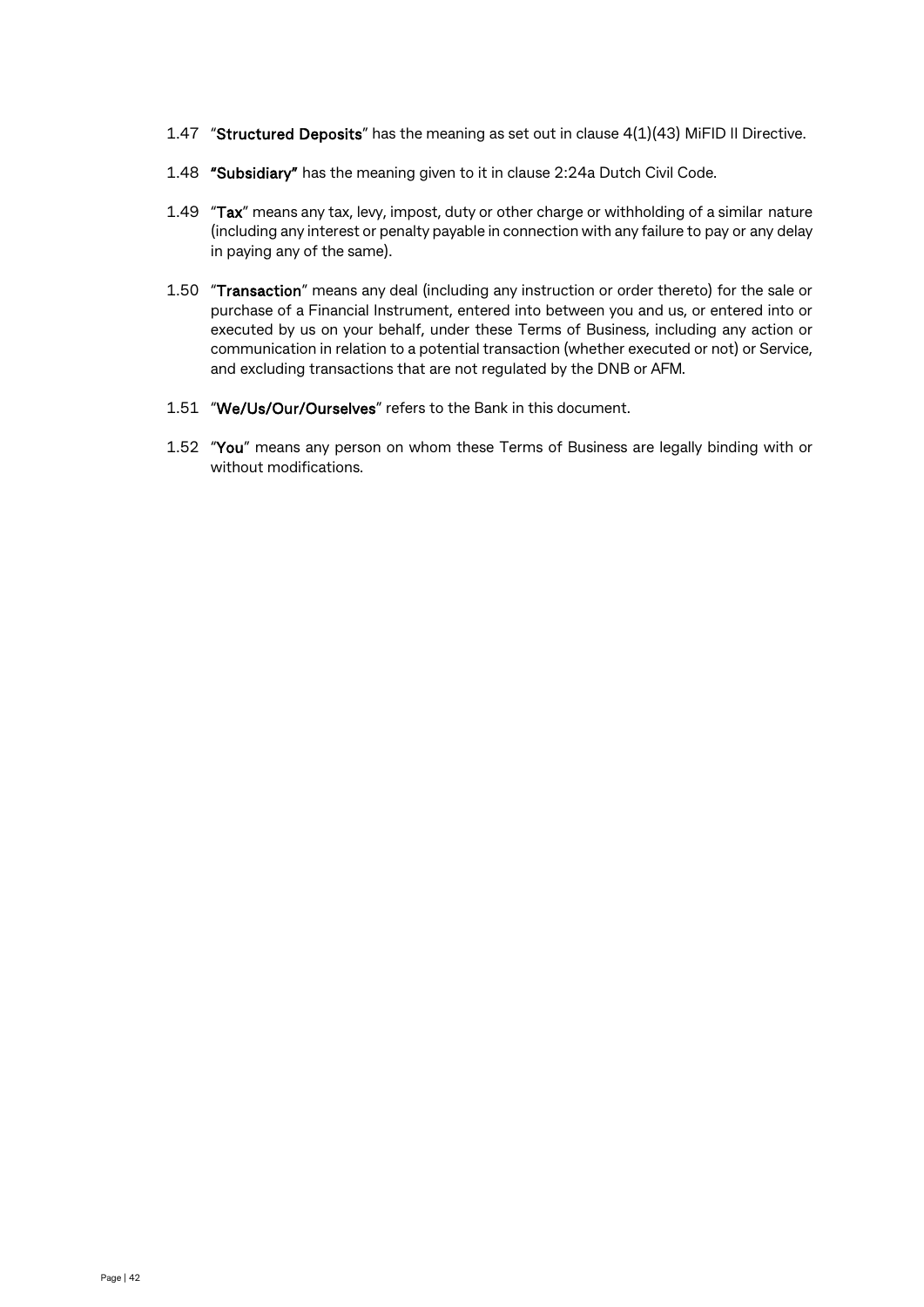## Annex 2- Client Classification and Classification as an Eligible Counterparty and differences in protections

In accordance with the Applicable regulations, CBA NV will classify Clients as Retail Client, Professional Client or Eligible Counterparty. CBA NV will inform the Client of its classification prior to providing any Services to the Client or carrying out any Transactions with the Client. If we classify you as a Retail Client, we may fully decline to provide any or all of the Services.

Professional Clients and Eligible Counterparties must inform CBA NV of any changes in their circumstances that might have an effect on their classification. In the event CBA NV becomes aware of changed circumstances, the Client may be reclassified.

CBA NV shall classify a Client as Professional Client if such Client possesses the experience, knowledge and expertise to make its own investment decisions and properly assess the risks that it incurs. In order to be classified as Professional Client, the Client must comply with the criteria as stipulated in Annex II of MiFID II.

Investment firms, credit institutions, insurance companies, UCITS and their management companies, pension funds and their management companies, other financial institutions authorised or regulated under Union law or under the national law of a Member State, national governments and their corresponding offices including public bodies that deal with public debt at national level, central banks and supranational organisations may be classified by CBA NV as Eligible Counterparties if the Services provided to or Transactions with the Client are limited to (i) Reception and transmission of orders in relation to one or more financial instruments or (ii) execution of orders on behalf of Clients or in respect of any Ancillary Service directly relating to those Transactions.

Where we treat you as an Eligible Counterparty, you will be entitled to fewer protections under the Applicable Regulations than you would be entitled to as a Professional Client. If you request categorisation as an Eligible Counterparty and we agree to such categorisation, we would no longer be required by regulatory rules to provide certain protections granted to Professional Clients. However, notwithstanding the absence of applicable regulatory rules, we would endeavourto provide a service which is effective overall and commercially reasonable. The regulatory protections granted to Professional Clients concerned include formal requirements in the following areas: (a) to act in accordance with your best interests; (b) not to give or receive inducements; (c) to achieve best execution in respect of your orders; (d) to execute orders subject to other constraints as regards timing and handling relative to other clients' orders; and (e) to ensure that information we provide is fair, clear and not misleading. In particular, and in addition to the above:

- (i) we are not required to provide you with best execution in executing your orders, and the Applicable Regulation on handling client orders (prompt execution, aggregation of orders and allocation) generally do not apply in relation to Eligible Counterparties;
- (ii) we are not required to disclose to you any information regarding any fees or commissions or non-monetary benefits that we pay or receive;
- (iii) we are not required to assess the appropriateness of a product, Financial Instrument, Structured Deposit or Service that we provide to you but can assume that you have the expertise to choose the most appropriate product, Financial Instrument, Structured Deposit or Service (for) yourself;
- (iv) we are not required to enter into a written agreement. However, you will be provided with a copy of our Terms of Business, which are also available at: [https://www.commbank.com.au/about](https://www.commbank.com.au/about-us/our-company/international-branches/european-union.html)[us/our-company/international-branches/european-union.html;](https://www.commbank.com.au/about-us/our-company/international-branches/european-union.html) and
- (v) we are not required to provide you with risk disclosures on the products, Financial Instrument, Structured Deposit or Services that you select from us.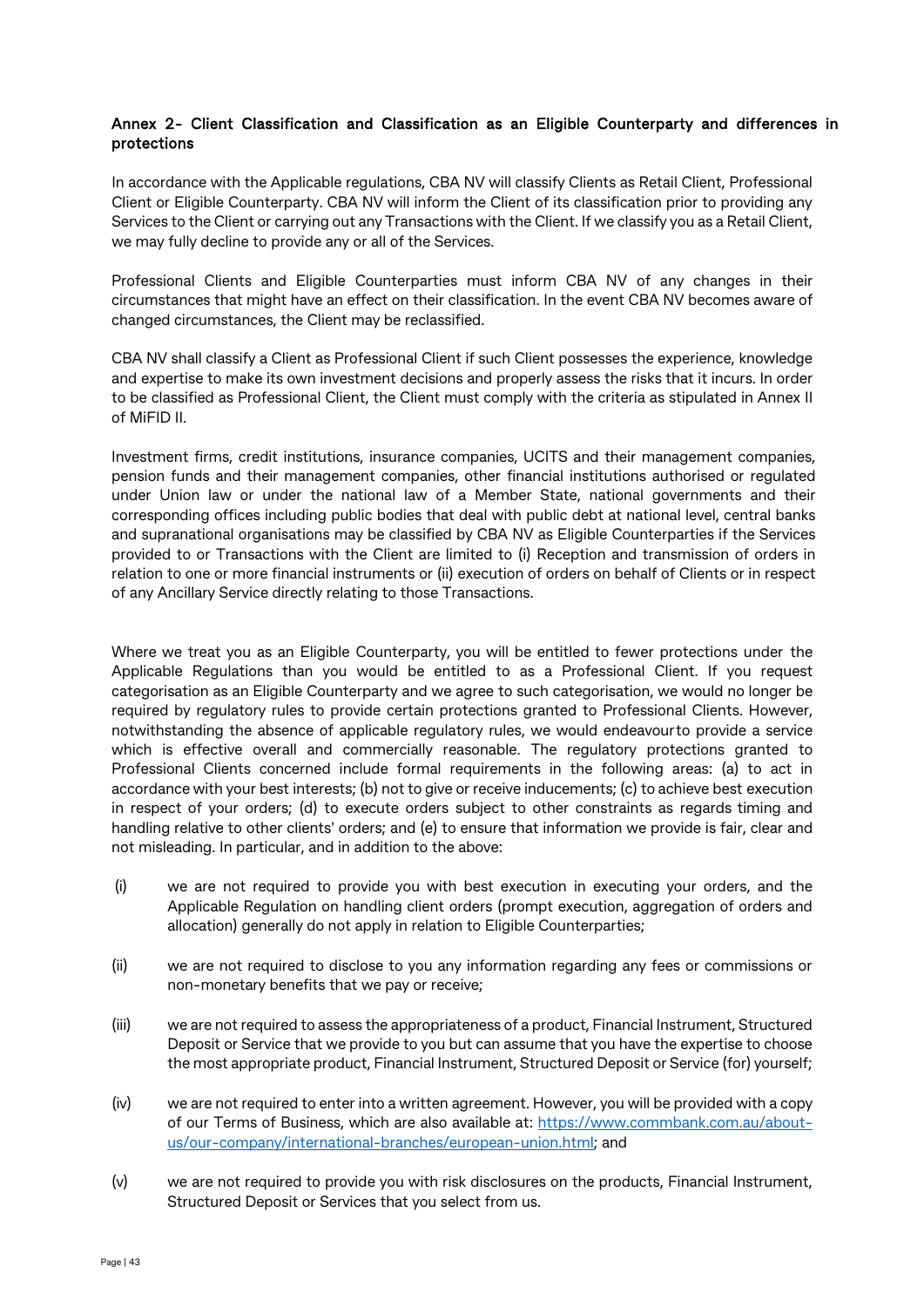## Annex 3 Currency Term Deposit - Terms and Conditions The Netherlands

# Currency Term Deposit

Terms and Conditions The Netherlands

# About these Currency Term Deposit Terms and Conditions

These Currency Term Deposit Terms and Conditions (the "Terms and Conditions") of Commonwealth Bank of Australia (Europe) N.V. ("the Bank") govern a Currency Term Deposit made by You with the Bank. You should read these Terms and Conditions carefully and keep a copy for Your future reference.

The meaning of certain words used in these Terms and Conditions are explained in the Definitions section at the end of this document.

The Currency Term Deposit Transaction Documents comprise:

- (a) these Currency Term Deposit Terms and Conditions;
- (b) any Appendix applicable to the Currency Term Deposit; and
- (c) the Confirmation applicable to the Currency Term Deposit.

# Financial Claims or Compensation Schemes

CBA NV is a member of Deposit Guarantee Scheme (*Depositogarantiestelsel* or the "DGS"). If you are an eligible depositor under the Applicable Rules, you may be entitled to compensation under the DGS if CBA NV is unable to meet its obligations, Payments under the DGS are subject to a maximum payment as defined in the Applicable Regulations. Further details can be found on DNB's website. Please also refer to these Currency Term Deposit – Terms and Conditions Netherlands which sets out the position for deposits you make with us.

# Important Information

A Currency Term Deposit is a hold to maturity deposit, and cannot be terminated by you prior to maturity.

You should not deposit funds You may require for other purposes in the Currency Term Deposit.

# Warning

You should not enter into a Currency Term Deposit unless You have read and understood these Terms and Conditions.

# **Agreement by Client**

By entering into Currency Term Deposits, the Client accepts, and agrees to be bound by, the Currency Term Deposit Transaction Documents.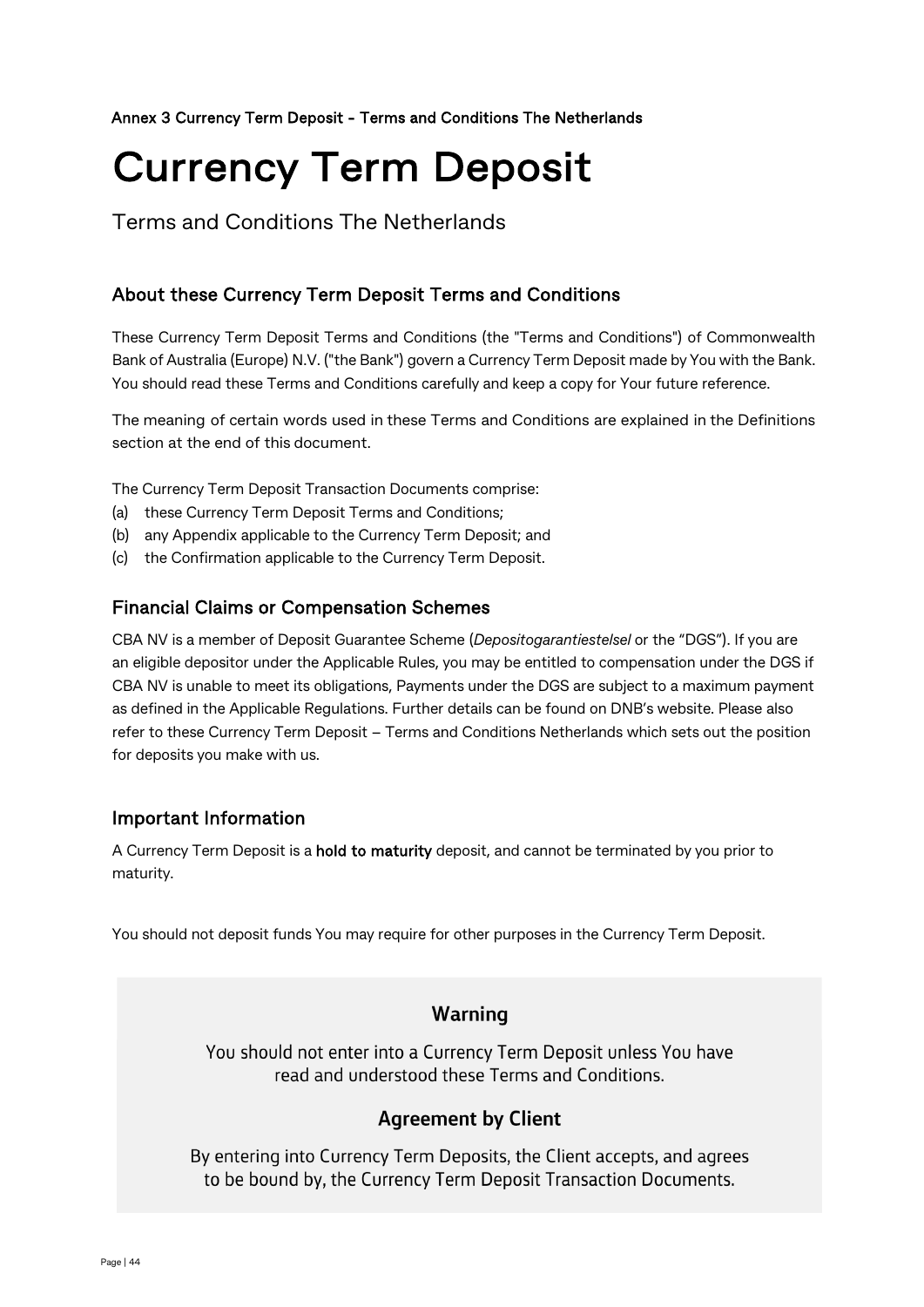## 1. Currency Term Deposit and Confirmations

- (a) The Bank and You may enter into Currency Term Deposits with each other from time to time, subject to the Bank's requirements regarding Deposit Currency, minimum Deposit Amount, and Term, as determined and updated by the Bank at its sole discretion from time to time. In the event of any inconsistency between the provisions of these Terms & Conditions and an Appendix, the Appendix will prevail.
- (b) You authorise the Bank to act on Your instructions received by telephone, email or via approved electronic dealing systems as Your authority to transact in relation to the Currency Term Deposit.
- (c) After you enter a Currency Term Deposit, the Bank will send You a Confirmation confirming the Details agreed by You and the Bank in respect of that Currency Term Deposit for You Records. Except as expressly provided in these Terms and Conditions, in the event of any inconsistency between the provisions of these Terms and Conditions, any Appendix and the Confirmation of a Currency Term Deposit, the Confirmation will prevail for the purpose of that Currency Term Deposit.
- (d) You are bound by the terms of the Confirmation unless there is a manifest error in it and You must notify the Bank of the error within two (2) Business Days of receipt of the Confirmation. If the Bank agrees there is an error, the Bank will send You an amended Confirmation, for Your records.
- (e) The Currency Deposit Transaction Documents form a single agreement between the Bank and You.
- (f) These Terms and Conditions shall not in any way oblige the Bank to enter into any Currency Term Deposit with You.
- (g) Subject to clause 23, the Bank reserves the right to amend these Terms and Conditions from time to time. These Terms and Conditions will be available on the Commonwealth Bank website or from Your relationship manager.

## 2. Agreement to be bound by Currency Term Deposit Transaction Documents

By entering a Currency Term Deposit, You confirm and agree to be bound by Currency Term Deposit Transaction Documents.

## 3. Bank accounts

All Currency Term Deposits should be made by direct electronic transfer using SWIFT or other payment systems agreed with the Bank.

Copies ofthe Bank's standard settlement instructions will be provided by Your Global Markets representative or relationship manager prior to entering the Currency Term Deposit or at the time the deposit is agreed andaccepted.

At least five (5) Business Days prior to the Maturity Date for a Currency Term Deposit You must provide us with Your standard settlement instructions as to where amounts payable by the Bank to You under the Currency Term Deposit should be paid.

## 4. Deposit Amount

You must deposit the Deposit Amount with the Bank on or before the Deposit Date.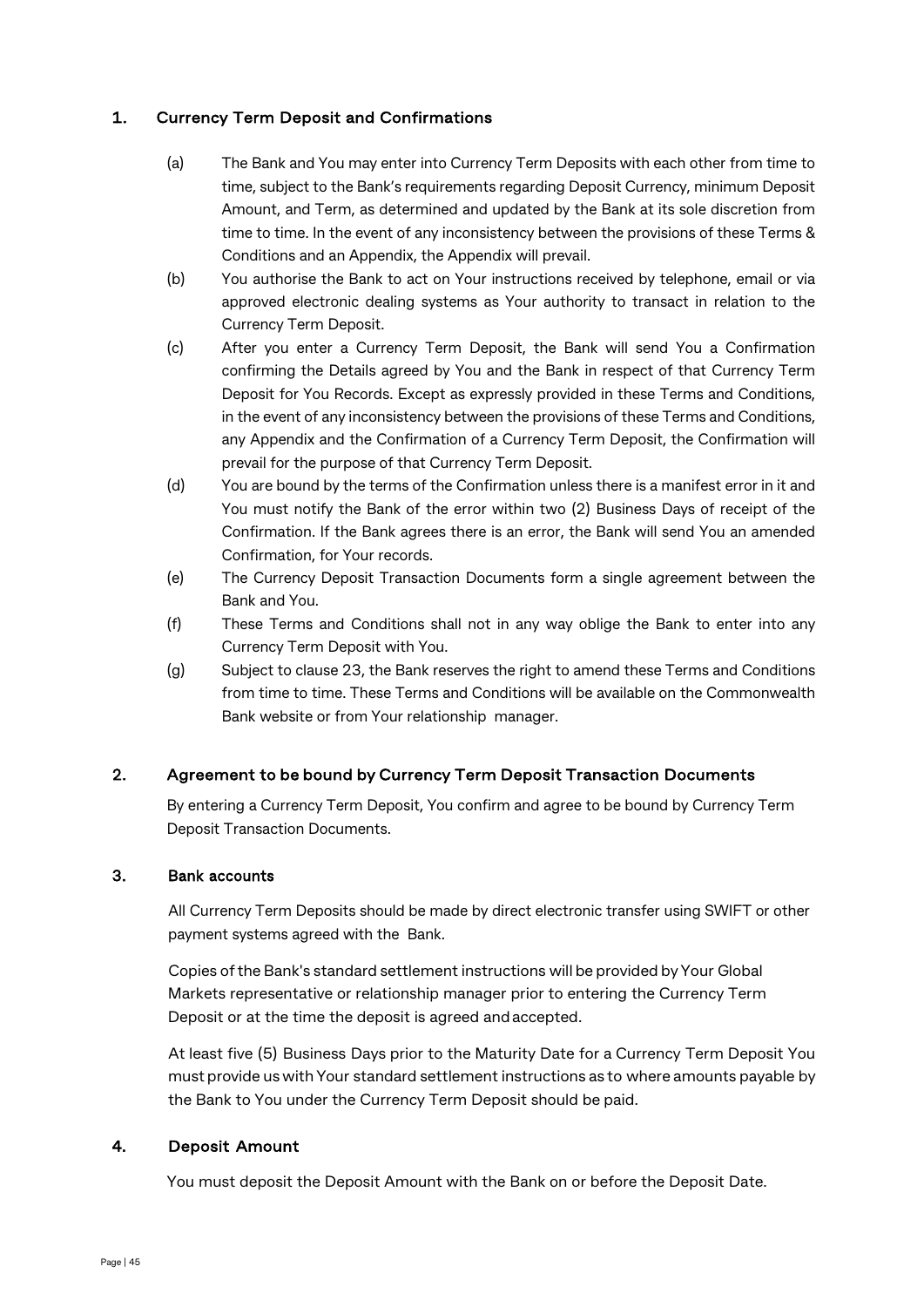## 5. Currencies

- (a) Currency Term Deposits are available in a range of currencies, including:
	- Australian Dollars (AUD)
	- United States Dollars (USO)
	- Pound Sterling (GBP)
	- Japanese Yen (JPY)
	- New Zealand Dollars (NZD)
	- Euro (EUR)
	- Canadian Dollars (CAD)
	- Chinese Yuan Renminbi (CNH)

The Bank will consider other currencies on request, and at its discretion.

## 6. Details

The Details of each Currency Term Deposit are agreed by You and the Bank, provided that

- (a) the Deposit Amount must be a minimum amount of EUR1,000,000 (or the foreign currency equivalent), unless otherwise agreed by the Bank;
- (b) the minimum Term is thirty (30) days and the maximum Term is one (1) year, unless otherwise agreed by the Bank; and

## 7. Calculation of Interest

- (a) Interest will accrue on the Deposit Amount on a daily basis from, and including the Start Date to, but excluding, the Maturity Date.
- (b) The amount of Interest payable in respect of each Interest Period will be calculated by the Bank multiplying the Deposit Amount by the applicable Interest Rate by the actual number of days in the Interest Period divided by 360 or 365 days (depending on the Deposit Currency and as specified in the Confirmation).
- (c) Where the amount of Interest payable in respect of an Interest Period is calculated by the Bank to be a positive amount, that amount will be payable by the Bank to You. Where the amount of Interest payable in respect of an Interest Period is calculated by the Bank to be a negative amount, that amount will be payable by You to theBank.

Unless otherwise agreed, if a Maturity Date is not a Business Day, then the Maturity Date is postponed to the next Business Day and no additional interest is payable in respect of that postponement and there is no adjustment to that Interest Period.

## 8. Payments at maturity

- (a) Where Interestispayable by theBank to You,theBank mustpay suchInterest and the Deposit Amount in the Deposit Currency on the Maturity Date.
- (b) Where Interest is payable by You to the Bank, the Bank must pay the Deposit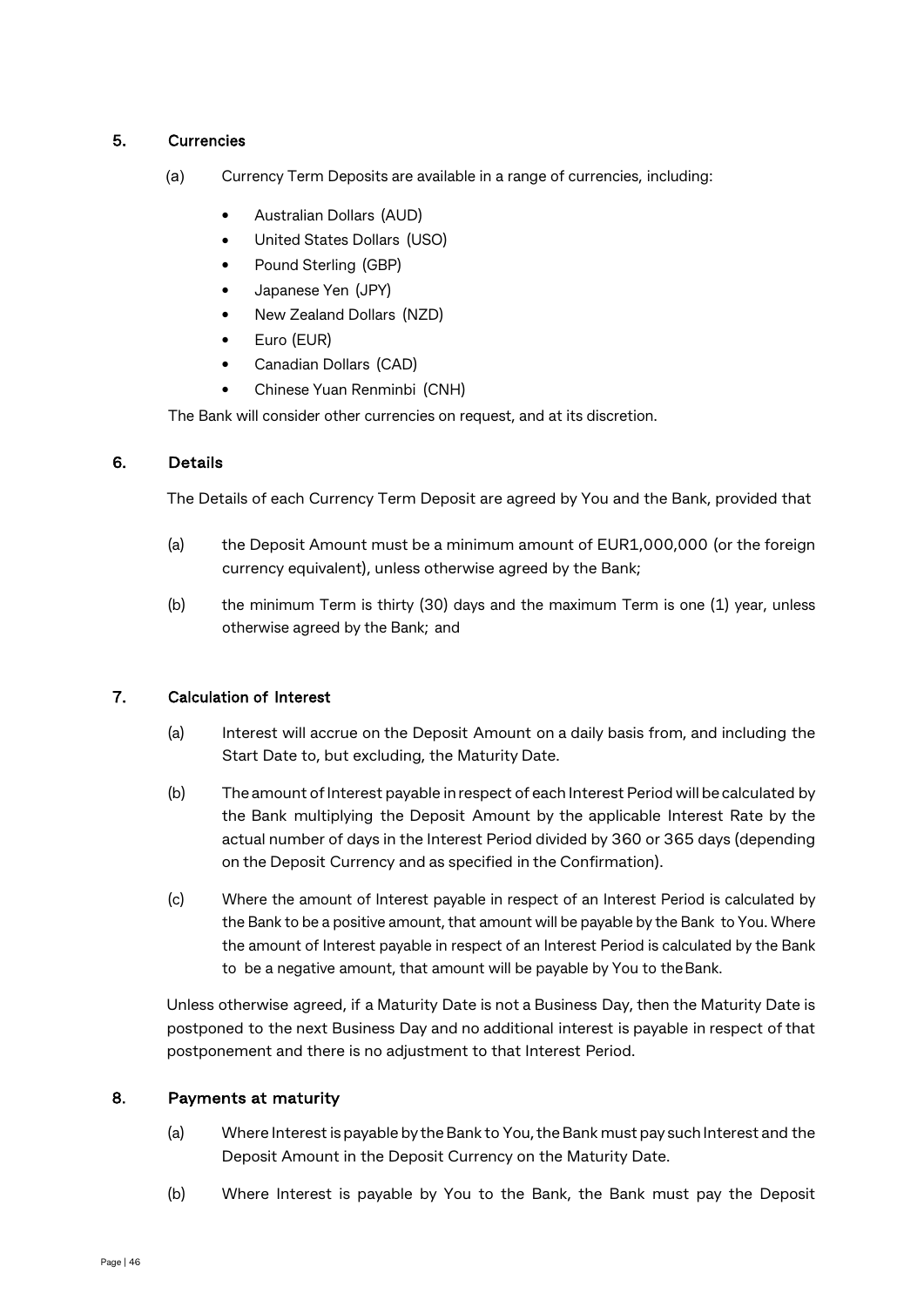Amount, less the absolute value of such Interest (the "Net Deposit Amount") in the Deposit Currency on the Maturity Date.

- (c) On or before the Maturity Date, the Bank may contact You to confirm Your instructions for the Currency Term Deposit.
- (d) You can request that the Deposit Amount and Interest (or where Interest is payable by You, the Net Deposit Amount) be reinvested into a new Currency Term Deposit, on such terms as agreed between You and the Bank. Unless otherwise agreed, such request must be made not less than three (3) Business Days prior to the Maturity Date. However, the Bank is under no obligation to agree to any such request.
- (e) If the Bank is unable to contact You or You have not provided the Bank with instructions prior to the Maturity Date, Interest and the Deposit Amount (or where Interest is payable by You, the Net Deposit Amount) may be:
	- (i) paid in accordance with Your standard settlement instructions that You have provided; or
	- (ii) reinvested on an at call basis at the Bank's discretion until You provide the Bank with instructions.

## 9. Calculations final and rounding

- (a) The Bank is responsible for calculating all amounts owing under these Terms and Conditions. All notifications, opinions, determinations, certificates or calculations that are given, expressed or made by the Bank for the purposes of these Terms and Conditions are (in the absence of manifest or proven error) binding on You.
- (b) For the purposes of any calculations required pursuant to these Terms and Conditions:
	- i. all percentages resulting from such calculations will be rounded, if necessary, to the nearest one hundred-thousandth of a percentage point (with halves being rounded up);
	- ii. all figures will be rounded to four decimal places (with halves being rounded up); and
	- iii. all amounts that fall due and payable will be rounded to the nearest cent (with halves being rounded up).

#### 10. Tax and Government Charges

(a) You will at all times be fully responsible for payment of all taxes due and for the making of all claims in relation thereto whether for exemption from withholding taxes or otherwise, for filing any and all tax returns and for providing any relevant tax authorities with all necessary information in relation to any Currency Term Deposit and any Services and activities we carry on for or with you or any assets which we hold on your behalf. Despite any other provision of these Terms and Conditions, government taxes, duties or charges (including withholding taxes), where required under the applicable rules, are deducted from payments to You. In accounting for tax or making deductions or withholdings of tax, we may estimate the amounts concerned. Any excess of such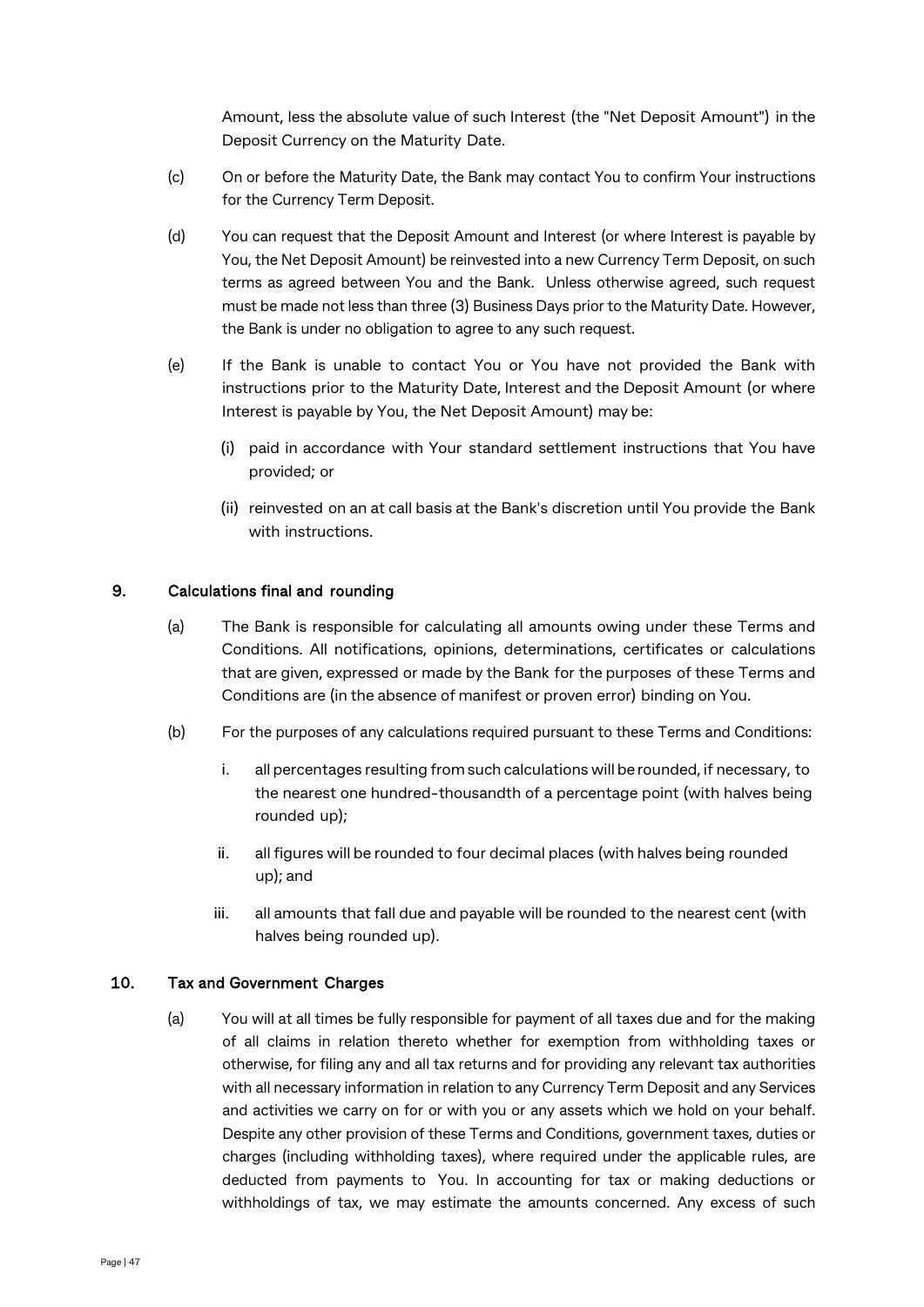estimated amount over the final confirmed liability shall be credited or sent to you as quickly as practicable

- (b) The United States ("US") Foreign Account Tax Compliance provisions of the Hiring Incentives to Restore Employment Act (FATCA) established, in an effort to assist the United States Internal Revenue Service ("IRS") in enforcing US taxpayer compliance, a new due diligence, reporting and withholding regime. The Dutch Government and the US Government have signed an intergovernmental agreement with respect to FATCA ("IGA") and the Dutch Government has enacted legislation giving effect to the IGA and FATCA. You may be requested to provide certain certifications and information to us so that we can comply with our obligations under FATCA. If Interest or any other payment under a Currency Term Deposit is subject to withholding as a result of FATCA, there will be no "gross up" or any additional amount payable by us to You by way of compensation for any withheld amount. You should consult with your tax advisor to obtain a more detailed explanation of FATCA.
- (c) Except as otherwise required or determined by applicable law or market custom, You shall be solely responsible for all filings, tax returns and reports on any transactions which must be made by You to any relevant authority, whether governmental or otherwise, and for the payment of all taxes (including without limitation; any transfer, withholding or value added taxes), imports, levies or duties due from You on any dividends, principal or interest, or any other liability or payment arising out of or in connection with the transaction.

## 11. Bank charges

- (a) You are liable to pay, and the Bank may debit an account in Your name, charges made by the Bank for services that are related or ancillary to the operation of a Currency Term Deposit.
- (b) The Bank will notify You of any such charges that may be payable prior to entering into a Currency Term Deposit.

#### 12. Change of name or address

You must notify Your Global Markets representative or relationship manager promptly of a change to Your name, address, standard settlement instructions or payment details.

Any requested changes to Your standard settlement instructions must be received by the Bank at least five (5) Business Days before the Maturity Date.

## 13. Early termination by You not permitted

A Currency Term Deposit is a hold-to-maturity, fixed-term deposit that cannot be terminated by You prior to the Maturity Date. You should not deposit funds You may require during the Term if the Currency Term Deposit. If You are unable to commit to deposit the funds for the Term of the Currency Term Deposit, You should consider an alternative investment.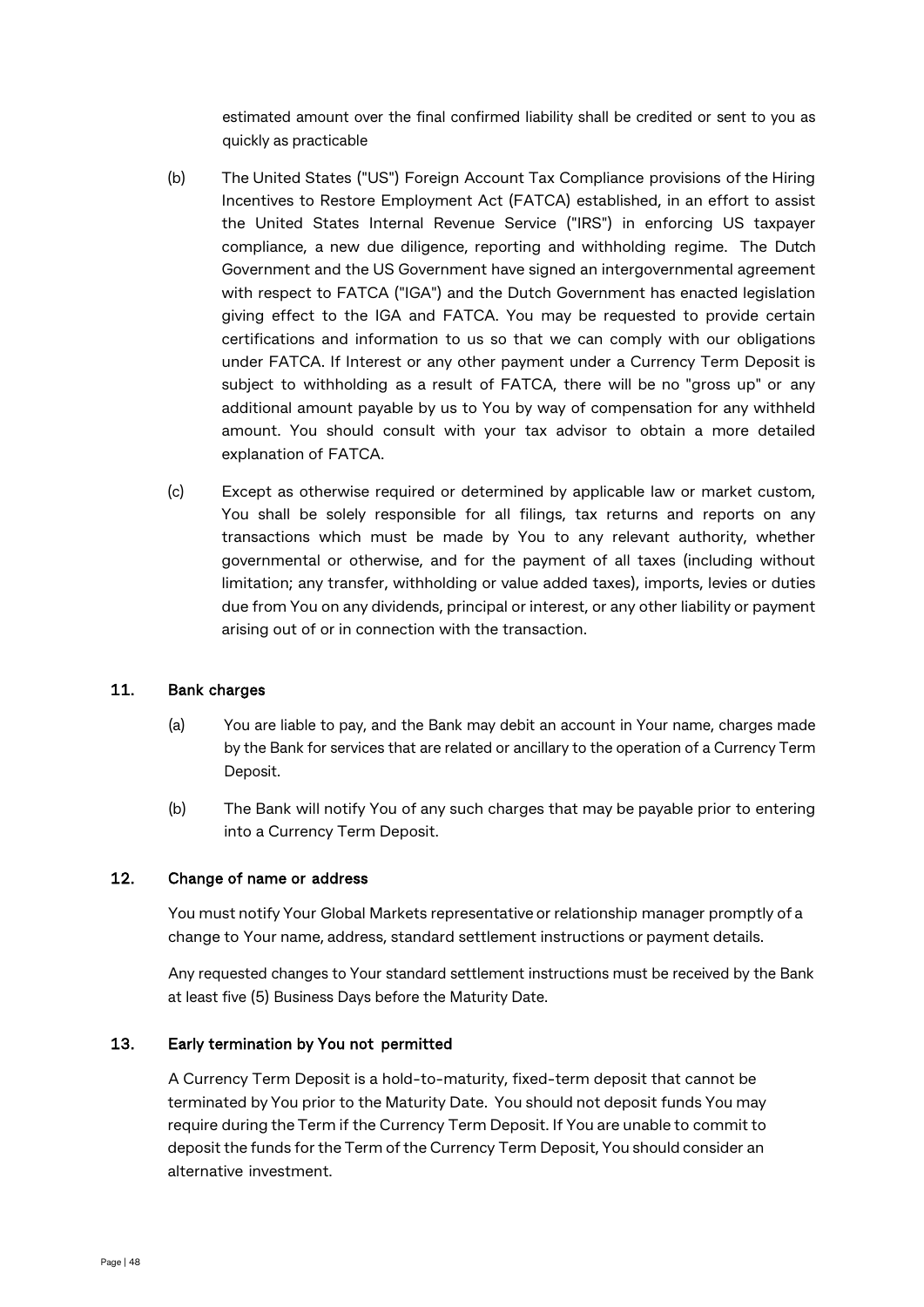## 14. Early Termination of a Currency Term Deposit by the Bank

- (a) The Bank may by notice in writing to You terminate a Currency Term Deposit if:
	- (i) You do not pay the Deposit Amount to the Bank on or before the Deposit Date for the Currency Term Deposit;
	- (ii) You commit a material breach any of these Terms and Conditions or a Confirmation;
	- (iii) You become insolvent, bankrupt, or in the case of a body corporate, You are placed in receivership or liquidation or are woundup;
	- (iv) if You are a natural person, You die or, in the Bank's opinion, become incapable in law of managing Your affairs in any jurisdiction (whether by reason of mental incapacity or for any other reason whatsoever);
	- (v) If you are in breach of any obligation you may have in respect of the Bank, either under these Terms and Conditions or any other agreement, contract or by law;
	- (vi) any other event occurs which gives the Bank a right to terminate a Currency Term Deposit prior to its Maturity Date under the Currency Term Deposit Transaction Documents; or
	- (vii) it appears to the Bank that one or more of the events described in clauses 15(a), (b) or (c) has occurred.

You must promptly notify the Bank if You become aware that any of the above events have occurred and, if requested by the Bank, provide details of the event.

- (b) Subject to clause 15, if a Currency Term Deposit is terminated prior to the Maturity Date for any reason, the Bank will calculate an amount (the "Early Termination Amount"). The Early Termination Amount is an amount equal to the sum of the Deposit Amount and the Interest that has accrued from and including the Start Date to, but excluding, the applicable Early Termination Date, minus any break costs (or plus any break gains, as applicable) incurred by the Bank as a result of the Currency Term Deposit terminating early. In calculating the Early Termination Amount , the Bank may take into account:
	- (i) any funding unwind costs incurred by the Bank; and
	- (ii) any losses or gains to the Bank in terminating, liquidating or re-establishing any hedging instruments;

in each case as a result of the Currency Term Deposit terminating early.

- (c) TheEarly Termination Amount is payable within two (2) Business Days' following the applicable Early Termination Date.
- (d) You acknowledge that if a Currency Term Deposit is terminated early under clause 14(a), You may receive no return on your Deposit Amount and may lose some of the Deposit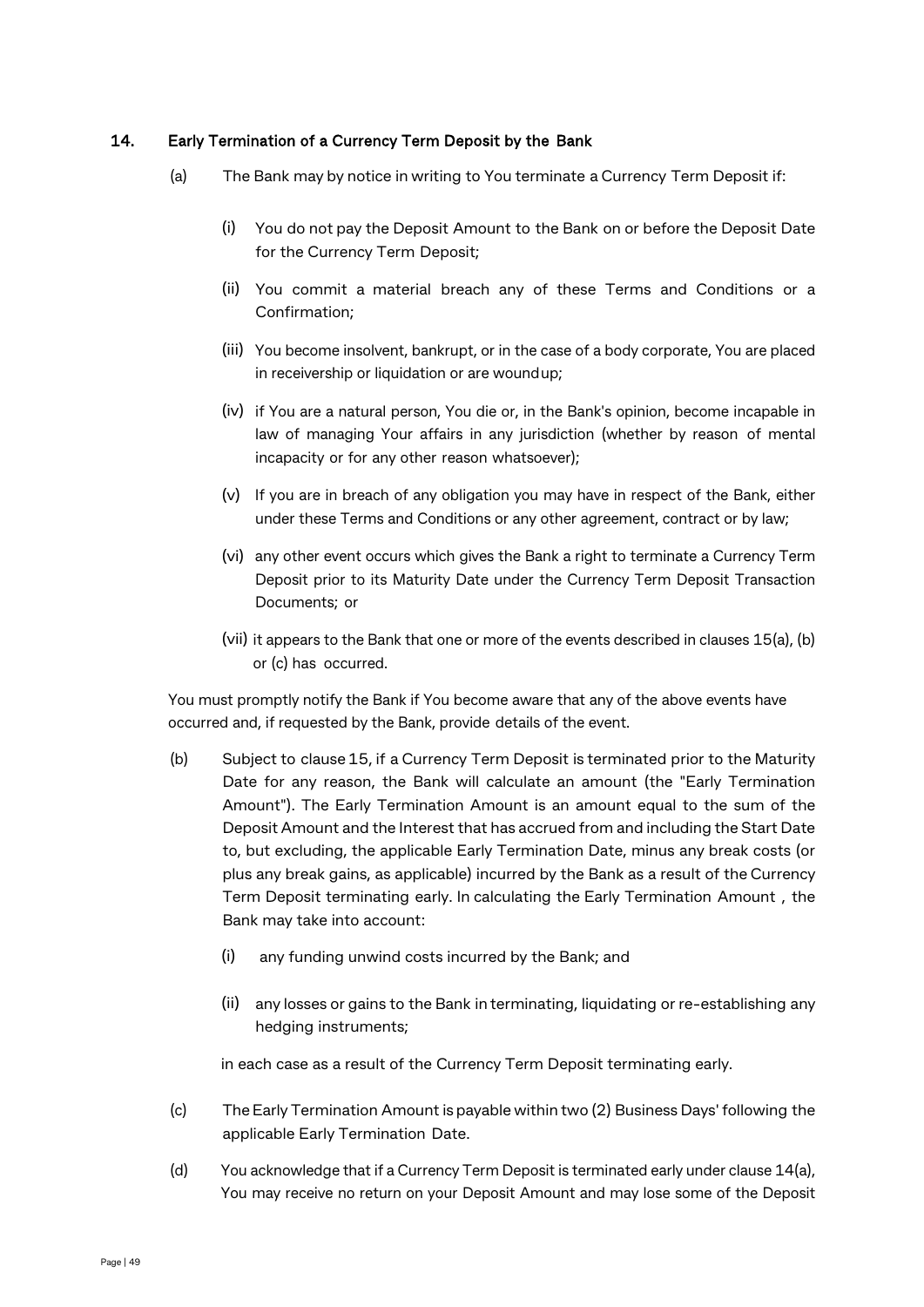Amount.

- (e) The Bank must provide You with reasonable detail about the Early Termination Amount, including applicable calculations, and other relevant information.
- (f) If a Currency Term Deposit is terminated early, the Bank may set-off any money the Bank owes You under these Terms and Conditions against any money You owe the Bank (whether or not under these Terms and Conditions). The Bank may do anything necessary to effect any set-off, including varying the date of payment of any amount and making currency exchanges. This applies despite other agreement between You and the Bank.

## 15. Breach of laws

If it reasonably appears to the Bank that

- (a) You are in breach of Applicable Law and Regulation;
- (b) entering into a Currency Term Deposit with You or making a payment to You under these Terms and Conditions may breach the laws of any jurisdiction relating to bribery and corruption, money laundering or counter-terrorism; or
- (c) You appear in a list of persons with whom dealings are proscribed by the government or a regulatory authority of any jurisdiction,

the Bank may, acting reasonably, immediately:

- (d) refuse to process any transaction of Yours;
- (e) refuse to pay You the Deposit Amount or Interest;
- (f) suspend the provision ofthis Currency Term Deposit product or service to You;
- (g) freeze any account You have with the Bank; or
- (h) close any account You have with the Bank.

Provided the Bank acts in good faith and in compliance, or purported compliance, with all Applicable Law and Regulation, the Bank will be under no liability to You if it does any or all of these things. The Bank's rights under this clause 15 are in addition to all other rights it may have.

## 16. Prohibition on dealing with a Deposit Amount

You may not transfer, assign, mortgage, charge, encumber or otherwise deal with a Deposit Amount or Your rights under the Currency Term Deposit Transaction Documents in any way without the prior written consent of the Bank.

## 17. Extraordinary events

You acknowledge that it is possible that a market disruption or other event beyond the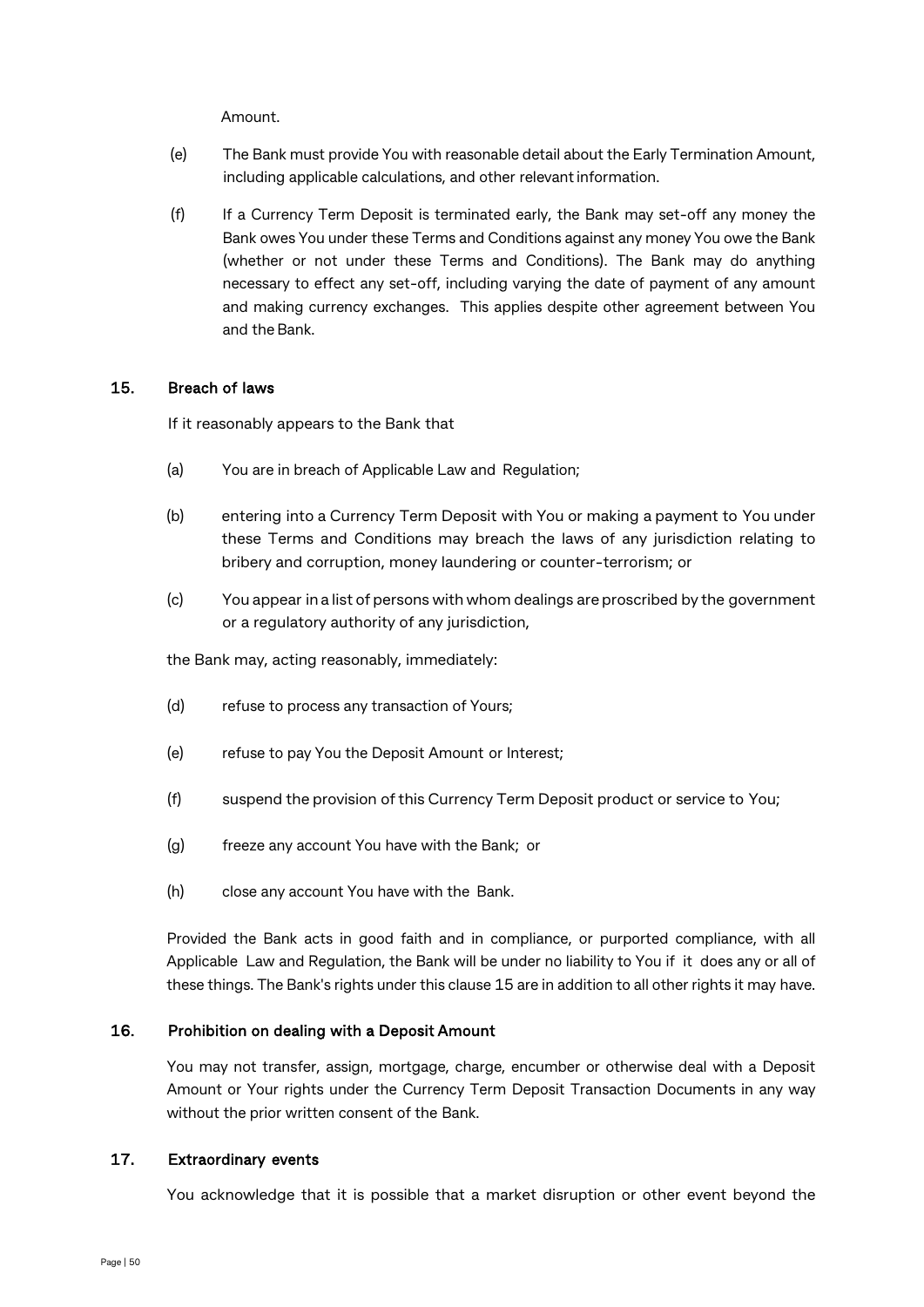control of the Bank may occur which impacts on the ability of the Bank to calculate any Interest Rate, or any other rate or index under a Currency Term Deposit. Should such an event occur, the Bank may, acting reasonably, take such action as it deems appropriate to achieve a commercially acceptable outcome consistent with the intention of You and the Bank in entering into the Currency Term Deposit, including, without limitation, determining the Interest Rate.

## 18. Statement of Account

The Bank does not provide You with a statement of account for a Currency Term Deposit but must provide You with a Confirmation for each Currency TermDeposit.

## 19. Your understanding of the risks involved

Currency Term Deposits contain an element of risk. The level of risk varies depending on theCurrency Term Deposit's specific attributes, and howit is used (for example, as ahedge or a speculative transaction). These risks include (without limitation):

- Liquidity risk- Currency Term Deposits are a hold to maturity deposit and cannot be terminated by You prior to the Maturity Date;
- Credit risk You are reliant on the ability of the Bank to meet its obligations under the Currency Term Deposit. The Bank is a member of Deposit Guarantee Scheme (*Depositogarantiestelsel* or the "DGS"). If you are an eligible depositor under the Applicable Rules, you may be entitled to compensation under the DGS if the Bank is unable to meet its obligations, Payments under the DGS are subject to a maximum payment as defined in the Applicable Regulations;
- Interest rate risk- future interest rates may be higher than the Interest Rate; and
- Currency risk fluctuations in exchange rates may adversely impact the value of your funds when converted into another currency.

The Bank enters into each Currency Term Deposit with You on the understanding that

- (a) You have made Your own independent decision to enter into the Currency Term Deposit and whether the Currency Term Deposit is appropriate or desirable for You; and
- (b) You have the capacity to evaluate and understand (either on Your own behalf or through independent professional advice), and do understand, the Currency Term Deposit and to assume (financially and otherwise) those risks.

## 20. Collection of Customer Information

"Customer Information" is information about You, the customer. It includes personal information. The law requires us to identify our customers. We do this by collecting information about You (including publicly available information) and Your transactions with us. We may also collect information about persons who act on Your behalf.

We collect Your Customer Information where we are required to in order to comply with Applicable Laws and Regulations as described in clause 21. We also collect it to administer our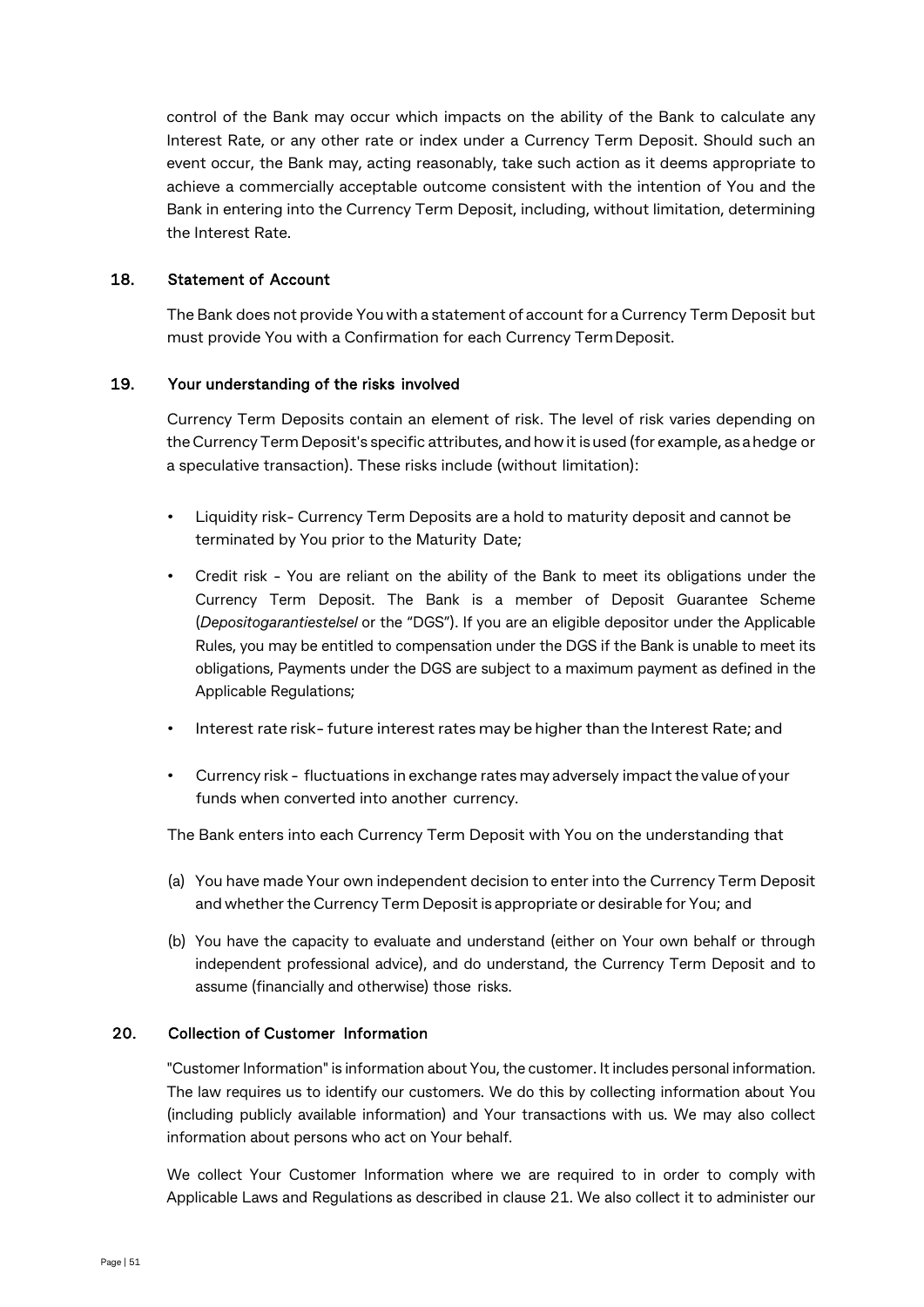customer relationships and internal processes including risk management and pricing, to meet our obligations in relation to external payment systems and under our arrangements with governmental agencies, and to identify and tell You about products and services that may interest You (unless You tell us not to).

We may disclose Your Customer Information to other members of the Group who may use Your Customer Information for any of the purposes we can. We may also share Your Customer Information with others outside the Group, for example persons who act on Your behalf and our service providers. We may send Your Customer Information overseas if that is necessary to complete a transaction or we outsource certain functions overseas.

For further information on our privacy and Customer Information handling practices, please refer to the Group's Privacy Policy, which is available at commbank.com.au or upon request from Your relationship manager.

## 21. Provision of information

You must provide us with information and documents which may reasonably be required by us for us to comply with all Applicable Laws and Regulation including (without limitation) laws imposing "know your customer" or other identification requirements. The obligation to provide such information and documentation:

- (a) extends only to information and documents which are in Your possession or otherwise readily available to You; and
- (b) is subject to any requirement of law to the contrary.

## 22. Severability

If any term or condition of these Terms and Conditions is found to be invalid, illegal, void or unenforceable for unfairness or any other reason (for example, if a court or other tribunal or authority declares it so), the remaining terms and conditions will continue in full force and effect as if the invalid, illegal, void or unenforceable term or condition had never existed.

## 23. Changes to these Currency Term Deposit Terms and Conditions

- (a) For the avoidance of doubt, any change to these Terms and Conditions in accordance with clause 23(b) or (c) shall not affect existing Currency Term Deposits.
- (b) On giving at least 30 days' notice to You in writing, the Bankmay:
	- (i) introduce a fee or charge in relation to the operation and maintenance of a Currency Term Deposit;
	- (ii) vary the method by which Interest is calculated; or

(iii) withdraw or cease to offer the Currency Term Deposit product.

(c) Subject to clause 23(b), if the Bank varies these Terms and Conditions, the Bank will notify You either in writing or by notification on its website at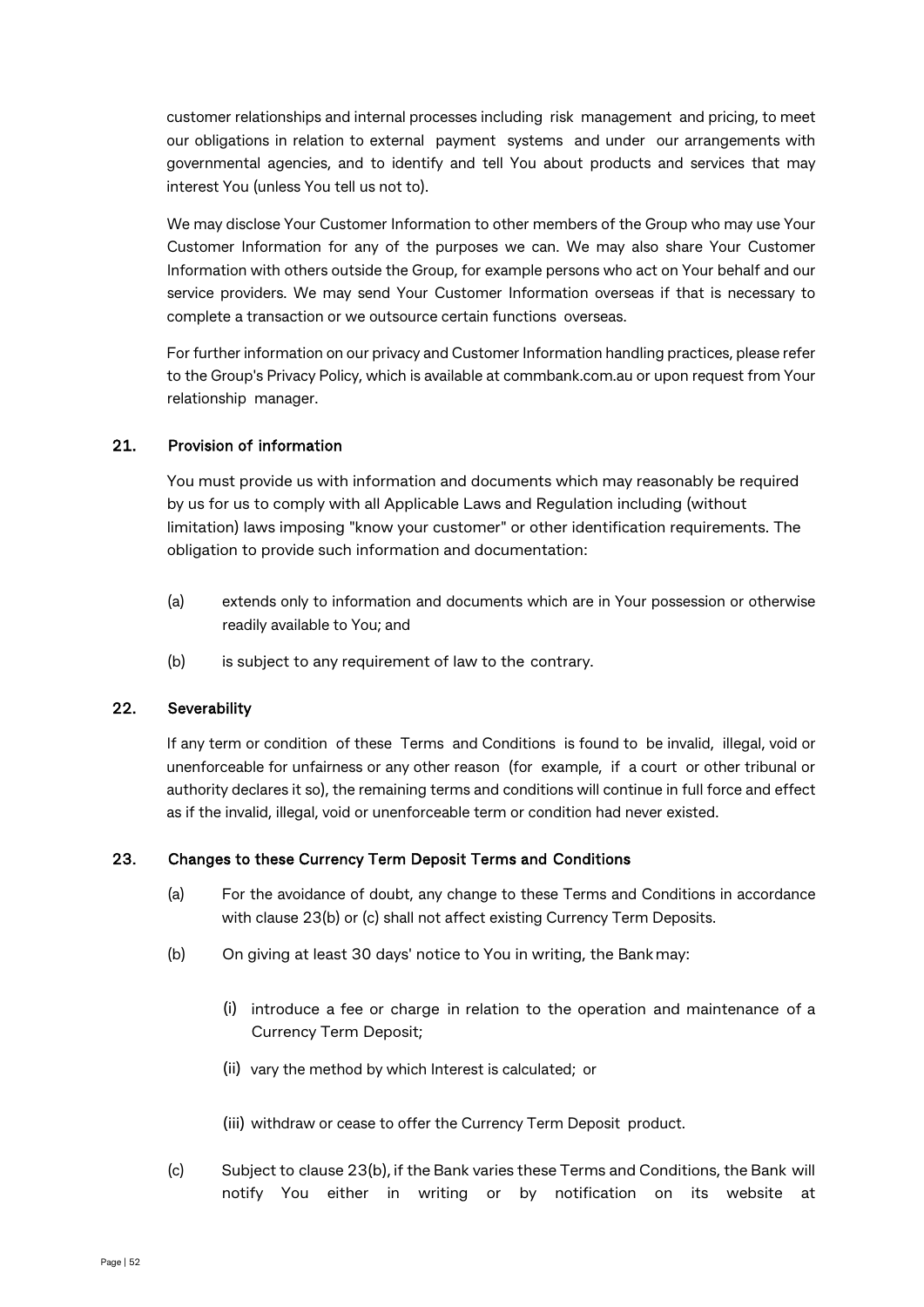[https://www.commbank.com.au/about-us/our-company/international](https://www.commbank.com.au/about-us/our-company/international-branches/european-union.html)[branches/european-union.html,](https://www.commbank.com.au/about-us/our-company/international-branches/european-union.html) no later than the day on which the variation takes effect.

#### 24. Recording conversations

You acknowledge that the Bank may monitor and record conversations between You and the Bank, and You consent to the Bank doing so.

#### 25. Representations and warranties

You represent and warrant for the benefit of the Bank on the date You agree to these Terms andConditions, and shall be deemed to repeat such representationsand warranties at all times during the Term of a Currency Term Deposit that

- (a) You are duly organised and validly existing under the laws of Your jurisdiction of incorporation and have the power to execute and perform Your obligations under the Terms and Conditions and each Currency Term Deposit and have taken all necessary action to authorise such execution and performance;
- (b) You are not bankrupt or insolvent; You are able to pay Your debts as and when they become due; no steps have been taken to make You bankrupt or to commence winding up proceedings against You, or to appoint a controller of administrator over You, or to seize or take possession of any of Your assets, or to make any arrangement, compromise or composition with any of Your creditors;
- (c) You are an "Eligible Counterparty" or a "Professional Client", each as defined in MiFID II or otherwise satisfy any applicable selling restrictions specified in the Terms and Conditions Appendix for Your jurisdiction;
- (d) no officer of the Bank has provided any personal financial product advice to You. You have made Your own independent investigations and appraisals of the taxation, legal and commercial aspects associated with Currency Term Deposits under the Terms and Conditions (having taken such independent, legal, financial and tax advice as needed);
- (e) You have power to enter into Currency Term Deposits;
- (f) Your obligations in connection with these Currency Term Deposit Terms and Conditions and each Currency Term Deposit are valid and enforceable against You;
- (g) unless otherwise indicated, You enter into these Currency Term Deposit Terms and Conditions and each Currency Term Deposit as a principal and not as trustee or agent of any person or entity;
- (h) all the information You have given the Bank is true, accurate and complete and is not misleading; and
- (i) there is not pending or, to Your knowledge, threatened against You, an action, suit or proceeding at law or in equity before any court, tribunal, governmental body, agency or official that is likely to affect the legality, validity or enforceability against You of these Currency Term Deposit Terms and Conditions or any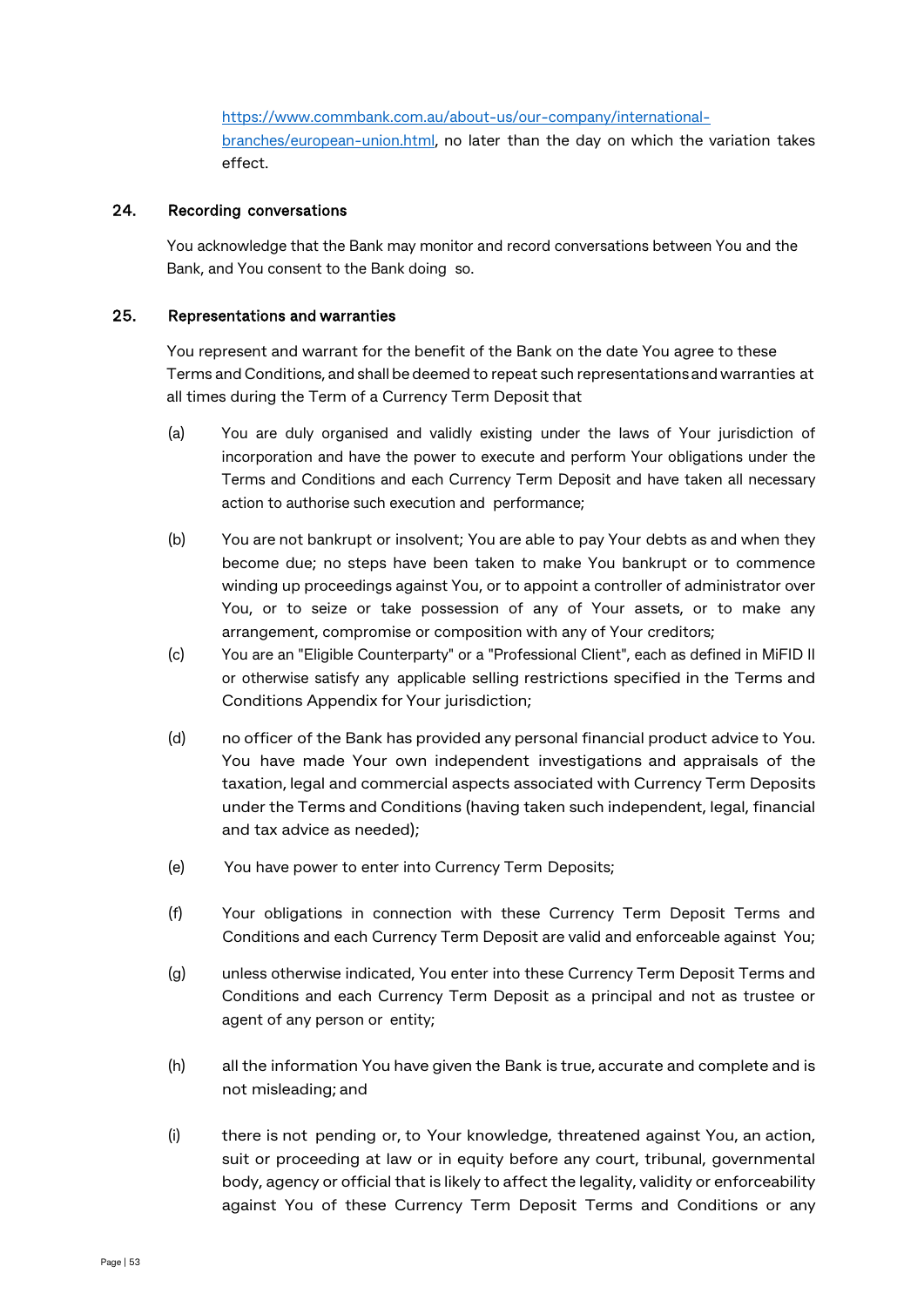Currency Term Deposit.

## 26. Remedies cumulative

The Bank's rights and remedies in connection with these Terms and Conditions are in addition to other rights and remedies given by law independently of these Terms and Conditions.

## 27. Exercise of rights

The Bank may exercise a right or remedy in connection with the Terms and Conditions in any way the Bank considers reasonably appropriate. If the Bank does not exercise a right or remedy in connection with these Terms and Conditions fully or at a given time, the Bank may still exercise it later.

#### 28. Waiver

- (a) No failure or delay on the part of the bank to exercise any right or remedy in connection with the Terms and Conditions will operate as a waiver of that right or remedy nor will any single or partial exercise of any right or remedy preclude any other or further exercise of that right or remedy.
- (b) A provision of these Terms and Conditions, or right created under them, may not be waived except in writing.

## 29. Governing law

- (a) These Terms andConditions, and any non-contractualobligations arising out of or in connection with them, are governed by the laws of the Netherlands.
- (b) The courts of Amsterdam, the Netherlands shall have exclusive jurisdiction to settle any disputes which may arise out of or in connection with the Terms and Conditions.

## 30. Definitions

In these Terms and Conditions and in any Confirmation of a Currency Term Deposit, the following terms have the following meanings:

Affiliate - in respect of a company, a company which is its Subsidiary or holding company or a company which is a Subsidiary of that holding company, including any company that is (commonly) controlled, directly or indirectly by Commonwealth Bank of Australia or any company in which Commonwealth Bank of Australia has an Participating Interest, and in respect of the Bank shall include any members of the Group.

Appendix - each appendix to these Currency Term Deposit Terms and Conditions, and any other Appendix agreed between You and the Bank including an appendix relevant to a specific jurisdiction or a specific Currency Term Deposit product;

Applicable Law and Regulation means (i) the rules and customs of the exchange, Market and/or any clearing house, CCP or clearing system from time to time in force ("Applicable Rules") through which the Transaction is executed or settled; and (ii) the Applicable Regulations.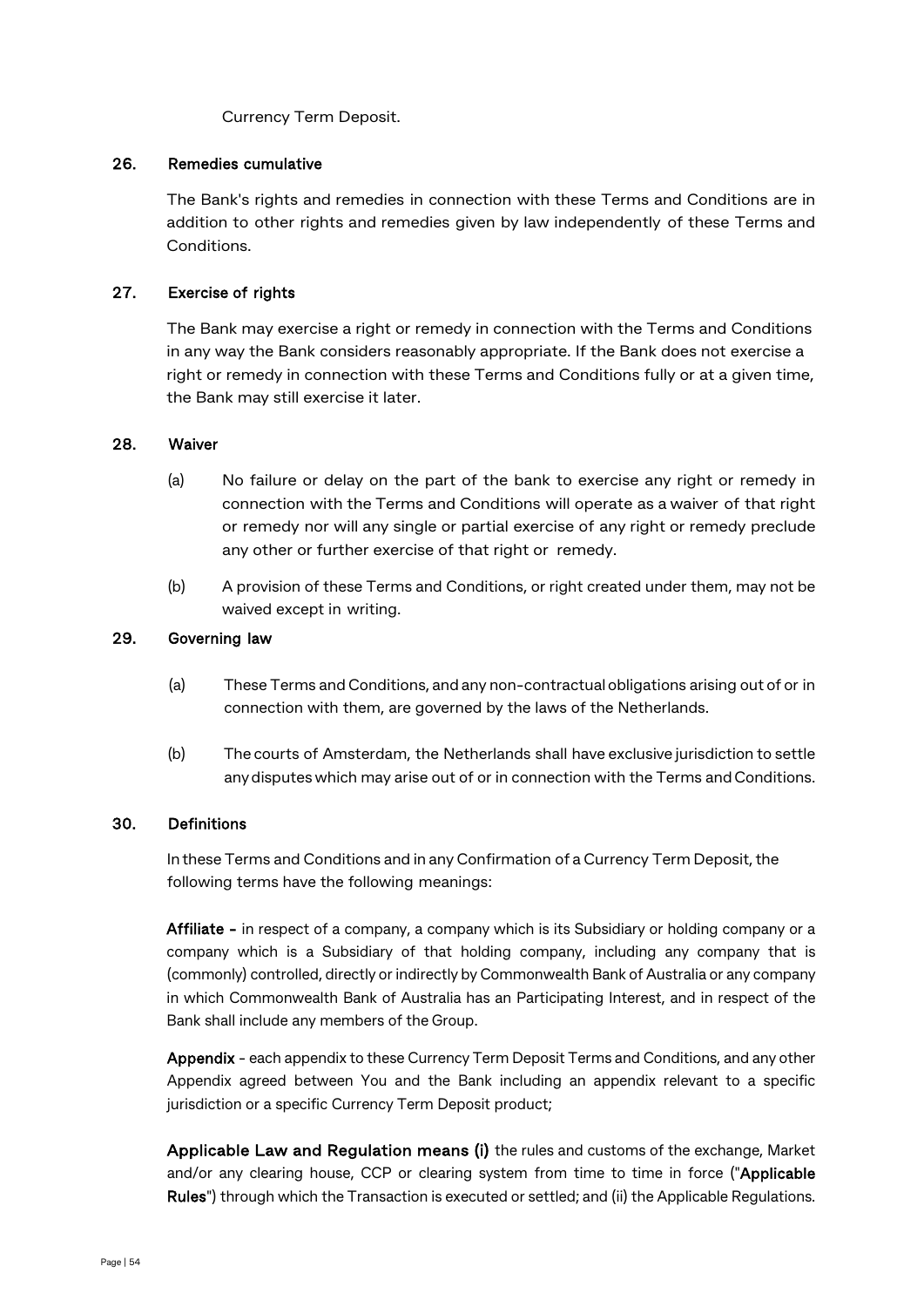"Applicable Regulations" means any applicable laws, rules and regulations (including but not limited to the Dutch Financial Supervision Act ("Wet op het financieel toezicht" or "Wft"), MiFID II Directive and MiFIR, as well as any rules, policies, guidelines and practices of a relevant Regulatory Body) which are applicable to each Service and/or Transaction from time to time.

Bank - Commonwealth Bank of Australia (Europe) N.V.;

Business Day- inrelationtoaCurrencyTermDeposit,anydayonwhichtheBank isable to clear funds denominated in the Deposit Currency;

CAD - the lawful currency of Canada;

CNH - the lawful currency of China (for offshore trading);

Commonwealth Bank of Australia means Commonwealth Bank of Australia, ACN 123 123 124, Ground Floor Tower 1, 201 Sussex Street, Sydney, NSW 2000.

Confirmation - in relation to a Currency Term Deposit, a confirmation with the agreed terms of the Currency Term Deposit;

Currency Term Deposit - a deposit with the Bank entered into in accordance with these Terms and Conditions;

Currency Term Deposit Terms and Conditions or these Terms and Conditions - the Terms and Conditions set out in this document as amended from time to time;

## Currency Term Deposit Transaction Documents - comprises:

- (a) these Terms and Conditions;
- (b) any applicable Appendix and
- (c) the Confirmation applicable to the Currency Term Deposit.

Deal Date - in relation to a Currency Term Deposit, the date the Currency Term Deposit is entered into as specified in the Confirmation;

Deposit Amount - in relation to a Currency Term Deposit, the amount that You are required to deposit with the Bank in a Currency Term Deposit in the Deposit Currency as specified in the Confirmation;

Deposit Currency- in relation to a Currency Term Deposit, the currency of the Deposit Amount;

Deposit Date - in relation to a Currency Term Deposit, the date by or on which You must deposit the Deposit Amount with the Bank as specified in theConfirmation;

Details - in relation to a Currency Term Deposit, the:

(a) the Deal Date;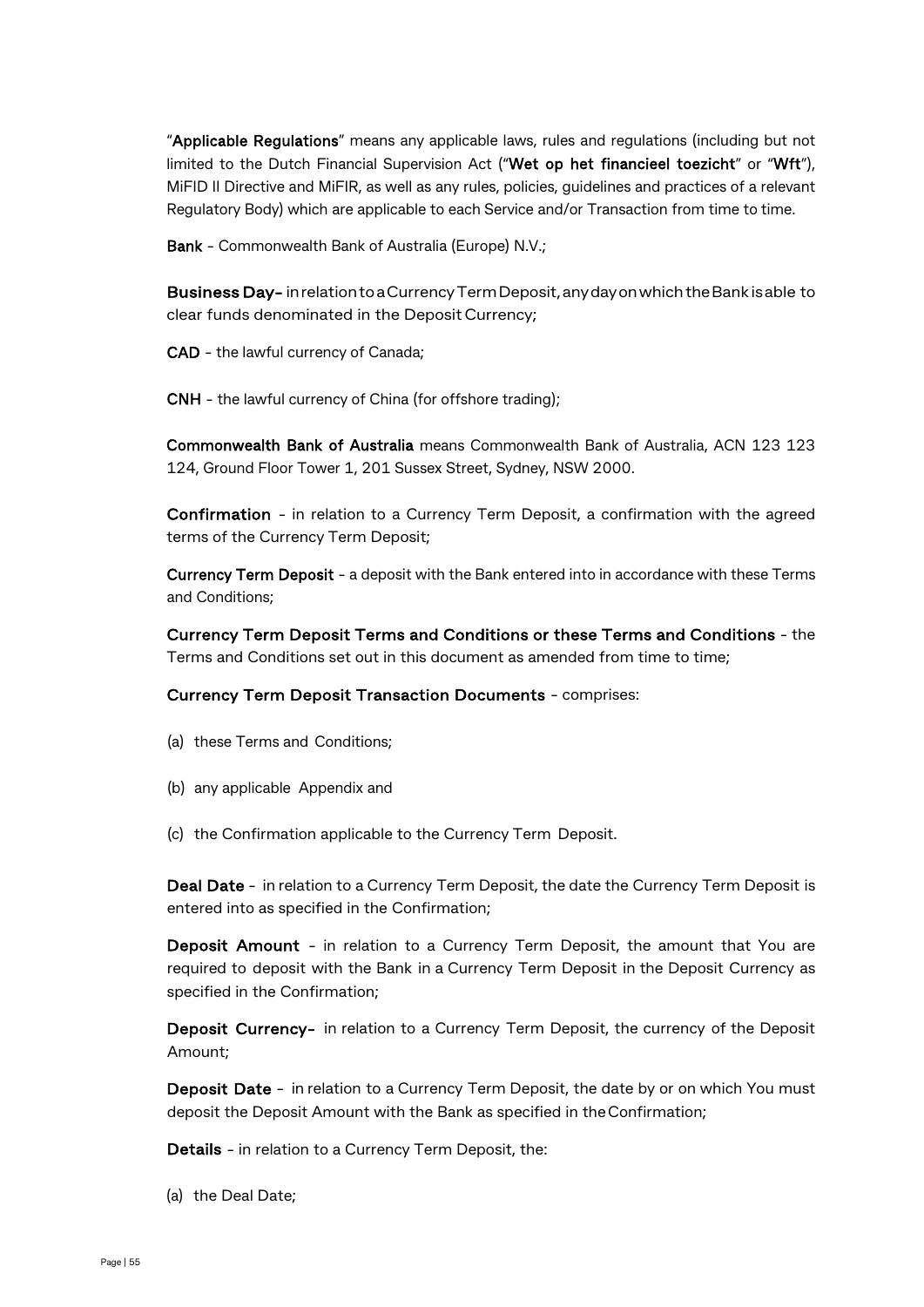- (b) the Deposit Date;
- (c) the Deposit Currency;
- (d) the Deposit Amount;
- (e) the Interest Rate;
- (f) the Maturity Date;
- (g) the Start Date
- (h) the applicable day count basis (being 365 days or 360 days, depending on the Deposit Currency); and
- (i) any other information that a Currency Term Deposit Transaction Document requires a Confirmation to specify.

Early Termination Amount- in relation to a Currency Term Deposit, the amount payable by the Bank on the termination of a Currency Term Deposit prior to its scheduled Maturity Date, as determined under clause14;

Early Termination Date - the date of early termination of a Currency Term Deposit under clause  $14:$ 

EUR - the official currency of the European Union member states;

GBP and  $E$ - the official currency of the United Kingdom;

Group - the group of companies of Commonwealth Bank of Australia and any of its Affiliates, in accordance with clause 2:24b Dutch Civil Code HKD - the lawful currency of Hong Kong;

Interest - in relation to a Currency Term Deposit, the amount of interest (which may be a positive or negative amount) payable on the Deposit Amount, as determined by the Bank in accordance with clause 7;

Interest Period - in relation to a Currency Term Deposit, the period beginning on (and including) the Start Date and ending on (but excluding) the Maturity Date;

Interest Rate - in relation to a Currency Term Deposit, the rate of interest (which may be a positive or negative amount) payable on the Deposit Amount determined by the Bank, as specified in the Confirmation;

JPY - the lawful currency of Japan;

Maturity Date - in relation to a Currency Term Deposit, the date which is the last day of the Term of the Currency Term Deposit as specified in the Confirmation or if not a Business Day, the first Business Day thereafter;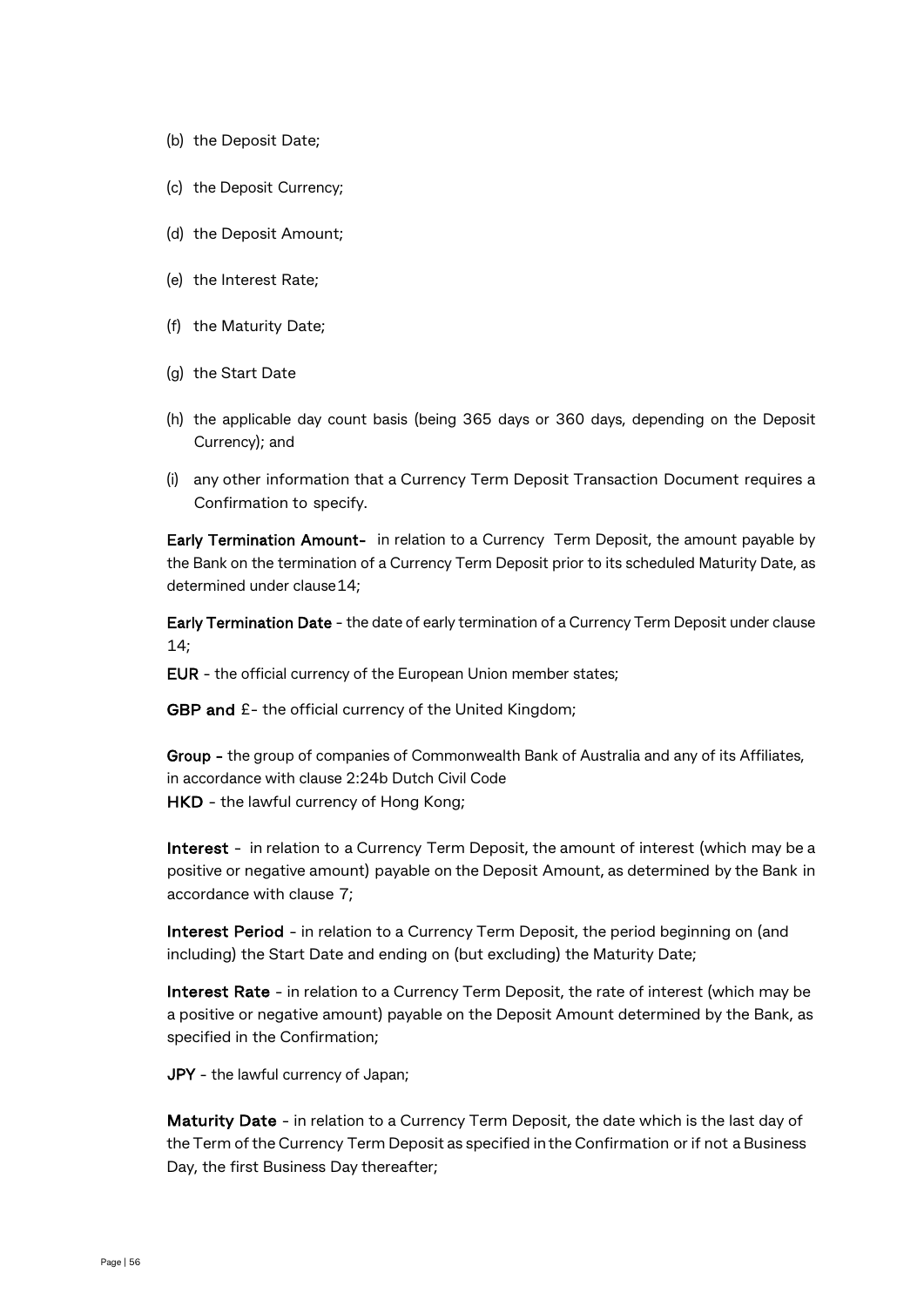MiFID II Directive - Directive 2014/65/EU of the European Parliament and of the Council of 15 May 2014 on Markets in Financial Instruments and amending Directive 2002/92/EC and Directive 2011/61/EU and all rules and regulations made thereunder.

Net Deposit Amount - has the meaning given in clause 8(b);

NZD - the lawful currency of the Commonwealth of New Zealand;

PRA Rulebook - the rulebook of the UK Prudential Regulation Authority;

SGD - the lawful currency of Singapore;

Start Date - in relation to a Currency Term Deposit, the date on which the Currency Term Deposit starts, as specified in the Confirmation;

Term - in relation to a Currency Term Deposit the period from the Start Date to the Maturity Date;

USD - the lawful currency of the United States of America;

You/Your- the depositor under a Currency Term Deposit.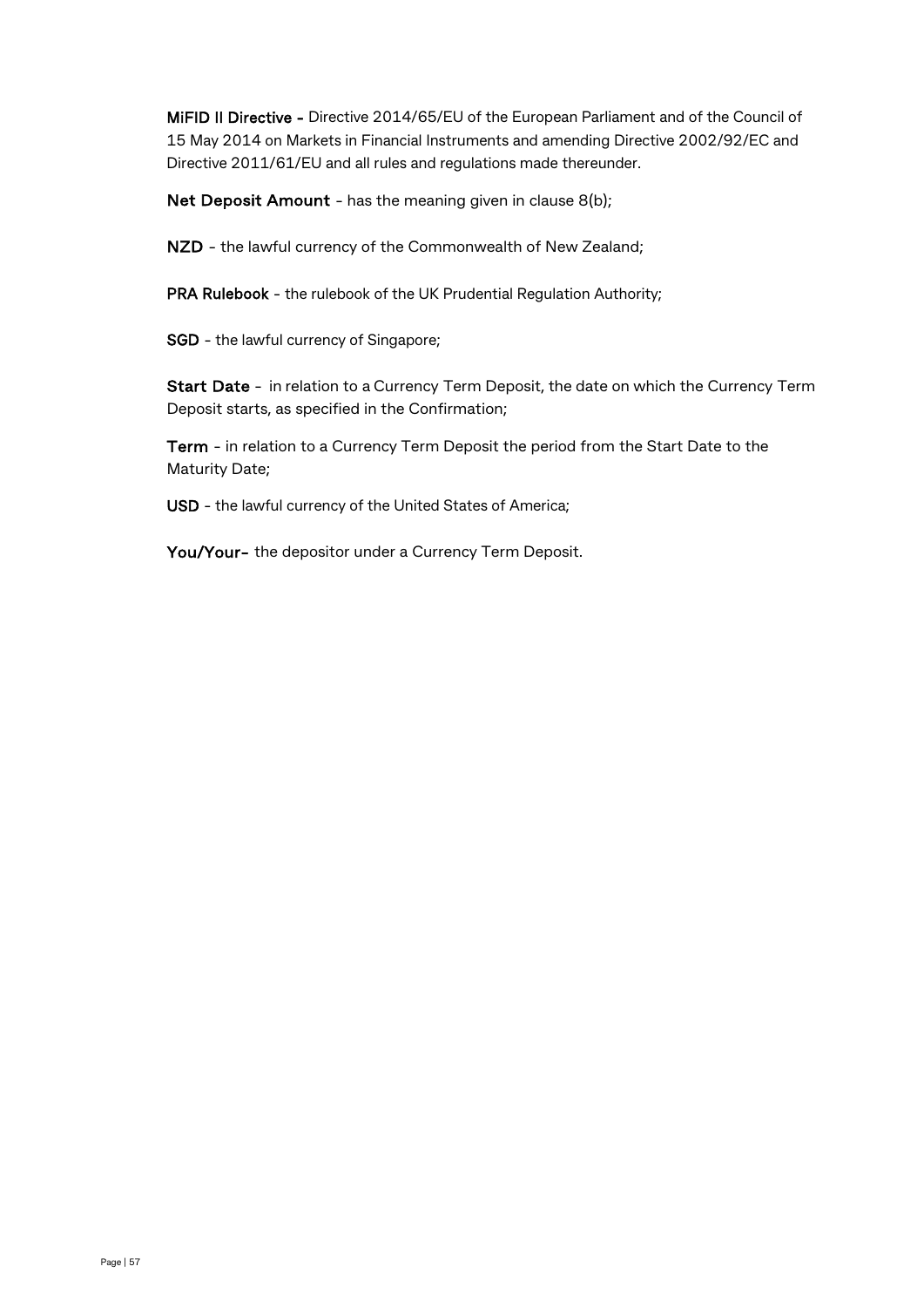| Acknowledgement of receipt by the<br>depositor:                                                                  | Please complete details below, sign and date<br>to acknowledge receipt of this Information                                                                                                                                                                                                  |
|------------------------------------------------------------------------------------------------------------------|---------------------------------------------------------------------------------------------------------------------------------------------------------------------------------------------------------------------------------------------------------------------------------------------|
| Please send signed copies as follows                                                                             | Sheet                                                                                                                                                                                                                                                                                       |
| By post to:                                                                                                      | Name of Depositor: Signature:                                                                                                                                                                                                                                                               |
| Commonwealth Bank of Australia<br>(Europe) N.V.<br>Gustav Mahlerlaan 352<br>1082 ME Amsterdam<br>The Netherlands | Name of Signatory: Date:                                                                                                                                                                                                                                                                    |
| By email, a scanned copy to:<br>CBANVCustomer@cba.com.au                                                         |                                                                                                                                                                                                                                                                                             |
| Basic information about the protection of deposit                                                                |                                                                                                                                                                                                                                                                                             |
| Eligible deposits in Commonwealth Bank of<br>Australia (Europe) N.V. are protected by:                           | The Dutch statutory Deposit Guarantee Scheme,<br>executed by the Dutch Central Bank (De<br>Nederlandsche Bank N.V. or "DNB"). <sup>1</sup>                                                                                                                                                  |
| Limit of protection:                                                                                             | € 100,000 per depositor per credit institution. <sup>2</sup>                                                                                                                                                                                                                                |
| If you have more deposits at the same credit<br>institution:                                                     | All your eligible deposits at the Commonwealth<br>Bank of Australia (Europe) N.V. are 'aggregated'<br>and the total is subject to the limit of<br>€100,000.2                                                                                                                                |
| If you have a joint account with other person(s):                                                                | The limit of € 100,000 applies to each depositor<br>separately. <sup>3</sup>                                                                                                                                                                                                                |
| Reimbursement period in case of credit<br>institution's failure:                                                 | 10 working days (and from 31 December 2023<br>within 7 working days). <sup>4</sup>                                                                                                                                                                                                          |
| Currency of reimbursement:                                                                                       | Euro $(\epsilon)$                                                                                                                                                                                                                                                                           |
| Contact:                                                                                                         | De Nederlandsche Bank N.V. (DNB)<br>PO box 98<br>1000 AB Amsterdam<br>Visiting address:<br>Spaklerweg 4<br>1096 BA Amsterdam<br>Telephone (from Monday to Friday between 9.00<br>and 17.00):<br>from the Netherlands: 0800-0201068<br>from abroad: + 31 20 524 91 11<br>E-mail: info@dnb.nl |
| More information:                                                                                                | http://www.dnb.nl go to 'English' section, search<br>for 'Deposit Guarantee Scheme'.                                                                                                                                                                                                        |

Other information:

In general, all retail depositors and businesses are covered by the Deposit Guarantee Scheme. Exceptions for certain deposits are stated on the website of the responsible Deposit Guarantee Scheme, and in the Decree Extraordinary Prudential Rules (*Besluit Bijzondere Prudentiële Maatregelen)*. Your credit institution will also inform you on request whether certain products are covered or not. If deposits are covered, the credit institution shall also confirm this on the statement of account.